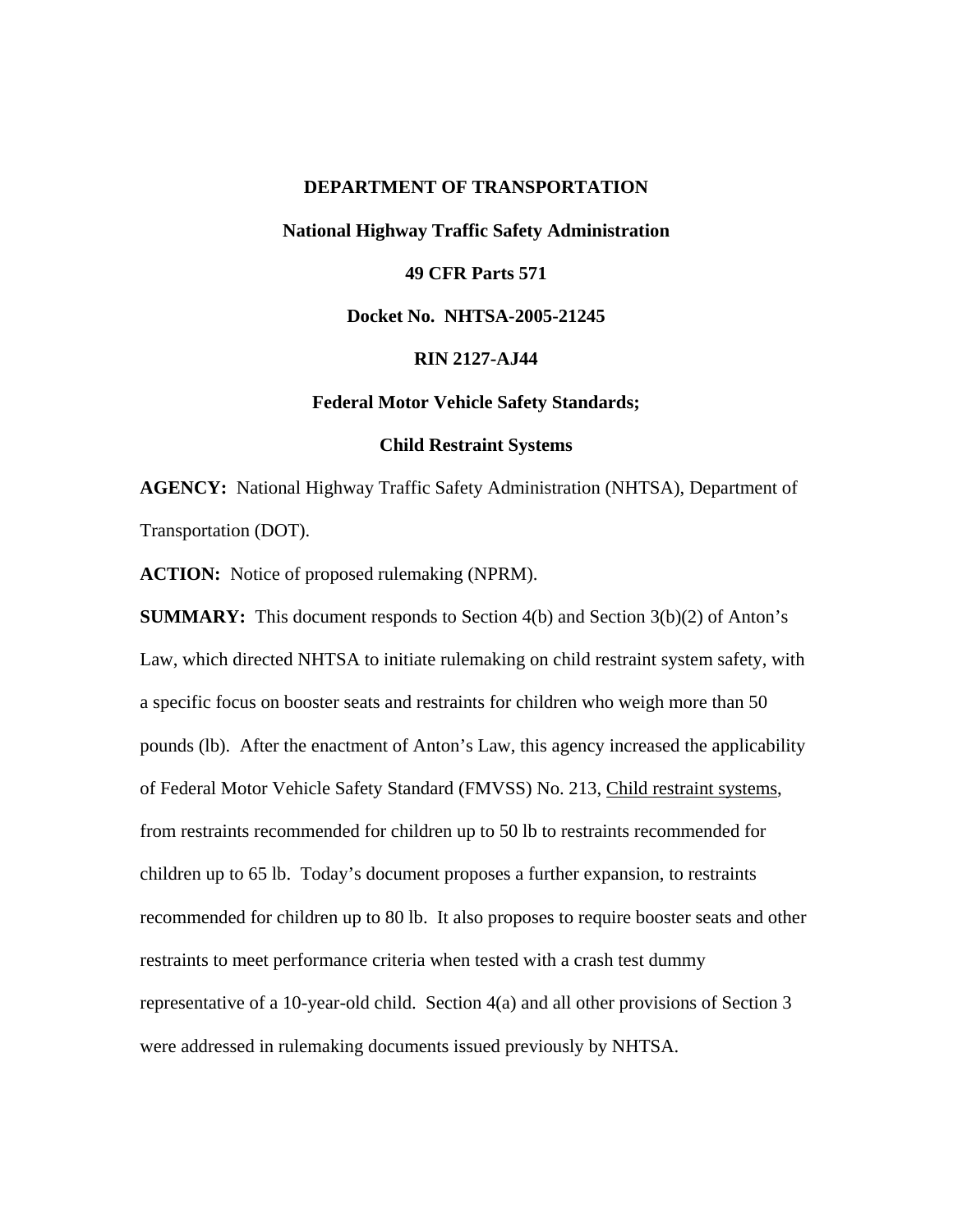**DATES:** You should submit comments early enough to ensure that Docket Management receives them not later than **[insert date 60 days after publication]**.

**ADDRESSES**: You may submit comments [identified by DOT DMS number in the heading of this document] by any of the following methods:

- Web Site: [http://dms.dot.gov.](http://dms.dot.gov/) Follow the instructions for submitting comments on the DOT electronic docket site.
- Fax: (202) 493-2251.
- Mail: Docket Management Facility; US Department of Transportation, 400 Seventh Street, SW, Nassif Building, Room PL-401, Washington, DC 20590-001.
- Hand Delivery: Room PL-401 on the plaza level of the Nassif Building, 400 Seventh Street, SW, Washington, DC, between 9 am and 5 pm, Monday through Friday, except Federal Holidays.
- Federal eRulemaking Portal: Go to [http://www.regulations.gov.](http://www.regulations.gov/) Follow the online instructions for submitting comments.

Instructions: All submissions must include the agency name and docket number or Regulatory Identification Number (RIN) for this rulemaking. For detailed instructions on submitting comments and additional information on the rulemaking process, see the Comments heading under the SUPPLEMENTARY INFORMATION section of this document. Note that all comments received will be posted without change to [http://dms.dot.gov](http://dms.dot.gov/), including any personal information provided. Please see the information regarding the Privacy Act under the Submission Comments heading. Docket: For access to the docket to read background documents or comments received, go to [http://dms.dot.gov](http://dms.dot.gov/) at any time or to Room PL-401 on the plaza level of the Nassif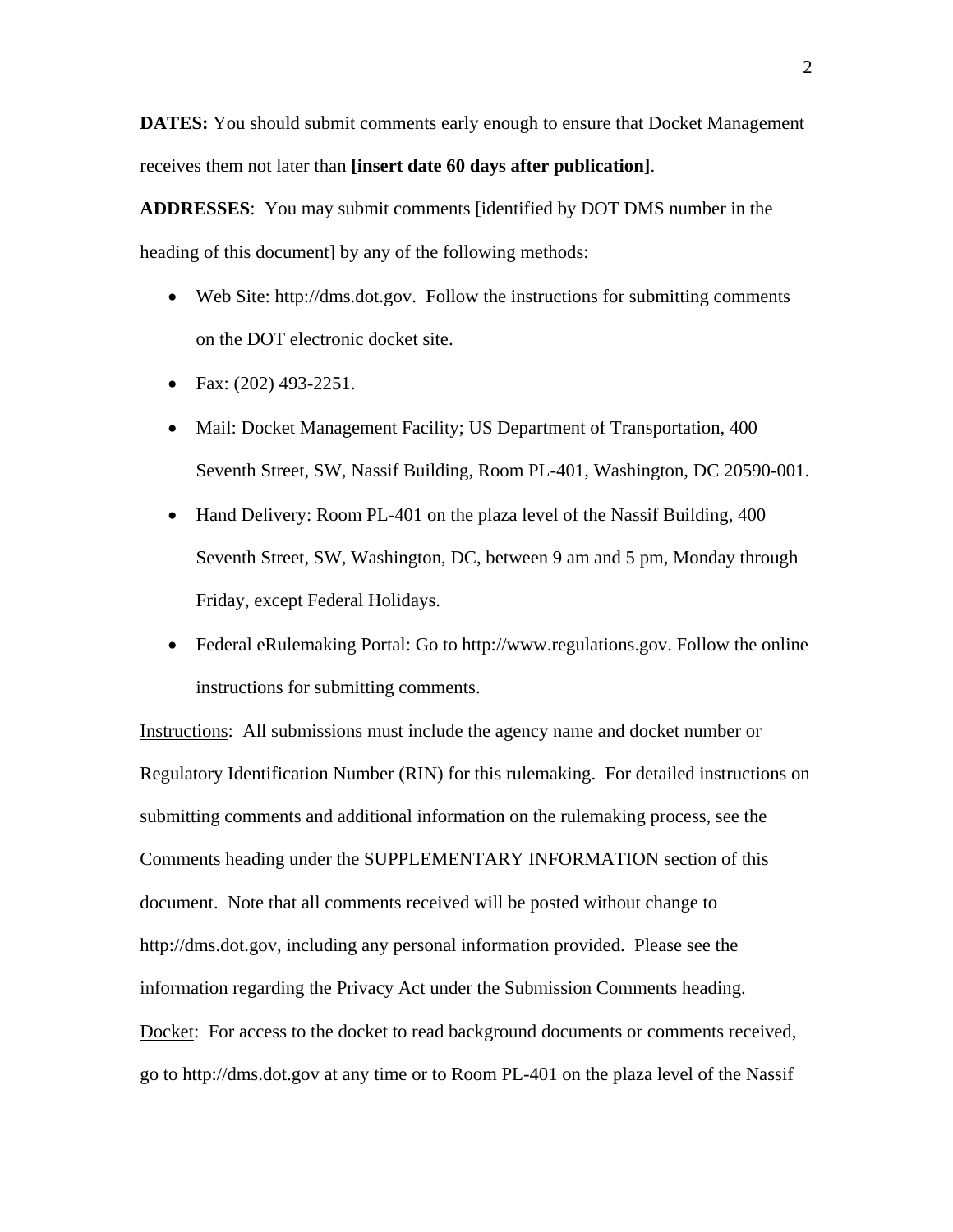Building, 400 Seventh Street, SW, Washington, DC, between 9 am and 5 pm, Monday through Friday, except Federal Holidays.

# **FOR FURTHER INFORMATION CONTACT:** The following persons at the

National Highway Traffic Safety Administration:

For non-legal issues: Mr. George Mouchahoir of the NHTSA Office of Rulemaking at

(202) 366-4919.

For legal issues: Mr. Christopher Calamita of the NHTSA Office of Chief Counsel at

(202) 366-2992 and at (202) 366-3820 by facsimile.

You may send mail to both of these officials at the National Highway Traffic and Safety

Administration, 400 Seventh St., SW, Washington, DC 20590.

# **SUPPLEMENTARY INFORMATION:**

# **Table of Contents**

- **I. Anton's Law**
- **II. Overview of NHTSA's Responses to Sections 3 and 4 of Anton's Law a. Sections Already Addressed** 
	- **b. Sections Not Previously Addressed in Rulemaking**
	- **c. Summary of Responses to P. L. 107-318**
- **III. Expanded Coverage and Improved Evaluation of Booster Seats a. Introduction** 
	- **b. Proposed Amendments to FMVSS No. 213** 
		- **1. Hybrid III-10C Test Dummy**
		- **2. Extending the Applicability of the Standard**
		- **3. Injury Criteria for the Hybrid III-10C Test Dummy** 
			- **a. Proposed Criteria**
			- **b. Criteria under Development**
			- **c. Chest Deflection and Mass Limit for Boosters**
- **IV. Performance Criteria for Belt Fit** 
	- **a. IIHS Study**
	- **b. NHTSA Studies**
- **V. Benefits and Costs**
- **VI. Submission of Comments**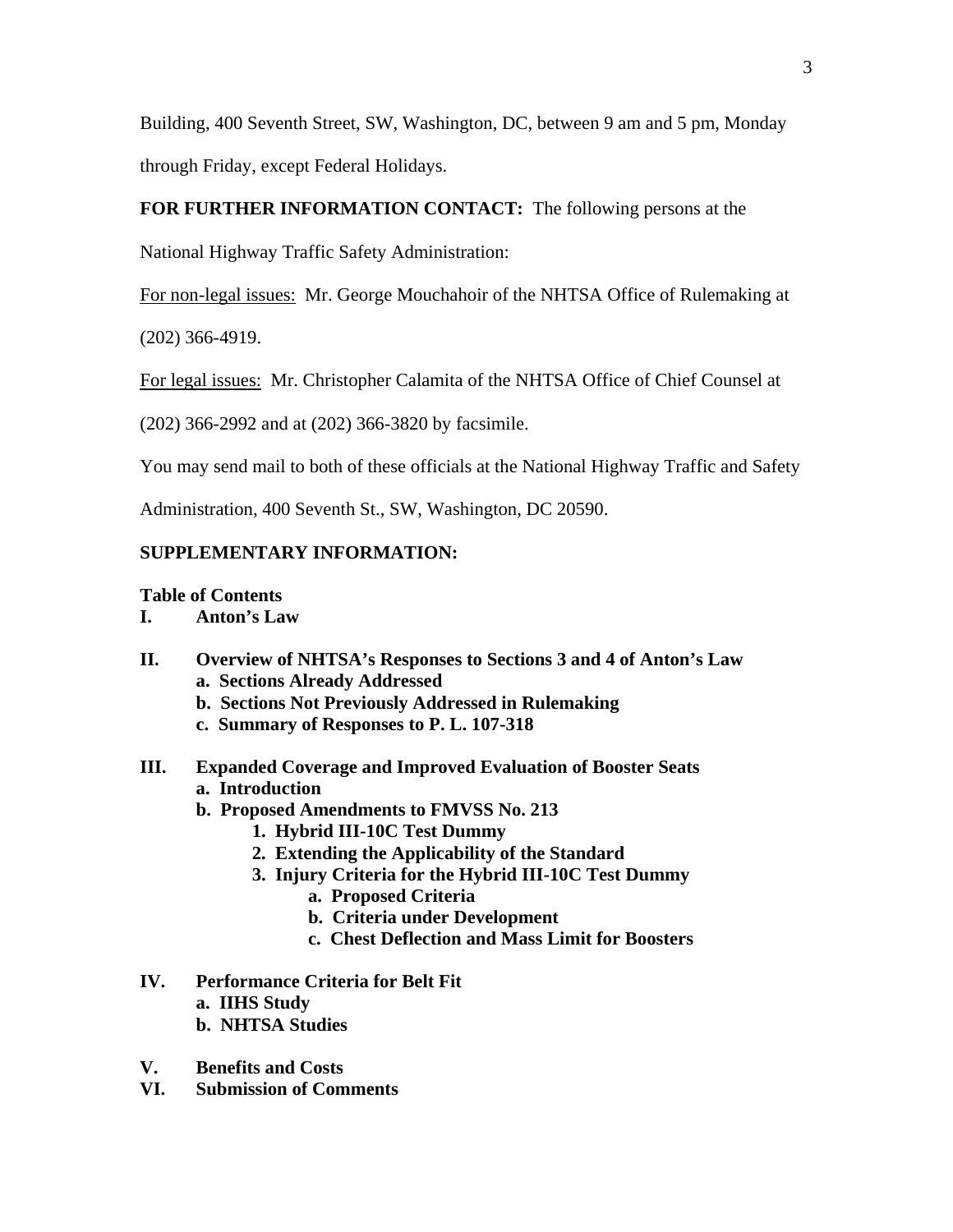# **VII. Rulemaking Analyses and Notices Appendix A**

# **I. Anton's Law**

On December 4, 2002, President Bush signed Pub. L. 107-318, 116 Stat. 2772,

("Anton's Law<sup>1</sup>"), which provides for the improvement of the safety of child restraints in

passenger motor vehicles. Section 3 of Anton's Law directed NHTSA to initiate a

rulemaking for the purpose of improving the safety of child restraints, and to complete it

by June 4, 2005. Section 4 directed NHTSA to develop and evaluate a test dummy that

represents a 10-year-old child for use in testing child restraints, and to initiate a

rulemaking proceeding for the adoption of the dummy within 1 year following that

evaluation.

 $\overline{a}$ 

More specifically, Sections 3 and 4 of Anton's Law provide as follows:

# **Section 3. Improvement of Safety of Child Restraints in Passenger Motor Vehicles.**

**(a) In General.** The Secretary of Transportation (hereafter referred to as the "Secretary") shall initiate a rulemaking proceeding to establish performance requirements for child restraints, including booster seats, for the restraint of children weighing more than 50 pounds.

**(b) Elements for Consideration.** In the rulemaking proceeding required by subsection (a), the Secretary shall—

(1) consider whether to include injury performance criteria for child restraints, including booster seats and other products for use in passenger motor vehicles for the restraint of children weighing more than 50 pounds, under the requirements established in the rulemaking proceeding; (2) consider whether to establish performance requirements for seat belt fit when used with booster seats and other belt guidance devices; (3) consider whether to address situations where children weighing more than 50 pounds only have access to seating positions with lap belts, such as allowing tethered child restraints for such children; and (4) review the definition of the term "booster seat" in Federal motor vehicle safety standard No. 213 under section 571.213 of title 49, Code of Federal Regulations, to determine if it is sufficiently comprehensive.

<span id="page-3-0"></span><sup>&</sup>lt;sup>1</sup> Named in memory of Anton Skeen, a 4-year-old who was killed in a car crash in Washington State.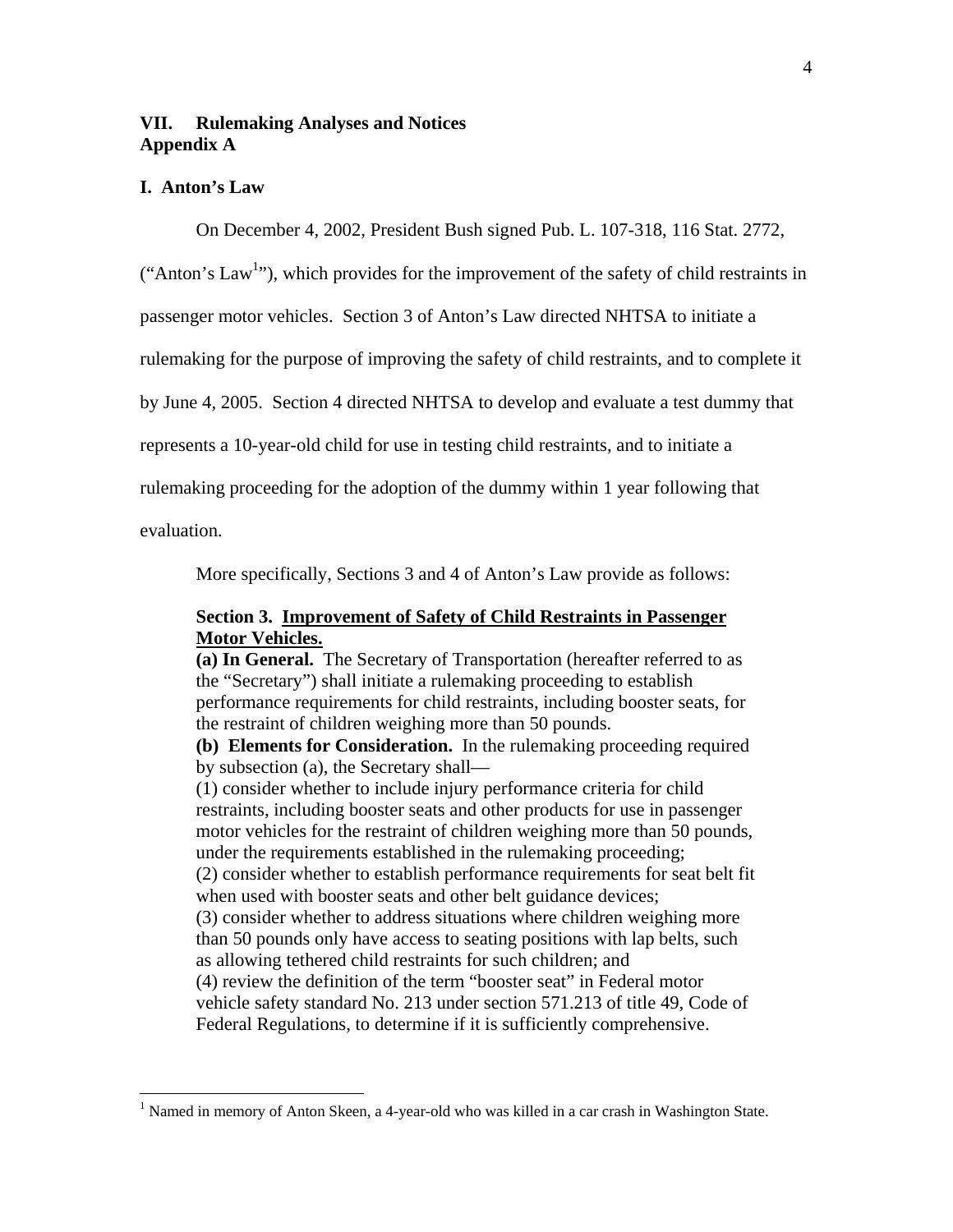**(c) Completion.** The Secretary shall complete the rulemaking proceeding required by subsection (a) not later than 30 months after the date of the enactment of this Act.

# **Section 4. Development of Anthropomorphic Test Device Simulating a 10-Year-Old Child.**

**(a) Development and Evaluation.** Not later than 24 months after the date of the enactment of this Act, the Secretary shall develop and evaluate an anthropomorphic test device that simulates a 10-year-old child for use in testing child restraints used in passenger motor vehicles.

**(b) Adoption by Rulemaking.** Within 1 year following the development and evaluation carried out under subsection (a), the Secretary shall initiate a rulemaking proceeding for the adoption of an anthropomorphic test device as developed under subsection (a).

# **II. Overview of NHTSA's Responses to Sections 3 and 4 of Anton's Law**

Prior to the enactment of Anton's Law, the agency began several rulemaking proceedings on matters that were later included in Sections 3 and 4 of the Act. The agency continued work on those rulemakings following enactment of Anton's Law and later made final decisions in those rulemakings, taking into consideration the elements specified in the statute. As a result of those deliberations, NHTSA considered and addressed all but §3(b)(2) of the statute and has responded to one of the two elements of §4. The following discussion describes the elements of §3 and §4 of Anton's Law that have already been addressed by NHTSA, and the outstanding elements that are now addressed in this NPRM.

#### **a. Sections Already Addressed**

# **Sections 3(b)(1), 4(a) and 4(b)**

Subsequent to the enactment of Anton's Law, the agency amended FMVSS No. 213 to expand the applicability of the standard from child restraints recommended for use by children weighing up to 50 lb to restraints recommended for children weighing up to 65 lb (30 kilograms) (June 2, 2003; 68 FR 37620; Docket No. NHTSA-03-15351). The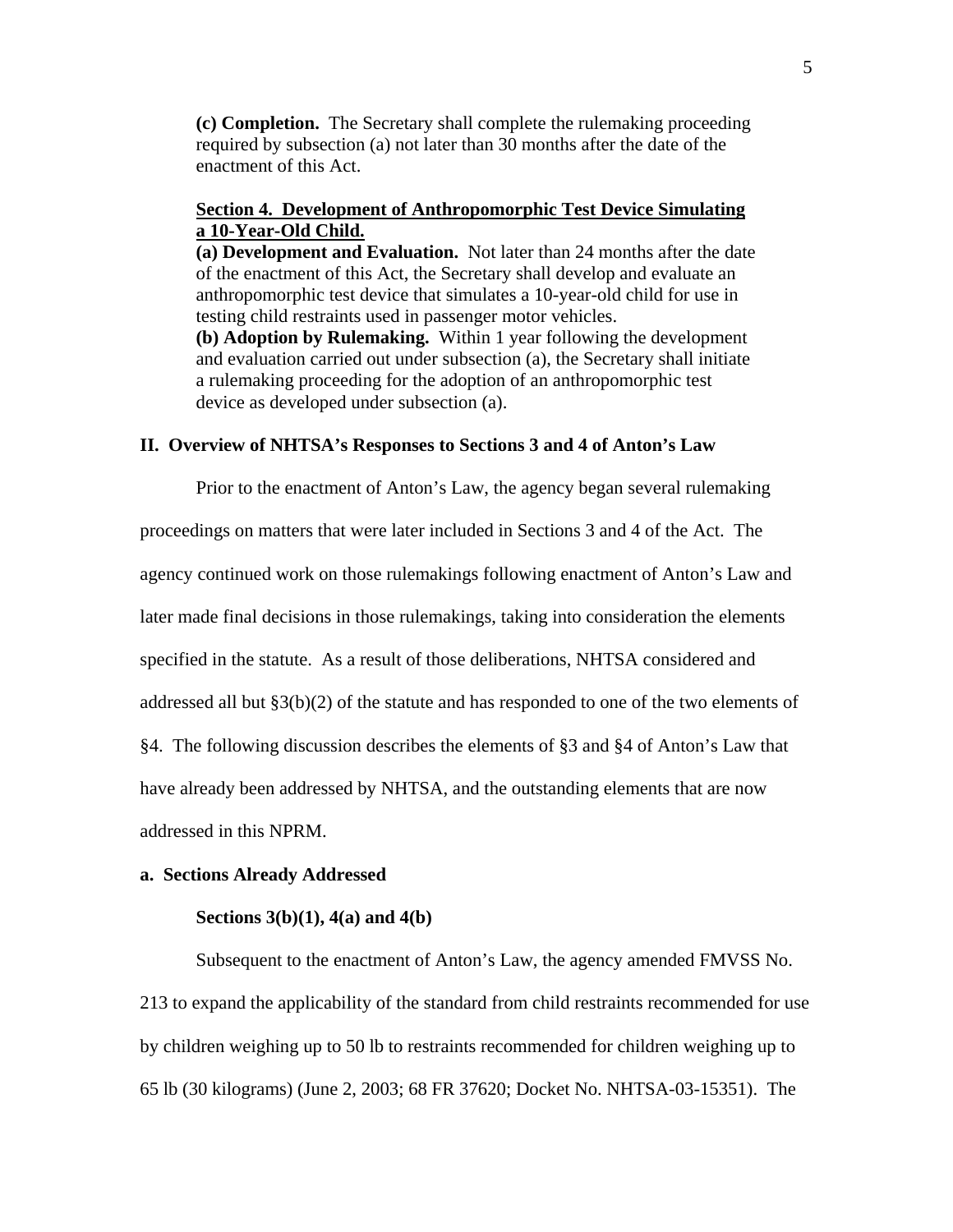rulemaking was part of a planned agency upgrade to FMVSS No. 213, and also related to provisions in the Transportation Recall Enhancement, Accountability and Documentation Act (TREAD Act; Pub. L. 106-414, 114 Stat. 1800) addressing child passenger safety.  $2^2$ The agency expressly considered the directive of Anton's Law in that TREAD Act final rule, determining that extending the scope of the standard to 65 lb accorded with §3(b)(1). (68 FR at 37645.) The TREAD Act final rule adopted the weighted 6-year-old dummy for use in FMVSS No. 213 testing after the agency concluded that the dummy was suitable for testing the structural integrity of child restraints (68 FR at 37647) and that use of the dummy would ensure that booster seats certified up to 65 lb would not fail structurally in a crash. The agency codified the weighted 6-year-old dummy at 49 CFR Part 572, Subpart S (69 FR 42595; July 16, 2004).

In the TREAD Act final rule, the agency considered the merits of extending the standard to restraints recommended for use by children weighing up to 80 lb, but decided against that action because there was not then any test dummy that could adequately assess the dynamic performance of a child restraint in restraining an 80 lb child. Although work was underway on the Hybrid III 10-year-old child test dummy, the dummy was not ready in time for incorporation into that rulemaking. NHTSA believed that expanding the standard to restraints for children weighing up to 80 lb would not be meaningful in the absence of a dummy of suitable size and weight that could assess the conformance of the restraints with the performance requirements of the standard.

In September 2004, the agency completed its evaluation of the suitability of the Hybrid III 10-year-old dummy as a compliance test device, in accordance with §4(a) of

1

<span id="page-5-0"></span> $2^2$  The rule also updated procedures for testing child restraints, including incorporating other improved test dummies for performance testing and updating the bench seat used to test restraints to the requirements of FMVSS No. 213.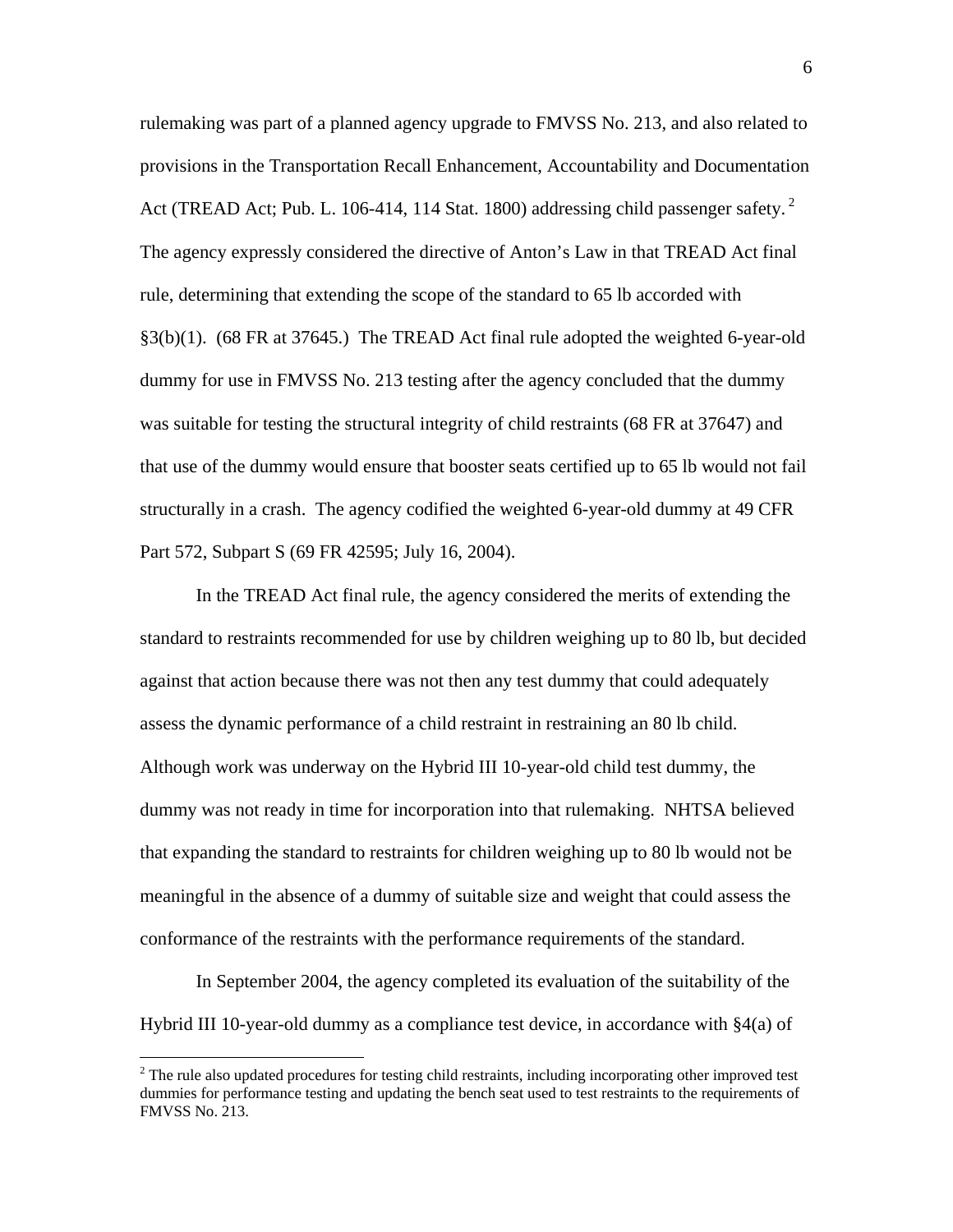Anton's Law.<sup>[3](#page-6-0)</sup> NHTSA determined the dummy was sufficiently sound to be proposed as an FMVSS No. 213 test dummy for testing child restraints recommended for children who weigh up to 80 lb. Accordingly, the agency is issuing today's NPRM to incorporate the dummy into FMVSS No. 213 as a test instrument. This proposal is part of a longterm agency plan on child passenger safety (Planning Document, 65 FR 70687; November 27, 2000; Docket NHTSA 7938), and also fulfills §4(b) of Anton's Law.

### **Section 3(b)(3)**

 $\overline{a}$ 

NHTSA began a rulemaking in 1999 exploring whether to permit child restraints to be tethered in certain FMVSS No. 213 compliance tests in which they must now pass untethered. This rulemaking related to whether there are child restraints for children who only have access to lap belts. After considering all available data and information and §3(b)(3) of Anton's Law, the agency decided that an amendment was not appropriate and withdrew the rulemaking in 2004 (see 69 FR 16202; March 29, 2004, Docket No. 5891).

A number of restraints are available that can accommodate a child weighing 50 lb (22 kg) or more at a seating position equipped with a lap belt only. The Britax Wizard and the Britax Marathon are convertible child restraints with 5-point harnesses that are recommended for use in a forward-facing configuration by children weighing up to 65 lb (29.5 kg). The Britax Husky is a forward-facing only child restraint with a 5-point harness that is certified for children weighing up to 80 lb (36.3 kg). The Nania Airway LX Booster is a forward-facing child restraint that can be used with its 5-point harness by children weighing up to 50 lb (22 kg) with a lap belt. This availability illustrates that

<span id="page-6-0"></span><sup>&</sup>lt;sup>3</sup> "Technical Evaluation of the Hybrid III Ten Year Old Dummy (HIII-10C)," Stammen; Vehicle Research and Test Center, National Highway Traffic Safety Administration (September 2004).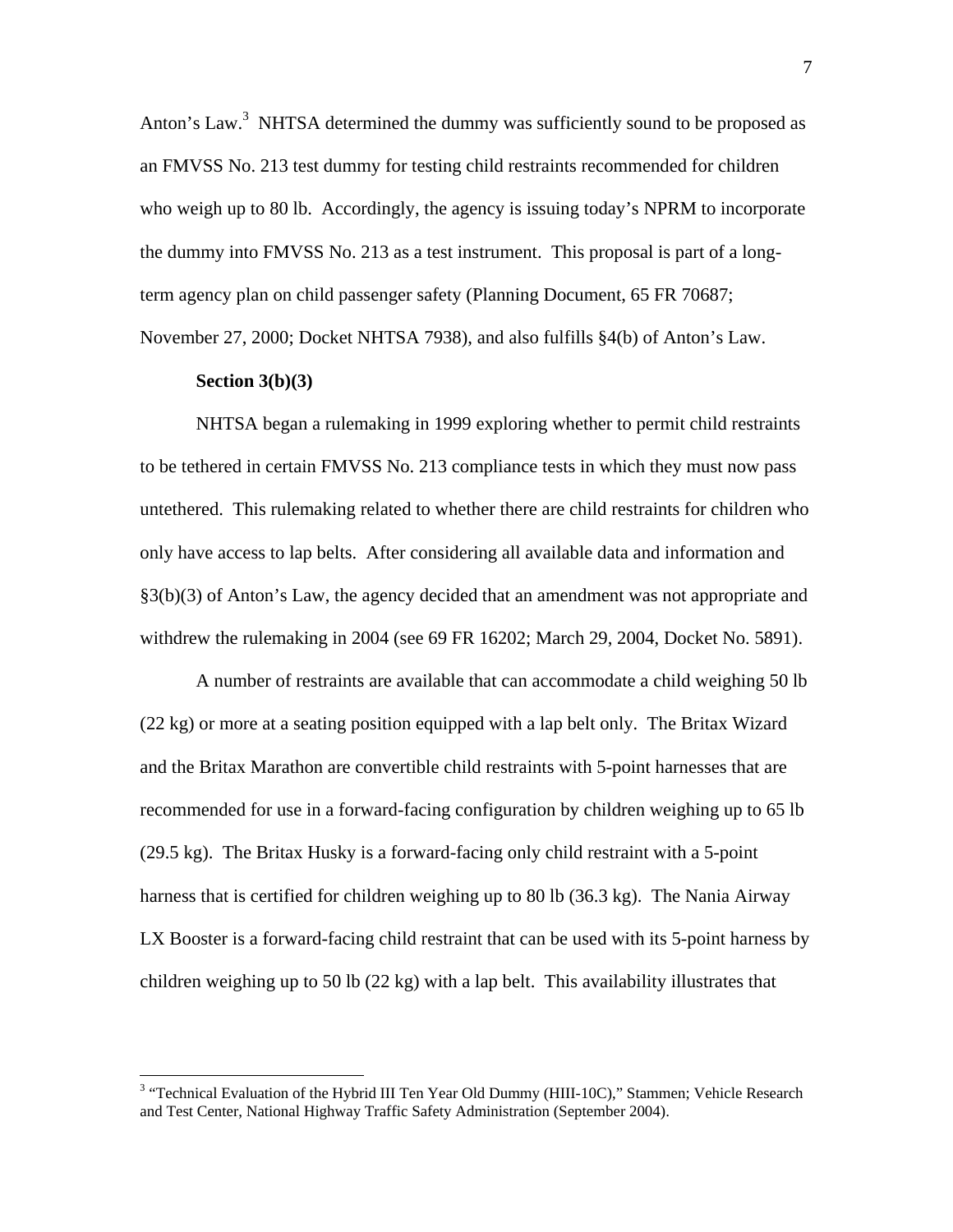FMVSS No. 213 is not a deterrent in the production of child restraints for children who only have access to lap belts.

#### **Section 3(b)(4)**

When Anton's Law was enacted, FMVSS No. 213 applied to child restraints recommended for children who weigh up to 50 lb. As noted above, following enactment of Anton's Law, NHTSA expanded the applicability of the standard to child restraints recommended for children who weigh up to 65 lb. An effect of expanding the standard's application was to expand also the category of "booster seats" subject to FMVSS No. 213 to boosters recommended for children up to 65 lb (68 FR 37620, supra). That is, FMVSS No. 213 would apply not only to boosters recommended for children up to 50 lb, but to boosters recommended for use up to 65 lb as well.

The "booster seat" term was made more comprehensive in that rulemaking, and would be made even more so by today's NPRM. In proposing to expand the applicability of FMVSS No. 213 to restraints recommended for use by children weighing up to 80 lb, NHTSA believes that the term "booster seat" would be sufficiently comprehensive to encompass the overwhelming majority of booster seats manufactured for and used by children.

#### **b. Sections Not Previously Addressed in Rulemaking**

#### **Section 3(b)(2)**

Prior to the enactment of Anton's Law, NHTSA issued an NPRM exploring the issue of whether to require seat belt positioning devices to be labeled with a warning that the devices should not be used with children under the age of 6 (64 FR 44164; August 13, 1999; Docket No. 99-5100). The rulemaking was withdrawn in 2004 because there did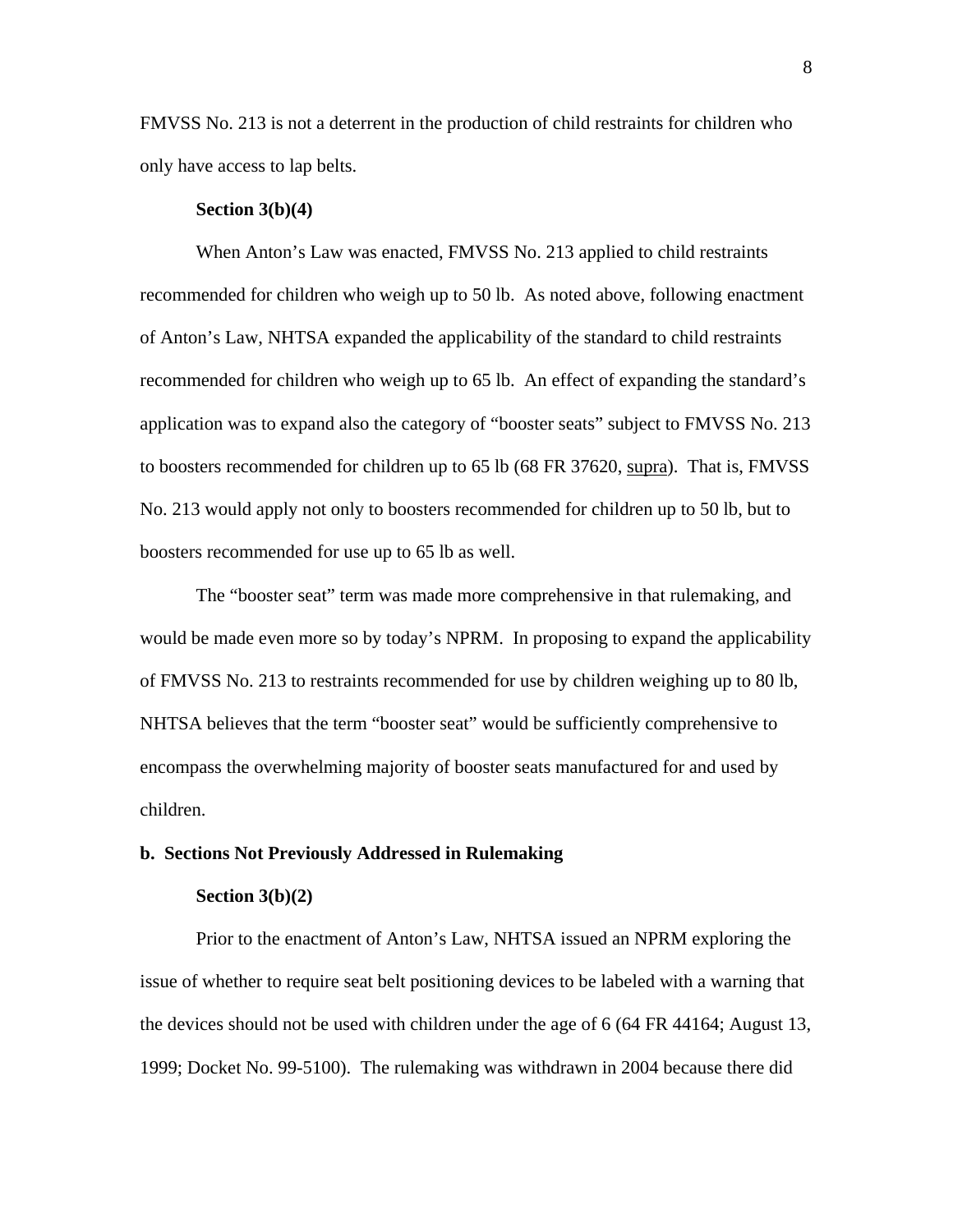not appear to be sufficient safety need for the requirement and because the agency planned to conduct up-to-date research on current devices (69 FR 13503; March 23, 2004; Docket No. 5100). As discussed in today's NPRM, the agency has considered performance requirements for seat belt fit for booster seats or for belt guidance devices in accordance with §3(b)(2) of Anton's Law and has decided against such rulemaking at this time.

# **Section 4(b)**

Section 4(b) of Anton's Law requires the initiation of a rulemaking proceeding for the adoption of an anthropomorphic test device that simulates a 10-year old child for use in testing child restraints used in passenger motor vehicles. Today's NPRM responds to §4(b) by proposing to adopt the Hybrid III 10-year-old dummy into FMVSS No. 213 as a test device used to test child restraints recommended for children weighing over 50 lb. NHTSA is also issuing an NPRM proposing to adopt specifications and performance requirements for the dummy into 49 CFR Part 572, Subpart T.

#### **c. Summary of Responses to P. L. 107-318**

In summary, NHTSA has considered and addressed all but one of the elements set forth in §3 of the statute and has responded to §4(a). Today's NPRM addresses the one outstanding element of §3 (whether there should be belt fit performance requirements), and responds to §4(b) by initiating rulemaking for the adoption of the Hybrid III 10-yearold dummy into FMVSS No. 213. It also would further expand the applicability of FMVSS No. 213 to restraints recommended for children up to 80 lb.

# **III. Expanded Coverage and Improved Evaluation of Booster Seats**

**a. Introduction**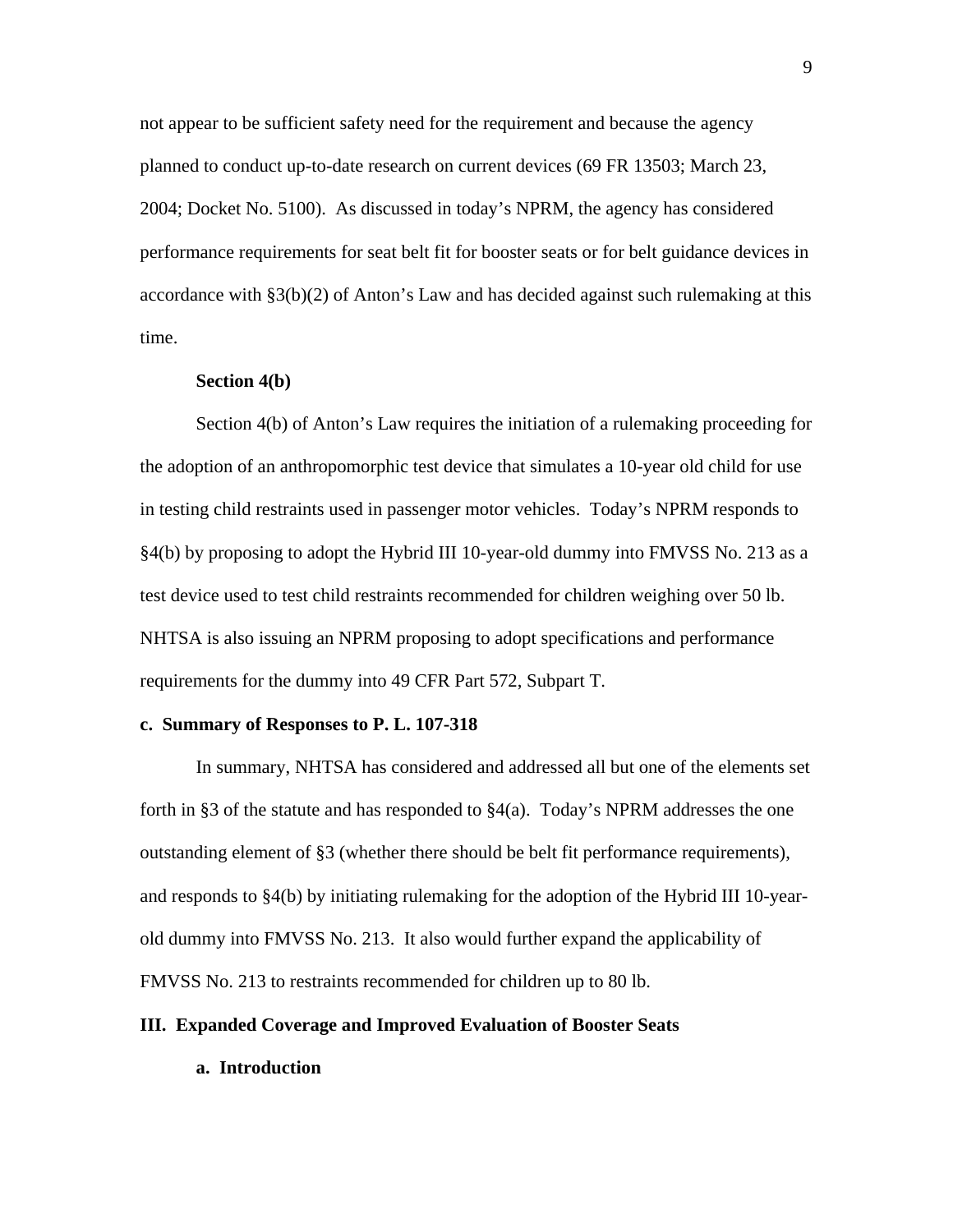There has been considerable interest over the years in expanding the applicability of FMVSS No. 213 to increase the likelihood that child restraints (booster seats) that are recommended for older children will perform adequately in a crash. This interest goes hand-in-hand with efforts to increase booster seat use among children who have outgrown their child safety seat, but who cannot adequately fit a vehicle's lap and shoulder belt system. NHTSA recommends that children who have outgrown child safety seats should be properly restrained in booster seats until they are at least 8 years old, unless they are at least 4'9 inches tall. The goal of expanding the applicability of FMVSS No. 213 is to ensure booster seats that are recommended for children over the current weight limit meet the dynamic test requirements of the standard.

In the TREAD Act final rule, the applicability of FMVSS No. 213 was expanded to child restraint systems for children who weigh up to 65 lb. The agency also specified the use of the weighted 6-year-old (62-lb) test dummy to test restraints at the upper weight range. Use of the weighted dummy was viewed as an interim measure until the Hybrid III 10-year-old dummy was available.

The agency has completed its evaluation of the Hybrid III 10-year-old test dummy and is satisfied that the dummy's performance merits its proposal for use in FMVSS No. 213 compliance tests. (Hereinafter, the 10-year-old dummy is referred to as the "HIII-10C dummy.") In a separate NPRM published on July 13, 2005 (70 FR 40281; Docket No. NHTSA 2004-24217), the agency has proposed incorporation of the HIII-10C into 49 CFR Part 572, "Anthropomorphic test dummies."

Today's NPRM seeks to enhance child passenger safety by way of the proposals discussed below. It should be noted, however, that data indicate that booster seats are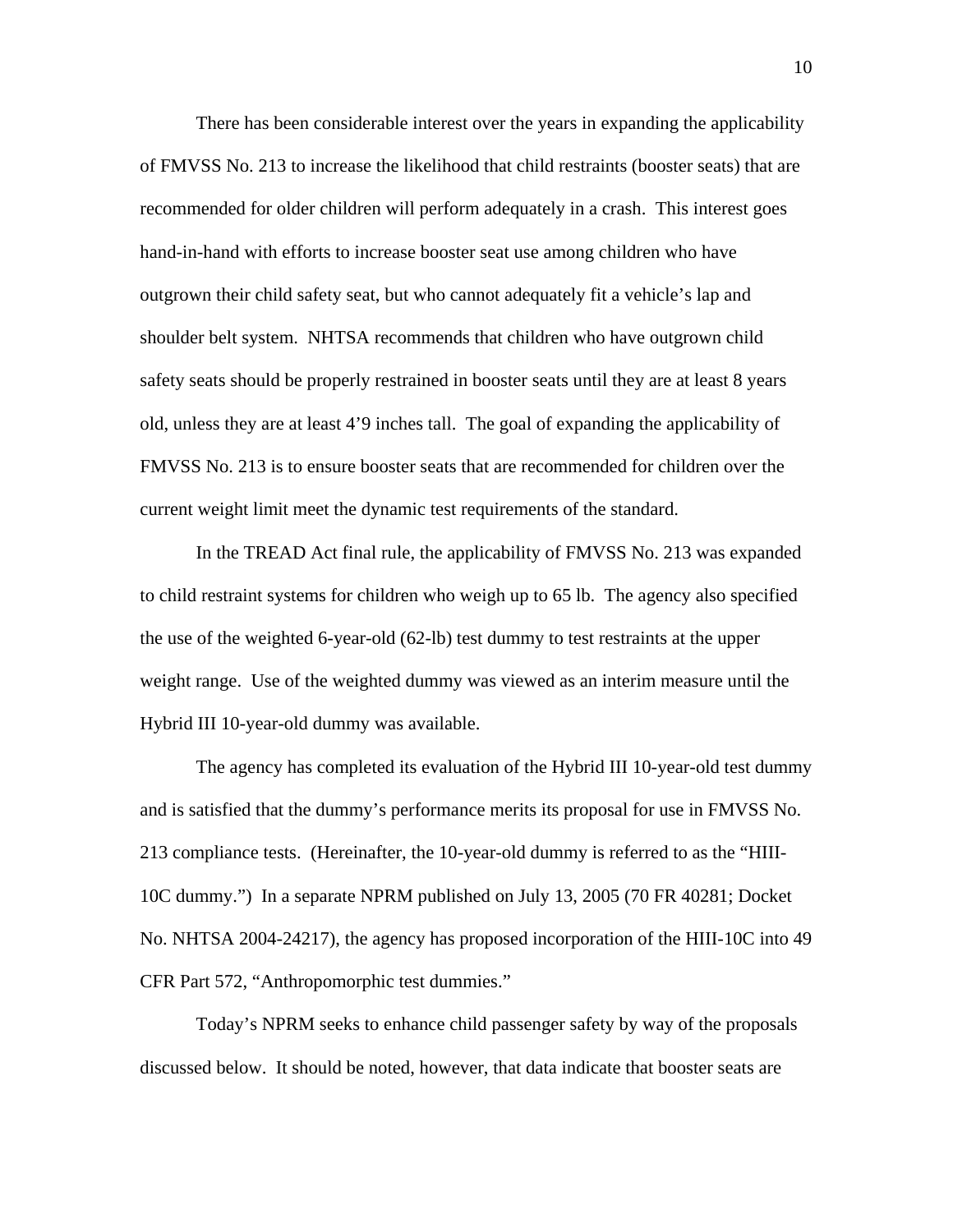generally very effective items of equipment. Based on its survey of vehicle crashes,<sup>4</sup> Children's Hospital of Philadelphia found that the odds of injury, adjusting for child, driver, crash, and vehicle characteristics, were 59 percent lower for children between the ages of 4 and 7 years in belt positioning booster seats than in seat belts alone. Children in belt positioning booster seats experienced no abdomen, neck/spine/back, or lower extremity injuries, while children in seat belts alone suffered injuries to all body regions.

Generally, current booster seat designs provide a high level of protection. Today's proposals are intended to ensure that all booster seats maintain this level of safety. If made final, the proposals would ensure that booster seats are robustly assessed to make sure that they would perform soundly in a 30 mile per hour (mph) crash when used by children at the upper limit of their recommended weight range, typically up to 80 lb. Booster seats recommended for children weighing up to 65 lb are now subject to FMVSS No. 213 testing, but they are now tested with a 50-lb instrumented dummy and with a 62-lb uninstrumented dummy. The standard does not now evaluate the boosters' performance with an instrumented test dummy weighing between 62 and 80 lb. Under today's NPRM, the ability of the boosters recommended for children weighing up to 80 lb to meet the performance requirements of FMVSS No. 213 would be assessed with the 77-lb Hybrid III 10-year-old dummy.

This notice addresses three issues. First, we propose to test restraints with the HIII-10C dummy, i.e., the dummy itself and how FMVSS No. 213 would be amended to reflect use of the dummy. Second, we explore whether the mass of belt-positioning boosters with seat backs should be limited, i.e., whether in a frontal crash, forces

 $\overline{a}$ 

<span id="page-10-0"></span><sup>&</sup>lt;sup>4</sup> Children's Hospital of Philadelphia performed a cross sectional study of children ages 4 to 7 years in crashes of insured vehicles in 15 states. Data was collected via telephone and insurance claims records for 3616 crashes involving 4243 children.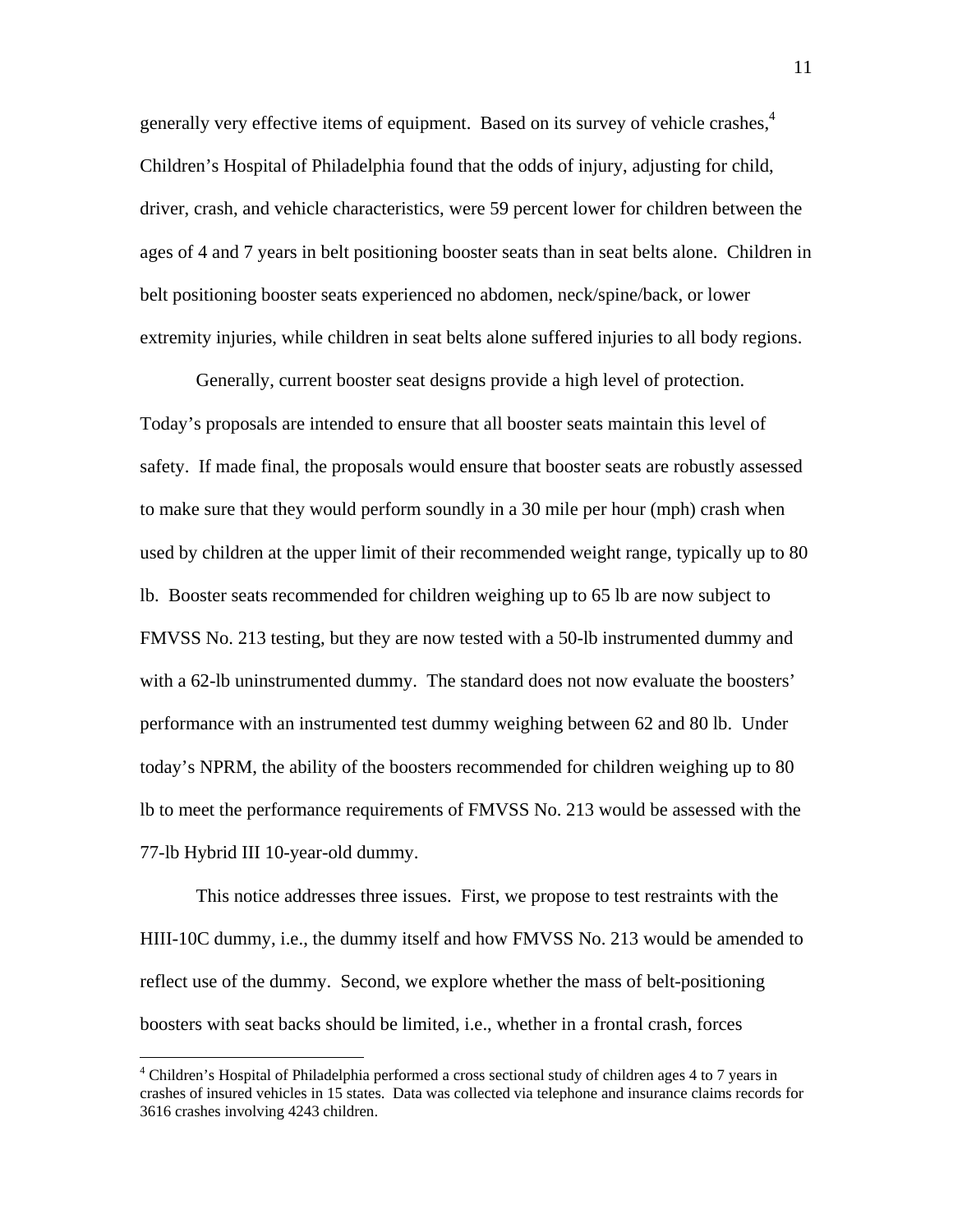generated by the mass of the seat back could overload the child occupant's chest. Third and last, in Appendix A to this NPRM, we discuss the agency's consideration of whether FMVSS No. 213 should be extended to belt-positioning devices.

# **b. Proposed Amendments to FMVSS No. 213**

# **1. Hybrid III-10C Test Dummy**

NHTSA has been interested in a test dummy between the sizes of a 6-year-old and a  $5<sup>th</sup>$  $5<sup>th</sup>$  percentile adult female for several years.<sup>5</sup> In early 2000, NHTSA asked the Society of Automotive Engineers (SAE) Dummy Family Task Group (DFTG) to develop a test dummy representative of a 10-year-old child. The agency wanted a dummy with a basic construction that would allow the dummy to be positioned in erect seated, slouched seated, standing, and kneeling postures. The ability of the test dummy to be positioned in a slouched posture was of particular importance because children whose legs are too short to allow them to bend their knees when sitting upright against a vehicle seat back will slouch down when seated directly on a vehicle seat in order to bend their knees over the edge of the seat for comfort. $6$  It was thought that slouching could affect the placementof the lap belt portion of the seat belt on the abdomen<sup>7</sup> and thereby affect realworld performance of the seat belt in a vehicle.

The HIII-10C dummy was envisioned as having the same general construction as the adult dummies of the Hybrid III dummy family, but scaled to the average dimensions of a 10-year-old child. The most recent growth charts for children in the USA, developed by the National Center for Health Statistics (NCHS) for the Center for Disease Control

1

<span id="page-11-0"></span> $5$  A  $5<sup>th</sup>$  percentile adult female is approximately the size of a 12-year-old.

<span id="page-11-1"></span><sup>&</sup>lt;sup>6</sup> "Study of Older Child Restraint/Booster Seat Fit and NASS Injury Analysis," Klinich et al., DOT HS 808 248, November 1994.

<span id="page-11-2"></span><sup>&</sup>lt;sup>7</sup> Discussion of the slouch factor's contribution to poor belt fit can also be found at 64 FR at 44164, 44169 (August 13, 1999; Docket No. NHTSA 99-5100).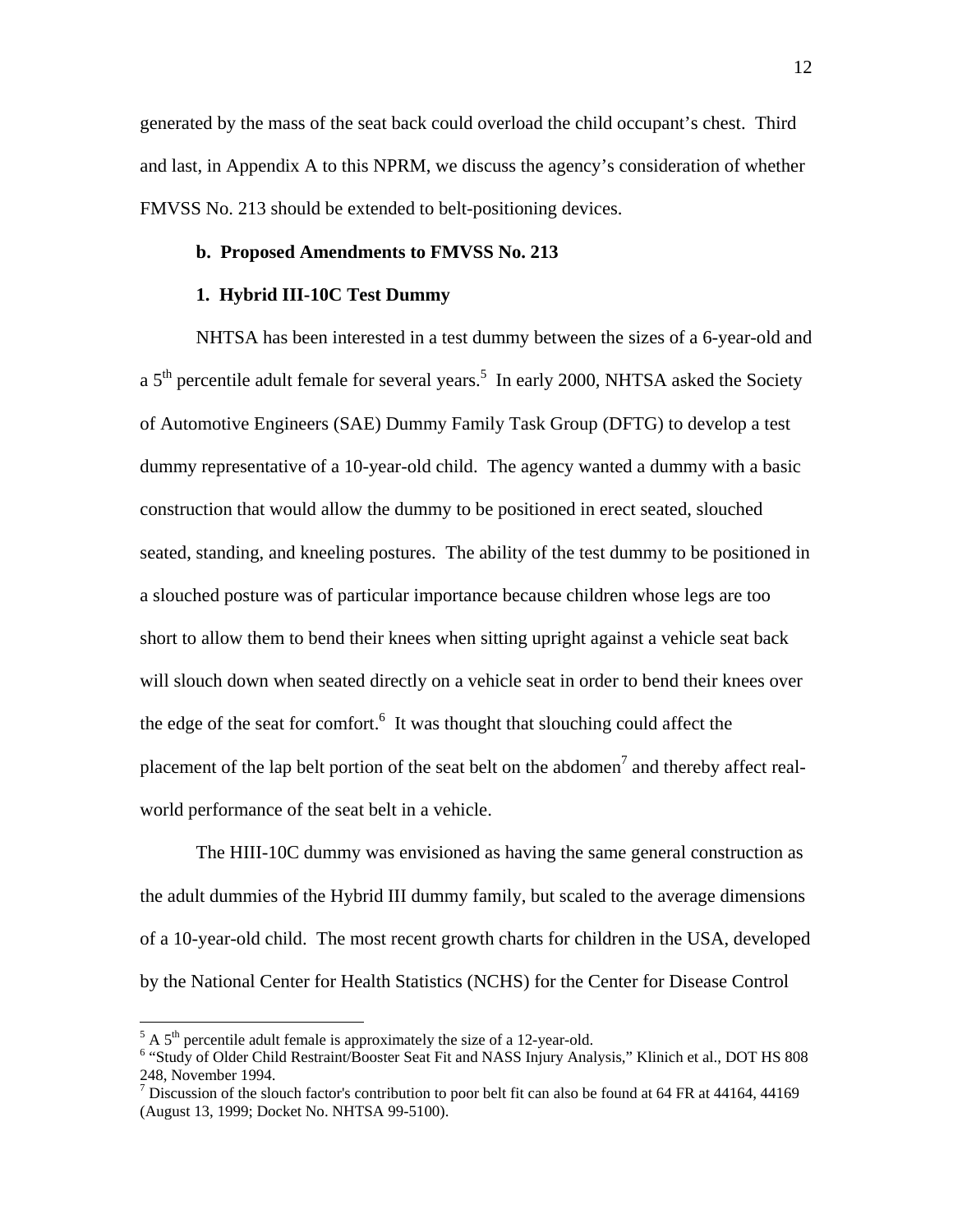(CDC 2000) indicate that the average 10-year-old child weighs 79.3 lb (36.05 kg), has a standing height of 56 in (1,422 mm) and a seated height of 28 in (711 mm). The Hybrid III-10C is close to its human counterpart with a weight of 77.6 lb, a standing height of 51 inches and a seated height of 28 inches. The dummy was developed with instrumentation measuring injury parameters for the head, neck, shoulder, thorax, pelvis, femur, and tibia.

 The agency began evaluating the first production prototype of the HIII-10C test dummy in 2002. Extensive evaluation of the dummy continued through mid-2004. The evaluation has demonstrated good biofidelity, repeatability, reproducibility, and durability. <sup>8</sup> The agency has tentatively concluded that the Hybrid III-10C would provide an accurate representation of a 10-year-old child for the testing proposed in this NPRM. The agency is concurrently proposing incorporation of the Hybrid III-10C test dummy 49 CFR Part 572, Anthropomorphic test devices, by way of an NPRM published on July 13, 2005 (70 FR 40281; Docket No. NHTSA 2004-24217).

#### **2. Extending the Applicability of the Standard**

Based on the availability of the Hybrid III-10C test dummy, the agency is now proposing to extend the applicability of FMVSS No. 213 to include child restraint systems, including booster seats, recommended for use by children weighing up to 80 lb  $(36 \text{ kg})$ . Under the proposal, all child restraint systems, including booster seats, recommended for children weighing more than 50 lb, would be required to meet the specified injury criteria when tested with both the Hybrid III 6-year-old dummy (49 CFR Part 572, Subpart N) (HIII-6C) and the HIII-10C test dummies. All child restraint

 $\overline{a}$ 

<span id="page-12-0"></span><sup>&</sup>lt;sup>8</sup> "Technical Evaluation of the Hybrid III Ten Year Old Dummy (HIII-10C)," supra.

<span id="page-12-1"></span> $\rm{I}^9$  It is noted that the proposed extension would harmonize FMVSS No. 213 with ECE Regulation 44, in that both standards would regulate child restraint systems recommended for use by children weighing up to 36 kg.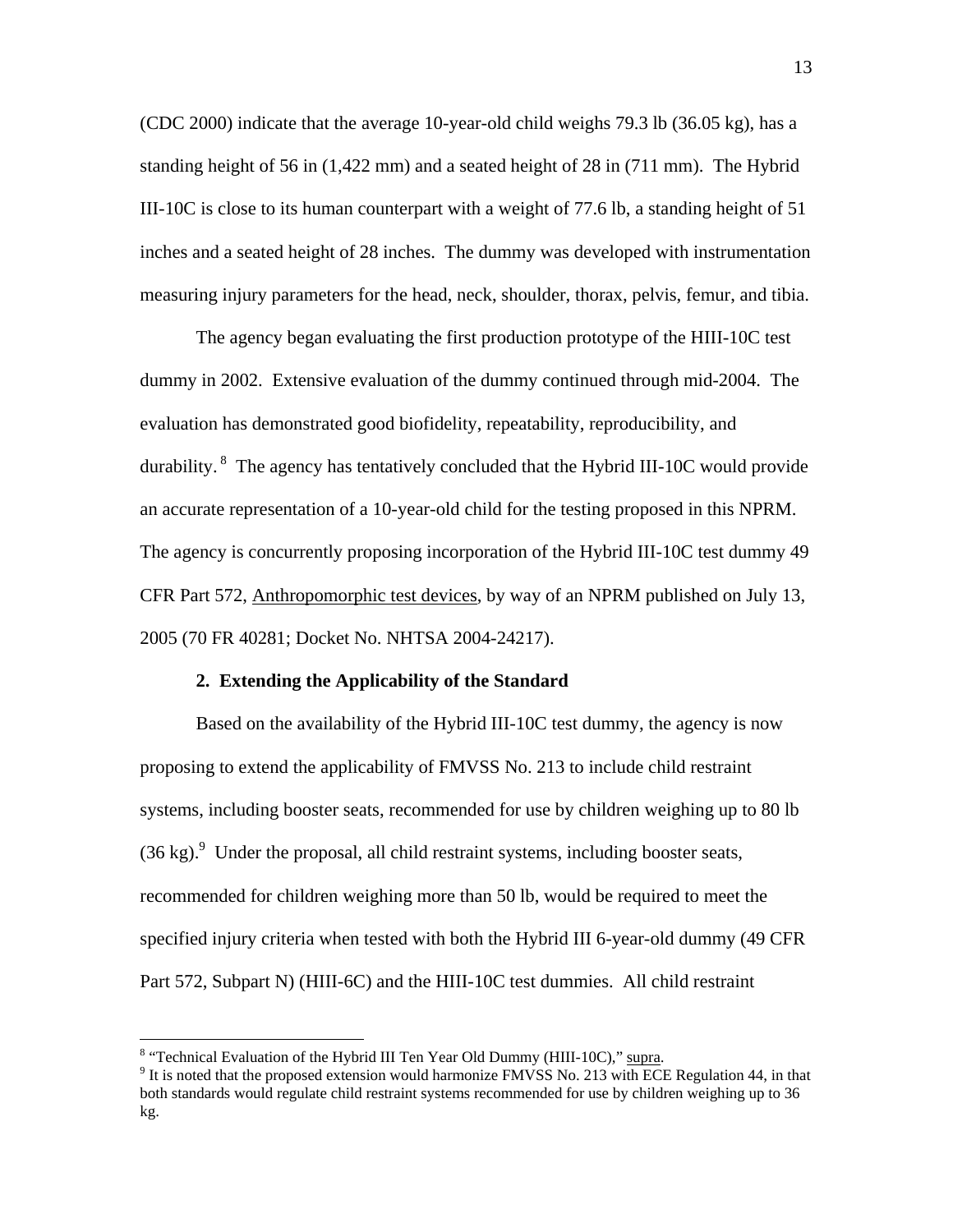systems, including booster seats, certified for use by children weighing between 40 and

50 lb would be required to meet the specified injury criteria when tested with the HIII-6C

test dummy.

 $\overline{a}$ 

For convenience, Table 1 sets forth how test dummies are currently used in

FMVSS No. 213, and the changes being proposed by this NPRM.

| <b>Recommended Mass Range</b>               | <b>Dummies Currently Used in</b> | <b>Proposed Change</b>    |  |
|---------------------------------------------|----------------------------------|---------------------------|--|
| (Kilograms)                                 | <b>Compliance Testing</b>        |                           |  |
| Not greater than $5 \text{ kg}$ (0 to 11)   | Newborn                          | Unchanged                 |  |
| 1 <sub>b</sub>                              |                                  |                           |  |
| Greater than 5 but not greater              | Newborn, CRABI                   | Unchanged                 |  |
| than 10 kg $(11 \text{ to } 22 \text{ lb})$ |                                  |                           |  |
| Greater than 10 but not                     | CRABI, HIII 3-year-old           | Unchanged                 |  |
| greater than 18 kg $(22 \text{ to } 40)$    |                                  |                           |  |
| 1 <sub>b</sub>                              |                                  |                           |  |
| Greater than 18 kg but not                  | HIII 6-year-old                  | Unchanged                 |  |
| greater than 22.7 kg $(40 \text{ to } 50)$  |                                  |                           |  |
| lb)                                         |                                  |                           |  |
| Greater than 22.7 kg $(50 \text{ to } 80)$  | Weighted HIII 6-year-old         | HIII 6-year-old, HIII-10C |  |
| lb)                                         |                                  |                           |  |

**TABLE 1: Use of Dummies** 

The agency has tentatively decided that it would no longer use the weighted HIII 6-year-old dummy (which weighs 62 lb) to test child restraints because HIII 6-year-old and the HIII-10C dummies appear sufficient to evaluate the performance of a child restraint recommended for children weighing over  $50$  lb.<sup>10</sup> Comments are also requested on whether the HIII-10C dummy should be used to test any child restraint that is recommended for use by children weighing over 50 lb.

<span id="page-13-0"></span><sup>&</sup>lt;sup>10</sup> While provisions providing for using the weighted Hybrid III-6C test dummy in testing would be eliminated from FMVSS No. 213 under the proposal, specification for the test dummy would be maintained in Part 572 because of the potential for future research and evaluation involving the dummy.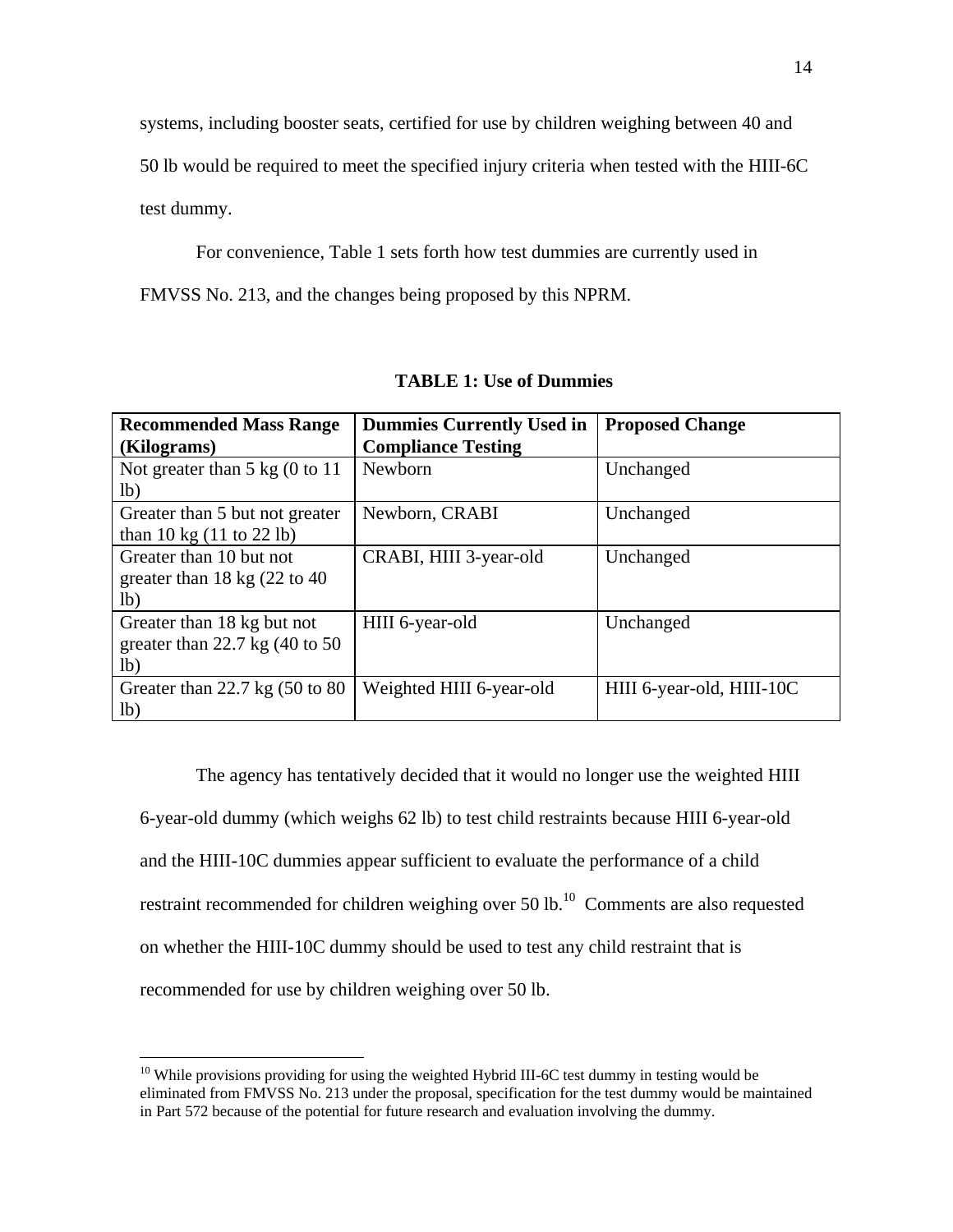The agency proposes to provide manufacturers with two years of lead time from the date of a final rule. Optional early compliance with the requirements would be permitted.

## **3. Injury Criteria for the Hybrid III-10C Test Dummy**

# **a. Proposed Criteria**

The performance criteria that a child restraint must meet when restraining a test dummy would generally be unchanged, except for the buckle release requirements as described below. The requirements regarding dynamic performance, force distribution, installation, child restraint belts and buckles and flammability would thus be generally uniform for all restraints, including those tested with the HIII-10C dummy.

Consistent with current FMVSS No. 213 requirements, we are proposing to adopt the following maximums for the injury criteria measurements for the Hybrid III-10C:  $HIC_{36}=1000$ ; chest acceleration=60 g's (3 millisecond clip); head excursion = 813 millimeters (mm) for untethered condition,<sup>11</sup> head excursion = 720 mm for tethered condition; and knee excursion  $= 915$  mm. Given the effectiveness of booster seats currently in use, the agency tentatively concludes the proposed injury values would be appropriate to ensure the continued effectiveness of child restraints recommended for children weighing up to 80 lb. While injury data for older children in booster seats is very limited at this time, the agency is not aware of injuries unique to children in booster seats that would necessitate separate and differing injury criteria limits. The agency believes that the injury criteria proposed in this document would ensure that the

 $\overline{a}$ 

<span id="page-14-0"></span> $11$  In adopting more stringent head excursion regulations, boosters were excluded from the more stringent head excursion requirements because they are not tethered (see, 64 FR 10786; March 5, 1999; Docket No. 98-3390).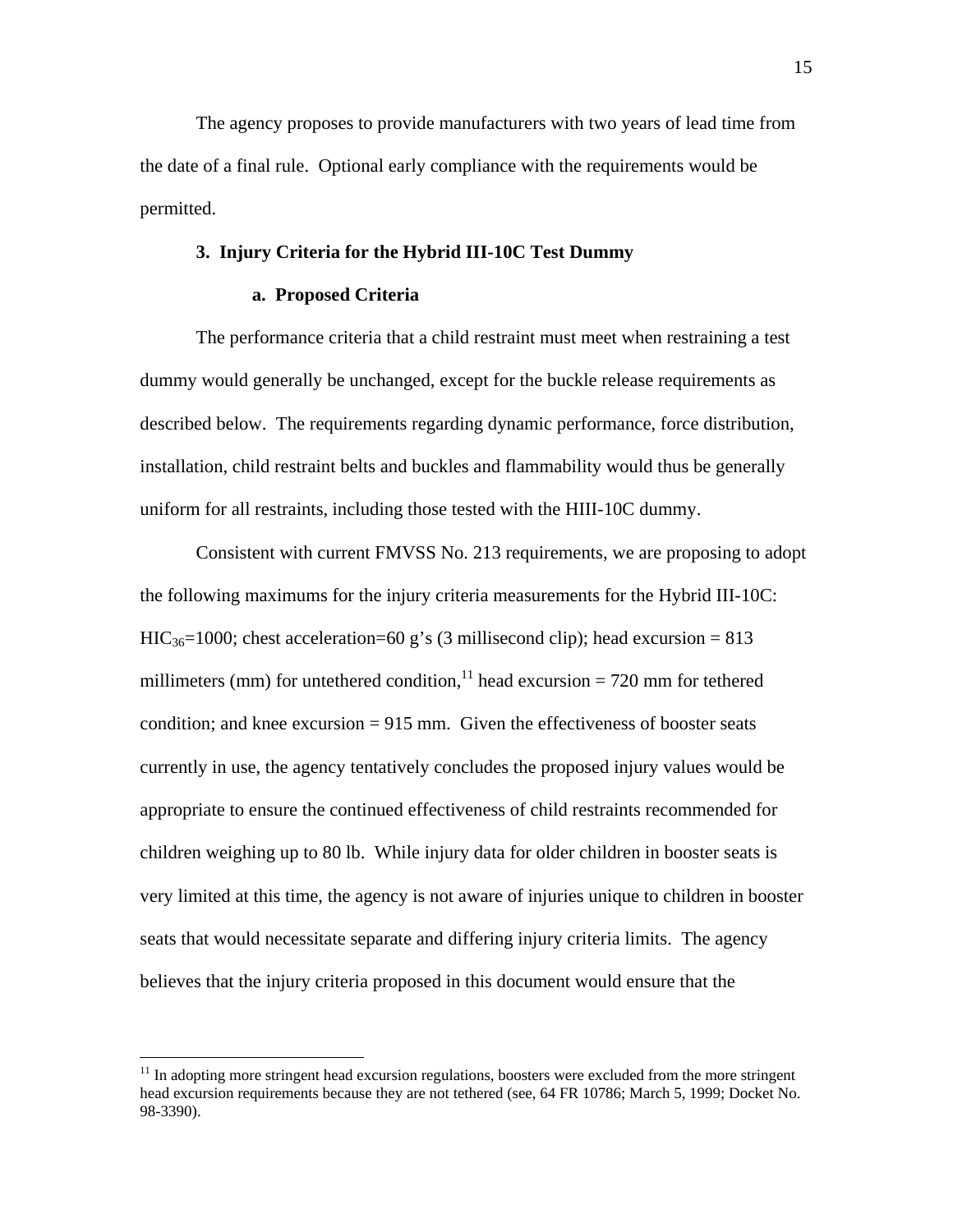effectiveness seen across all types of child restraint systems would be maintained for restraints recommended for children weighing up to 80 lb.

In December 2003, the agency's Vehicle Research and Test Center (VRTC) tested eight booster seat models with the HIII-10C dummy in sled tests replicating the FMVSS No. 213 test configuration. Tests were also performed on two HIII-10C test dummies restrained by a lap/shoulder belt only, one was seated upright and one slouched. There was only one failure in the test series, a booster seat with a measured HIC (36) value of 1018, just marginally above the 1000 limit. Chest resultant accelerations and head and knee excursions were all well within the proposed limits in all tests with the FMVSS No. 213 pulse.<sup>12</sup> Test results are shown in Table 2.

| Test No.         | Seat                | <b>HIC</b> | Chest | Head | Knee (mm) |
|------------------|---------------------|------------|-------|------|-----------|
|                  |                     | 36         | Acc   | (mm) |           |
|                  |                     |            | (G)   |      |           |
| EFF1             | Cosco Gnd           | 679        | 44.4  | 353  | 665       |
|                  | Explorer            |            |       |      |           |
| EFF1             | Evenflo Right Fit   | 568        | 43.8  | 371  | 687       |
| EFF <sub>2</sub> | <b>Century Next</b> | 607        | 46.8  | 438  | 710       |
|                  | <b>Step</b>         |            |       |      |           |
| EFF <sub>2</sub> | Cosco Voyager       | 1018       | 50.3  | 434  | 750       |
| EFF3             | Graco Grand         | 993        | 54.6  | 444  | 745       |
|                  | Cargo               |            |       |      |           |
| EFF3             | Century Breverra    | 659        | 45.7  | 422  | 714       |
| EFF4             | Britax Bodyguard    | 480        | 39.5  | 410  | 743       |
| EFF4             | <b>Baby Trend</b>   | 356        | 45.5  | 513  | 738       |
|                  | Recaro              |            |       |      |           |
| EFF5             | No Booster          | 1105       | 45.7  | 445  | 801       |
| EFF <sub>5</sub> | No Booster          | 855        | 42.2  | 385  | 768       |

**Table 2. HIII-10C Injury Response** 

 $\overline{a}$ 

<span id="page-15-0"></span><sup>&</sup>lt;sup>12</sup> See "Hybrid III 10-Year-Old Dummy (HIII-10C) Injury Criteria," Stammen; Vehicle Research and Test Center, National Highway Traffic Safety Administration (September 2004).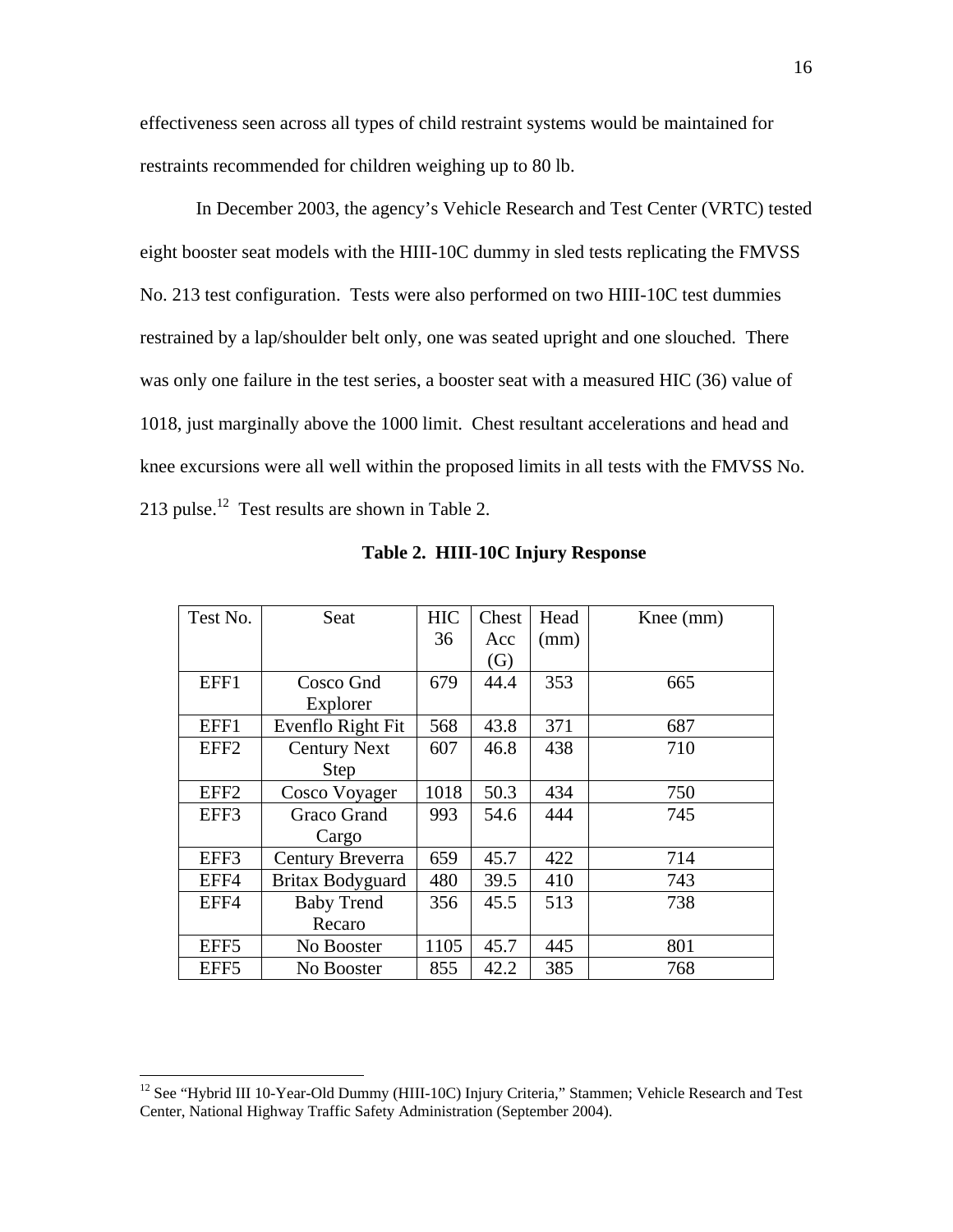The post-impact buckle force release requirement (S5.4.3.5(b)) currently differs according to the mass of the test dummy or dummies used in testing a child restraint, and would continue to do so under this proposal. Currently, S5.4.3.5(b) requires each child seat belt buckle to release when a force of not more than 71 N is applied, while tension (simulating a child restrained in the child seat) is applied to the buckle. Tension is applied because a child in the seat could impose a load on the belt buckle, which increases the difficulty of releasing it. (This requirement typically does not apply to a booster seat because boosters do not generally include a buckle as part of its structure.) If a child restraint were designed such that it would be tested with the HIII-10C dummy under this NPRM and had a buckle as part of the restraint's belt assembly, a tension of  $437<sup>13</sup>$  Newtons would be applied when the buckle is tested according to the test procedures (S6.2).

# **b. Criteria Under Development**

 $\overline{a}$ 

In developing injury criteria, VRTC also recognized a need to explore development of abdominal injury criteria for the HIII-10C. The kinematics that result in this type of injury are commonly referred to as "submarining." Submarining is when the pelvis becomes unrestrained by the lap belt portion of a safety belt assembly and then slides under the lap belt in a frontal impact. As a result, the belt is free to enter the abdominal cavity and cause injury to the unprotected internal organs and lumbar spine.

VRTC developed a ratio, the abdominal injury ratio (AIR), which uses impulse calculations from the iliac compressive and lumbar shear forces to identify dummy

<span id="page-16-0"></span><sup>&</sup>lt;sup>13</sup> This value was calculated using the same ratio of dummy mass vs. applied tension used when the agency adopted the weighted 6-year-old dummy into FMVSS No. 213 for use in compliance testing.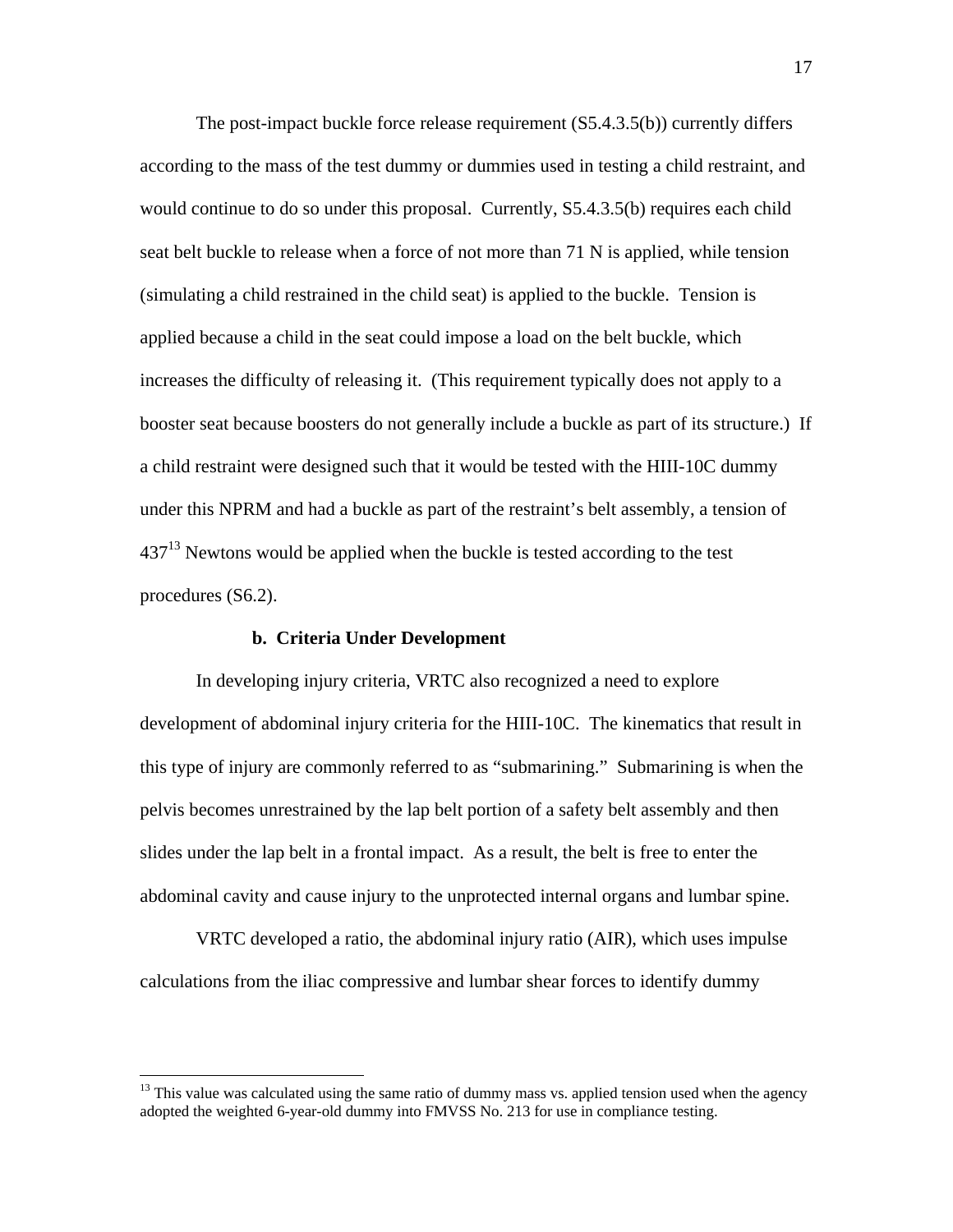kinematics associated with submarining. Preliminary testing indicated that the AIR might provide a basis for evaluating submarining potential.

At this time the agency is not proposing to establish injury criteria based on the AIR calculation. The agency has limited data with respect to the AIR parameter and additional testing is needed to evaluate its effectiveness in predicting abdominal loading in a consistent and accurate manner. However, the agency intends to continue efforts in developing an objective means to measure and evaluate abdominal loading, both through continued evaluation of the AIR parameter as well as alternative methods of measurement.

We note that when knee excursion was originally established in FMVSS No. 213, we stated that its purpose was to prevent manufacturers from controlling the amount of head excursion by designing restraints that permit an occupant to slide downward and forward, legs first (44 FR 72133). In the context of knee excursion, the agency referred to an occupant sliding legs first under a lap belt as "submarining." However, knee excursion is one of two potential major consequences of "submarining." Regarding AIR parameters, "submarining" can also result in movement of the belt from the pelvic area into the abdominal cavity. This does not necessarily result in excessive knee excursion. Discussions of "submarining" in the remainder of this document focus on the factors related to the AIR parameters.

# **c. Chest Deflection and Mass Limit for Boosters**

We are requesting comment on eliminating the 4.4 kg mass limit for beltpositioning boosters. In place of the mass limit, we are considering the incorporation of the in-position chest deflection requirements from FMVSS No. 208 for the Hybrid III-3C,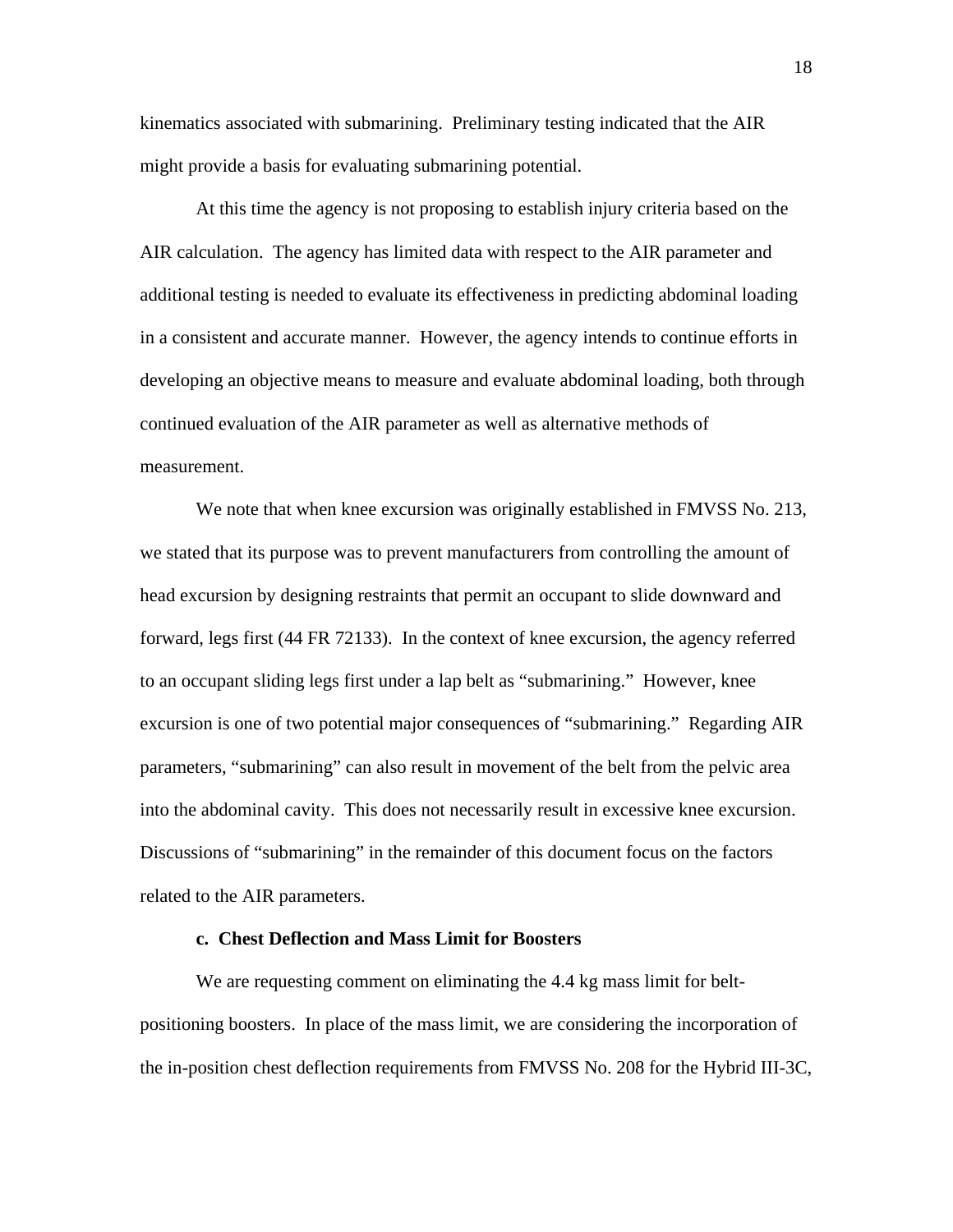-6C, and 10C test dummies. The agency believes that chest deflection requirements may provide an alternative to the use of a mass limit for preventing excessive belt forces from being loaded on a child occupant.

# **Background**

Presently, S5.4.3.2, Direct restraint, of FMVSS No. 213 requires that:

Except for a child restraint system whose mass is less than 4.4 kg, … each Type I and lap portion of a Type II vehicle belt that is used to attach the system to the vehicle shall, when tested in accordance with S6.1, impose no loads on the child that result from the mass of the system[.]

 In a March 16, 1994 notice of proposed rulemaking, the agency proposed to prohibit child restraint designs that would result in a vehicle's lap belt, or lap portion of a lap/shoulder belt belts, imposing any load on a child resulting from the mass of the restraint system (59 FR 12225; Docket No. 74-09; Notice 35). In response, several commenters stated that the proposal would eliminate high-back belt positioning booster seats from the market because these restraint systems impose a load on a child through the lap belt portion of a vehicle's belt assembly. Commenters also stated that there was no apparent safety problem with belt-positioning boosters that would justify a prohibition. Additionally, they stated that there would be no practical way to measure the load imposed on a test dummy seated in a belt-positioning booster.

 In response to these comments, the agency excluded child restraints with a mass less than 4 kg from the belt loading provisions in S5.4.3.2 (60 FR 35126; July 6, 1995; Docket No. 74-09, Notice 42). In that final rule, we explained that it was not our intention to prohibit belt-positioning boosters, nor did we believe that there was a sufficient safety problem to warrant such a prohibition. At the time of the March 1995 final rule, as currently, there was no test dummy available to measure abdominal loading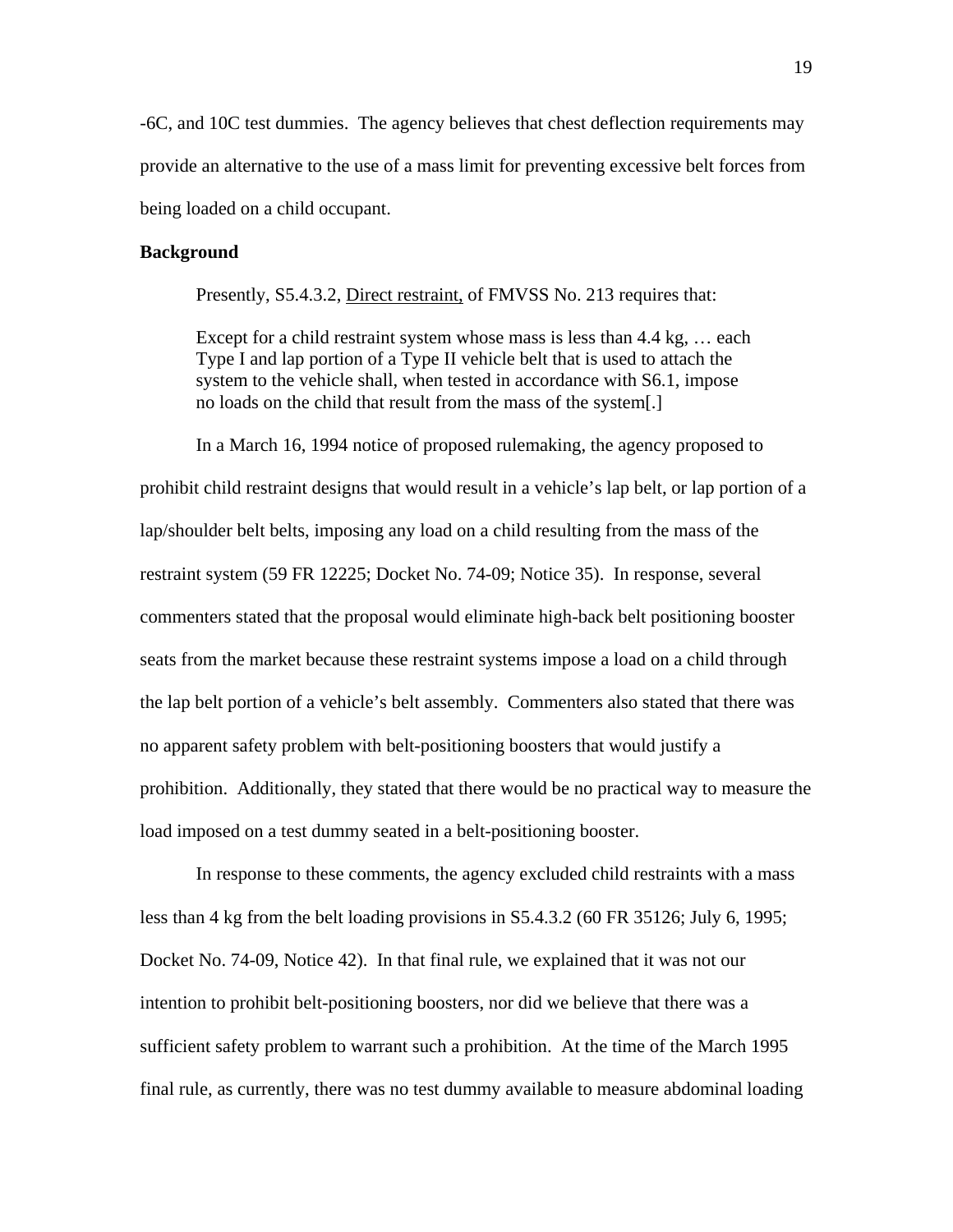reliably. Additionally, there was no established method for measuring seatback load on a child dummy or an associated injury correlation. Nonetheless, the agency stated that seat back loads could, at some level, injure a child occupant in a crash.

As an alternative to developing a method to measure and identify excessive loads, the agency established the mass limit to prevent future injuries resulting from overloading a child occupant from a "massive seat back" on a child restraint. The 4 kg mass limit was based on the agency's understanding of the mass range of belt-positioning boosters then on the U.S. market and the absence of indication of a safety problem with such restraints, and was consistent with requirements in Europe. The limit was later increased to 4.4 kg after a child restraint manufacturer petitioned the agency, stating that it also marketed a seat with a mass of almost 4.4 kg and that the seat should have been a part of the assessment (61 FR 30824; June 18, 1996; Docket No. 74-09, Notice 46)*.*

Since that time, the agency decided that it would not enforce the requirements of S5.4.3.2 against belt-positioning seats that have a mass greater than 4.4 kg until further notice (Letter to John Stipancich; April 11, 2003; Docket No. NHTSA 2003-15005-1).

# **Recent Developments**

<u>.</u>

 Recent agency research has tentatively led us to reconsider the current mass limit. In developing the injury criteria for the Hybrid III-10 $C<sup>14</sup>$ , VRTC conducted a number of tests to examine the impact of belt-positioning booster seat mass on child occupants. VRTC conducted tests to explore the potential for more massive booster seats to cause excessive belt forces. The following Table 4 provides the data collected.

<span id="page-19-0"></span><sup>&</sup>lt;sup>14</sup> "Hybrid III 10-Year-Old Dummy (HIII-10C) Injury Criteria Development," supra.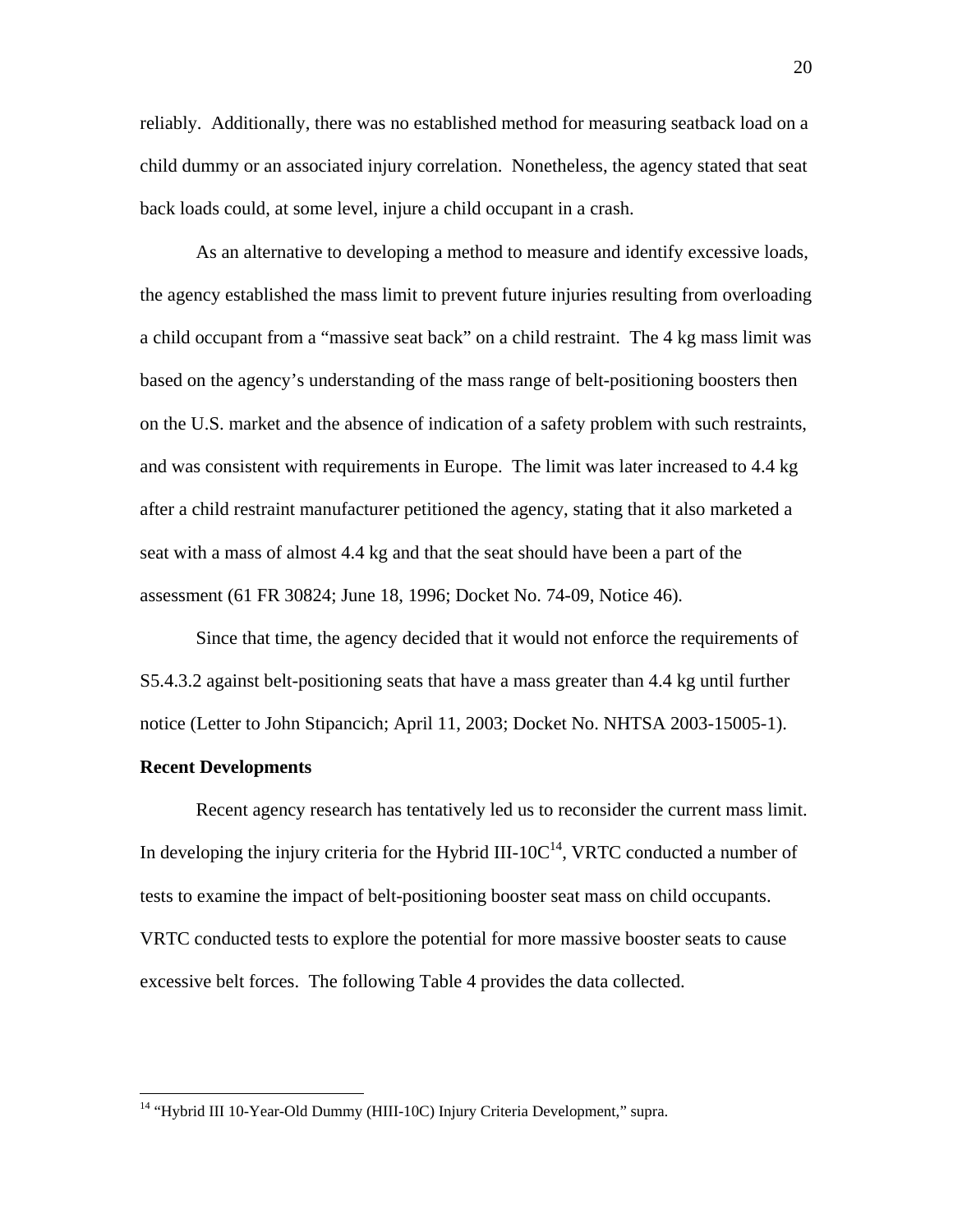| <b>Seat</b>                 | <b>Mass</b> | <b>Mass</b> | Weight        | Lap   | <b>Shoulder</b> |
|-----------------------------|-------------|-------------|---------------|-------|-----------------|
|                             | (kg)        | <b>(lb)</b> | <b>Rating</b> | Force | Force           |
|                             |             |             |               | (N)   | (N)             |
| <b>Cosco Grand Explorer</b> | 1.50        | 3.30        | $40 - 80$ lb  | 4707  | 5833            |
| <b>Evenflo Right Fit</b>    | 1.42        | 3.12        | $40 - 80$ lb  | 4238  | 6446            |
| <b>Century Next Step</b>    | 4.28        | 9.42        | $30 - 100$    | 2125  | 5525            |
|                             |             |             | lb.           |       |                 |
| <b>Cosco Voyager</b>        | 3.09        | 6.80        | $30 - 80$ lb  | 2739  | 6494            |
| <b>Graco Grand Cargo</b>    | 3.44        | 7.57        | $30 - 80$ lb  | 1454  | 5987            |
| <b>Century Breverra</b>     | 4.25        | 9.35        | $30 - 80$ lb  | 1269  | 5665            |
| <b>Britax Bodyguard</b>     | 5.98        | 13.16       | $40 - 100$    | 1690  | 6108            |
|                             |             |             | lb.           |       |                 |
| <b>Baby Trend Recaro</b>    | 8.87        | 19.51       | $30 - 80$ lb  | 2283  | 6436            |
| <b>No Booster</b>           |             |             |               | 2781  | 5684            |
| <b>No Booster</b>           |             |             |               | 1965  | 5348            |

**Table 4: Lap and Shoulder Belt Forces for Booster and Non-Booster Tests** 

Note: The Cosco Grand Explorer and the Evenflo Right Fit have no back. All other booster seats in this evaluation are high-back belt-positioning booster seats.

While limited, the VRTC data did not demonstrate a correlation between seat mass and belt force. Because the VRTC tests provide a limited data set, we are requesting data on the relationship between the mass of belt-positioning boosters and belt loads on child occupants.

Although the VRTC data did not demonstrate a mass-belt force correlation, we are still concerned about the potential for excessively heavy high-back belt-positioning seats to cause loading on a child, crushing the chest between the booster seat back and the shoulder belt. To explore this concern, VRTC also examined the relationship between seat mass and the measured chest deflection of a child test dummy. VRTC ran tests with various booster seats installed according to the restraint manufacturers' instructions, except that if a booster seat was equipped with a tether the tether was not employed.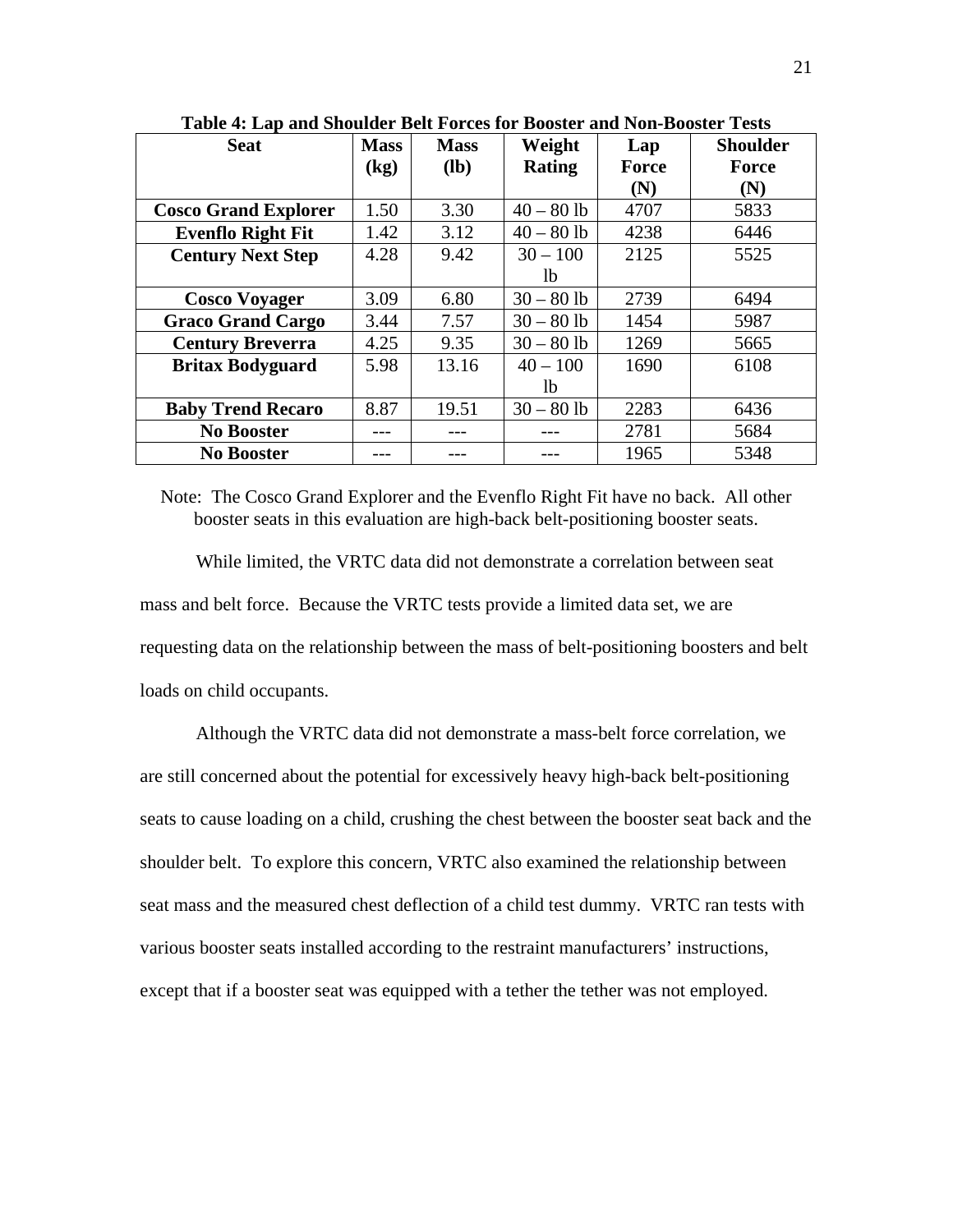|                          |           | Chest deflection |
|--------------------------|-----------|------------------|
| Seat                     | Mass (kg) | (mm)             |
|                          |           |                  |
| <b>Century Next Step</b> | 4.28      | 34.1             |
| Cosco Voyager            | 3.09      | 33.7             |
| <b>Graco Grand Cargo</b> | 3.44      | 38.1             |
| Century Breverra         | 4.25      | 33.4             |
| Britax Bodyguard         | 5.98      | 28.7             |
| <b>Baby Trend Recaro</b> | 8.87      | 41               |
|                          |           |                  |

**Table 5: Booster seat mass versus chest deflection**

Initial data show that the heaviest booster tested in the agency's limited test series resulted in the highest measured chest deflection with the HIII-10C test dummy. However, the second heaviest booster resulted in the lowest measured chest deflection. Injury assessment reference values (IARVs) for the 10-year-old dummy have been developed for FMVSS Nos. 208 and 213 research testing.<sup>15</sup> The agency is considering proposing a chest deflection limit of 44 mm, which is a value that falls between the IARV for the 6-year-old out-of-position test requirement and the  $5<sup>th</sup>$  percentile female inposition limits. All of the booster seats tested measured below the chest deflection limit of 44 mm*.*

In the TREAD Act final rule, the agency declined to adopt chest deflection as a measured injury parameter in FMVSS No. 213 because of the lack of evidence that chest injuries are occurring in the real world. Further, existing restraints were shown generally to have difficulty in meeting the FMVSS No. 208 chest deflection requirements. The agency stated in the TREAD Act final rule that we were concerned that restraint redesigns for the purposes of meeting chest injury criteria could compromise other aspects of injury protection.

<u>.</u>

<span id="page-21-0"></span><sup>&</sup>lt;sup>15</sup> "Hybrid III 10 Year Old Dummy (HIII-10C) Injury Criteria," supra.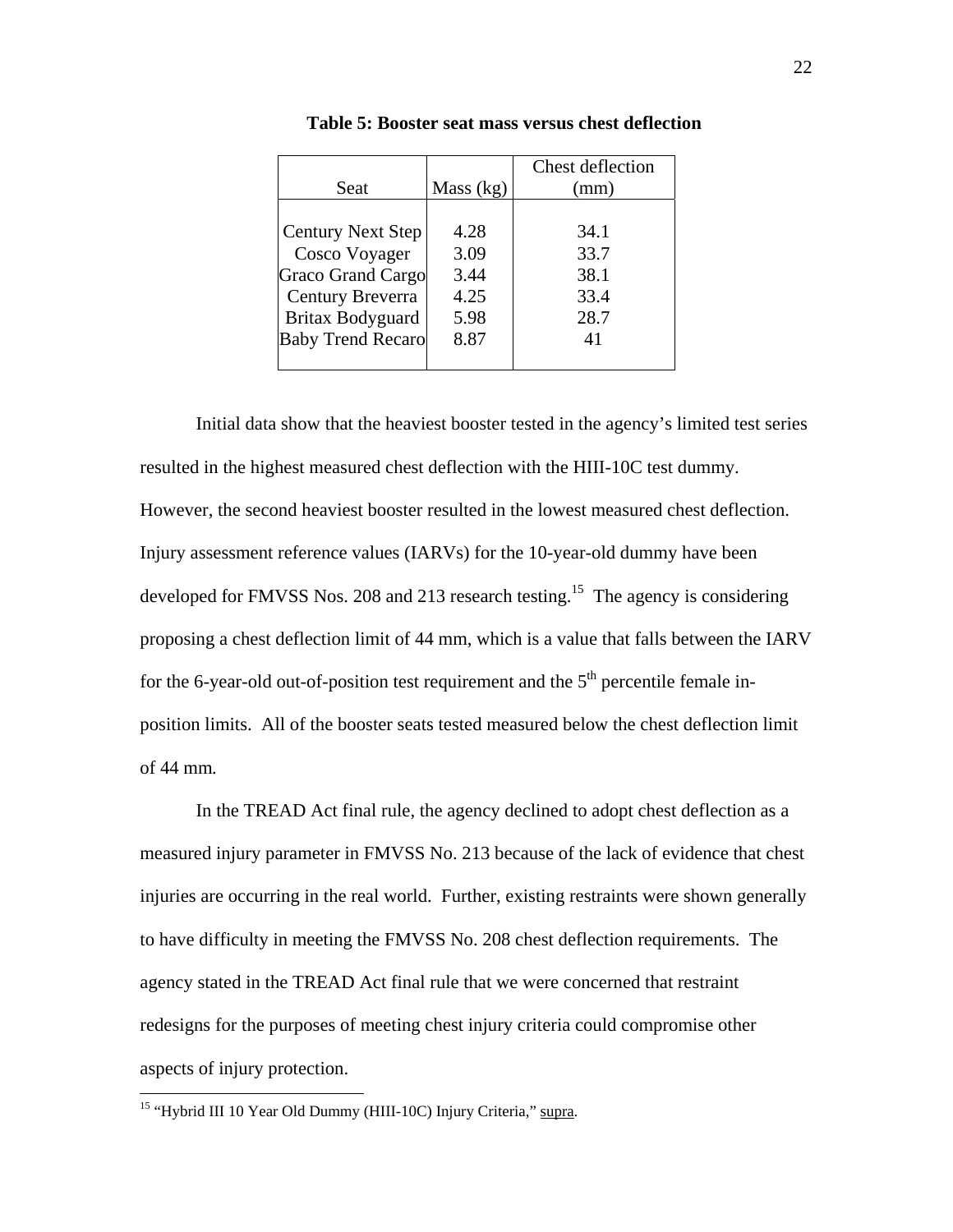However, the recent data are causing the agency to reconsider chest deflection criteria for belt-positioning boosters, particularly if there is a possibility that these boosters may become more massive in the future to accommodate larger children. To address the potential of booster seat mass loading a child through the lap/shoulder belt, we are considering establishing chest deflection criteria. We request comment on the merits of this approach.

### **IV. Performance Criteria for Belt Fit**

Section 3(b)(2) of Anton's Law directs the agency to consider establishing performance requirements for booster seats and other belt guidance devices regarding belt fit. Several studies, described below, have explored the extent to which booster seats differ in how they affect the fit of a vehicle's belts on a child. The agency has analyzed the belt fit studies and is unable to demonstrate that small differences in belt fit resulting from various booster seats translate into associated improvements in the dynamic performance of a belt system in a crash. Therefore, the agency is not proposing performance criteria for safety belt fit for booster seats or other belt guidance devices, but will continue development of tools necessary to identify improper belt loading; e.g. development of AIR injury criteria.

## **a. IIHS Study**

In a small-scale study involving static testing, the Insurance Institute for Highway Safety<sup>16</sup> (IIHS) noted that belt fit varies depending upon a child's physique and beltpositioning booster design.<sup>17</sup> IIHS evaluated belt-fit with and without booster seats in the rear seats of three different vehicles (two sedans and a minivan) using a Hybrid III 6-

 $\overline{a}$ 

<span id="page-22-0"></span><sup>&</sup>lt;sup>16</sup> IIHS is a non-profit group focused on motor vehicle safety and is funded by the insurance industry.

<span id="page-22-1"></span><sup>&</sup>lt;sup>17</sup> See Docket No. NHTSA-2001-10359-10.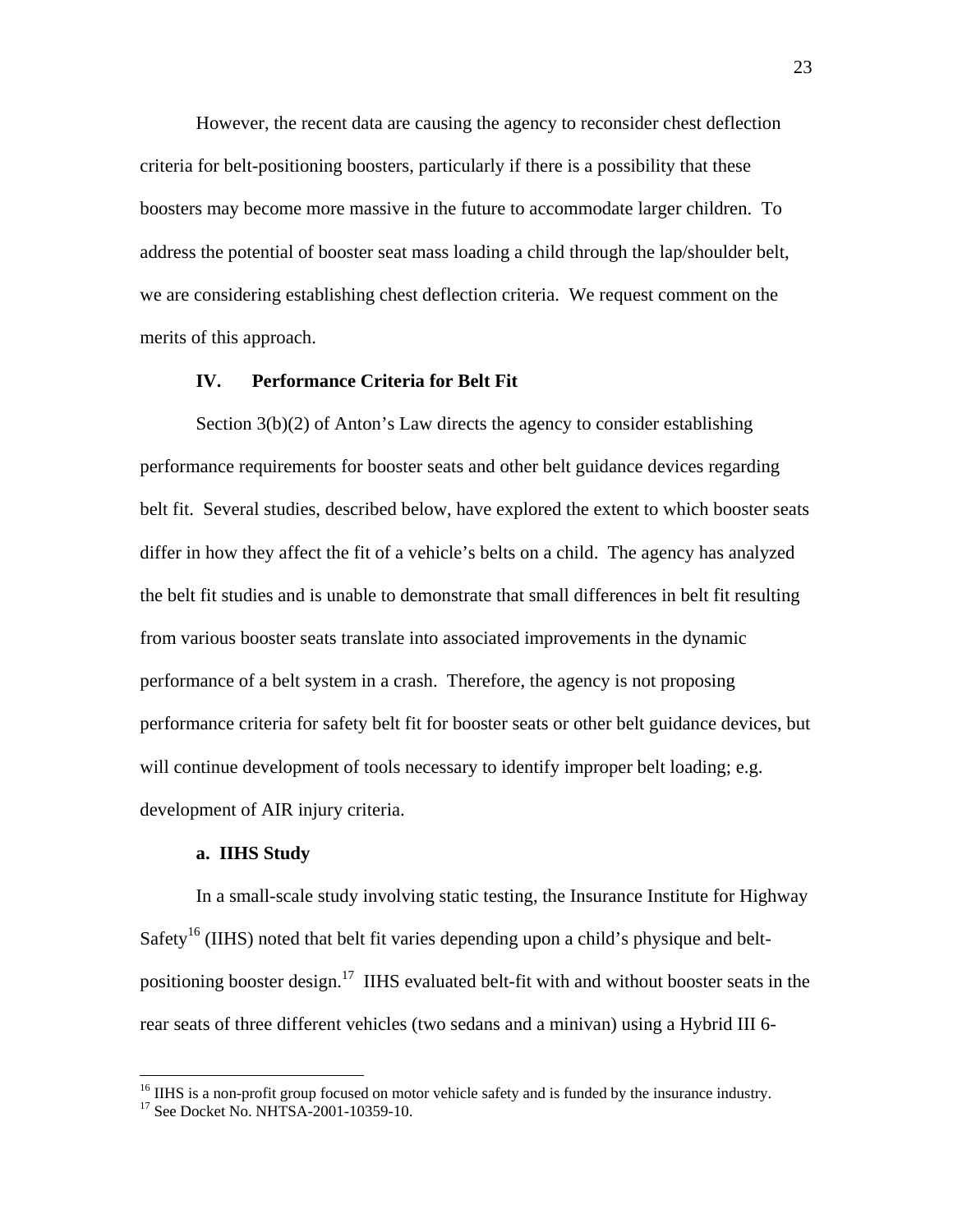year-old child dummy (HIII-6C), along with three children of varying ages, heights and weights: a 4 year old child, 39 inches tall, 39 pounds; a 5 year 4 month old child, 45 inches tall, 42 pounds; and a 6 year 11 month old child, 45 inches tall, 62 pounds. Each child was positioned in each vehicle while seated in each of six booster seats selected by IIHS, and in one trial positioned directly on the vehicle seat cushion. The test dummy was positioned in each vehicle while seated in each of 25 booster seats selected by IIHS.

 IIHS's data demonstrated that some booster seats improved the belt fit for all of the children in the study, some booster seats did not improve fit, and some worsened belt fit. In determining a "good fit," IIHS relied on NHTSA's guidelines regarding proper fit of a child restraint device, i.e., that the lap portion of a belt system should rest on the upper thighs to minimize instances of submarining and abdominal injury. In evaluation with the HIII-6C, IIHS determined that only a small number of the booster seats tested routed the lap belt properly. In some instances, the booster seat routed the lap portion of the belt directly over test dummy's abdomen.

The IIHS report expressed concern that poor belt fit may not be identified through dynamic testing of child restraint systems because dynamic testing may not replicate some critical occupant kinematics and injury patterns of real children. IIHS cited the inability of current test dummies to assess abdominal injury risk from improperly positioned lap belts. IIHS concluded that even if a new test dummy were to include instrumentation to measure abdominal loads, it is unlikely that a test dummy would submarine in a dynamic test because a dummy typically has a rigid spine and molded hips.

#### **b. NHTSA Studies**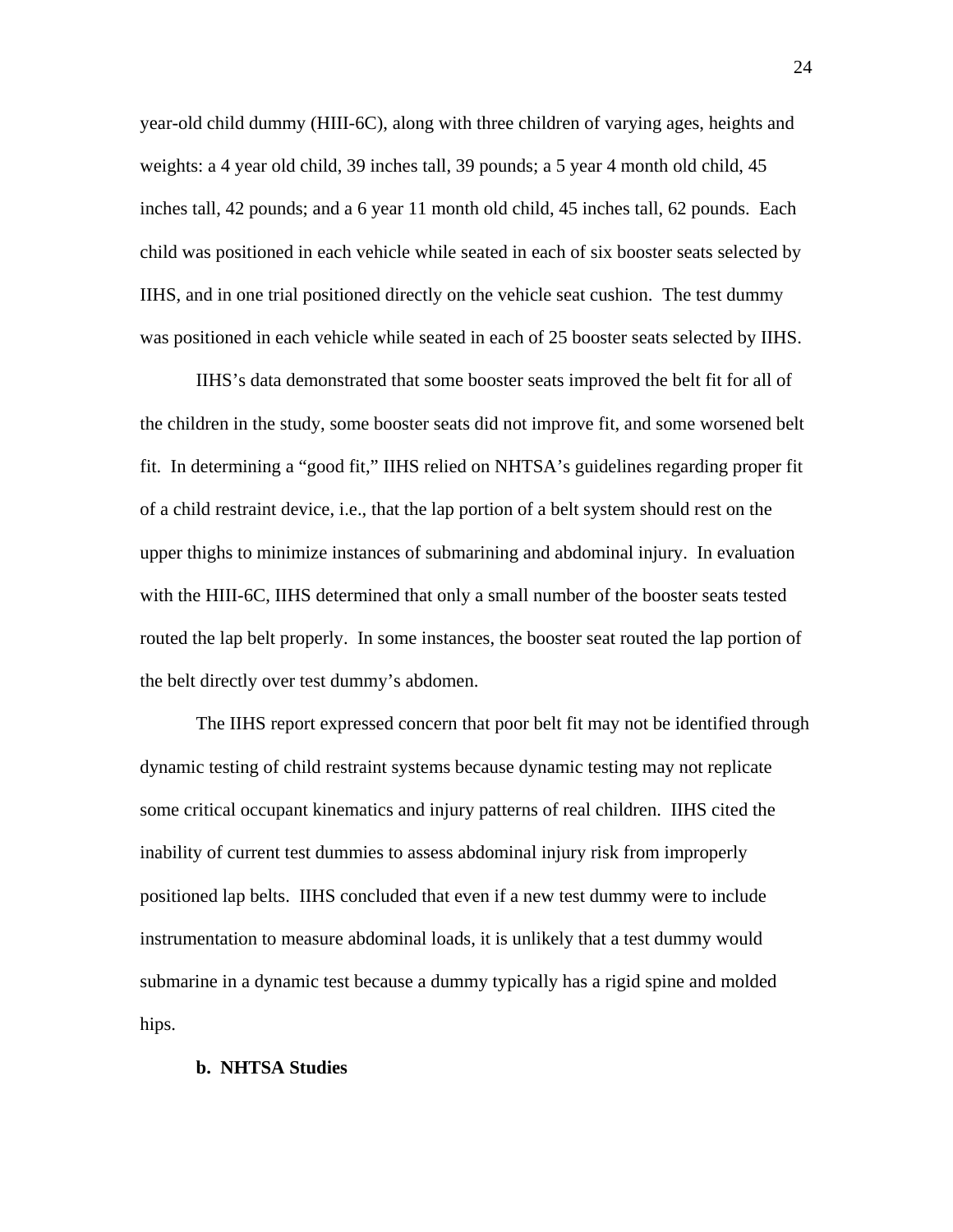In response to Anton's Law, the agency conducted two studies to examine the static belt fit of a vehicle's safety belt given various seating positions, dummies, and restraint types. The reports can be found in the docket for this rulemaking.

# **1. "Static Evaluation of Belt Fit for Hybrid III 6- and 10-year-old and 5th Female Dummies in Rear Outboard Seating Positions"[18](#page-24-0)**

i. **Survey Approach**. The first study examined belt fit in 20 passenger vehicles, ranging from model year (MY) 1999 to 2004, for lap and shoulder belts in the outboard rear position. To achieve a representative sample of the vehicle fleet, the survey fleet was comprised of three compact cars, three mid-size cars, five large size cars, five sport utility vehicles (SUVs), and four minivans. Some of these vehicles had adjustable shoulder belts.

The vehicle seats were evaluated with a combination of the Hybrid III  $5<sup>th</sup>$ percentile adult female, the HIII-6C and the HIII-10C test dummies, with each dummy seated directly on the seat cushion and properly buckled. The female test dummy was tested in all of the vehicles, while the child test dummies were tested at an outboard seating position in 12 of the 20 test vehicles.

In addition to determining belt fit with the dummies seated directly on a vehicle seat, we also used a small number of belt positioning boosters with the HIII-6C and HIII-10C test dummies. The test employed three booster seats: a high back booster without a lap belt guide, a high back booster with a lap belt guide, and a backless booster seat.<sup>19</sup> The HIII-6C test dummy was tested in all of the booster seats, while the HIII-10C test dummy was tested only in the backless booster seat.

1

<span id="page-24-0"></span><sup>&</sup>lt;sup>18</sup> Louden, VRTC NHTSA, November 2003.

<span id="page-24-1"></span><sup>&</sup>lt;sup>19</sup> A backless booster seat may list a maximum recommended height, but are only recommended for use in a seating position that has a head rest or where a child's ears are below the top of a vehicle's seat back.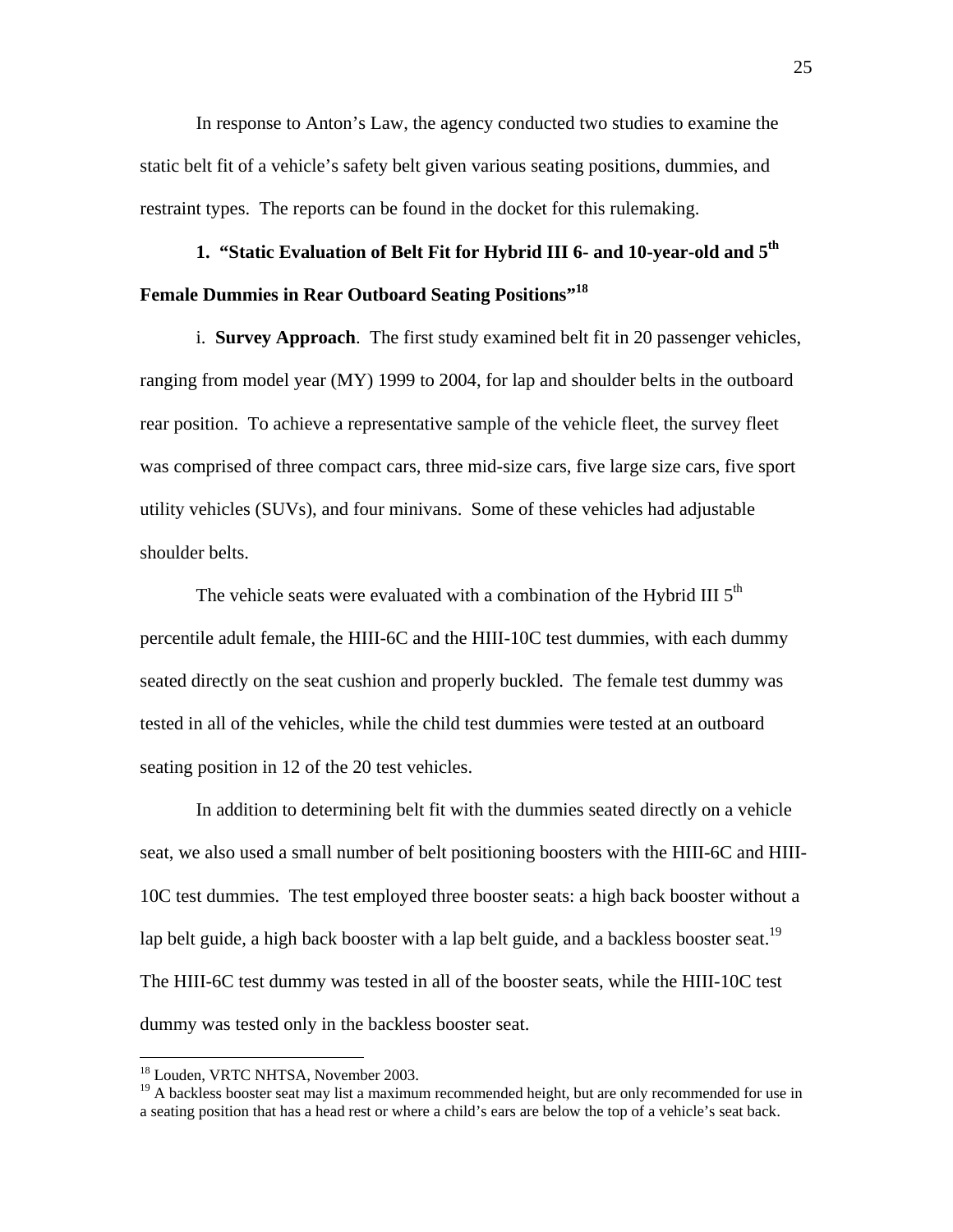The seating procedure used for each dummy was the same. The dummies were placed in the center of the seating position with their backs touching the seat back. The legs were bent over the front edge of the seat, if possible. Otherwise, the legs were positioned straight out in front of the dummy. The belt was then placed over the test dummy's torso and buckled. The shoulder belt was pulled out two to three times and allowed to fall naturally onto the torso. When a booster seat was used, it was positioned in the center of the seating position, the dummy was placed in the booster seat, and the vehicle belt was routed per the child restraint manufacturer's instructions.

 Based on a 1992-1993 survey, VRTC determined proper belt fit on the dummy as the shoulder belt's fitting between the neck and shoulder at an angle of approximately 55 – 56 degrees from the centerline of the test dummy, and the lap belt's fitting over the pelvic area and upper thigh.<sup>20</sup> Each dummy was marked with tape showing where the belts should be properly positioned on each dummy. A good belt fit was determined by comparing the position of a vehicle's belt to the tape markings. Both seating position and belt fit were judged to be good when (1) a dummy's back was against the seatback, (2) its legs were bent at the knee joint over the front edge of the seat without slouching, (3) the shoulder belt remained across the torso without getting onto the neck or out onto the shoulder, and (4) the lap belt was on the pelvic bone or top of the thighs. The quality of belt fit was then quantitatively rated based on the difference between the location of the belt compared to the location of the tape markings on the test dummy at three critical points: the shoulder belt at the neckline, the shoulder belt at the torso, and the lap belt at the center of the pelvis. These three numbers were then averaged to produce a rating of poor, fair, or good.

<u>.</u>

<span id="page-25-0"></span><sup>&</sup>lt;sup>20</sup> "Improved design for safety belts," Chambers, Sullivan and Duffy, June 1993. DOT HS 808-082.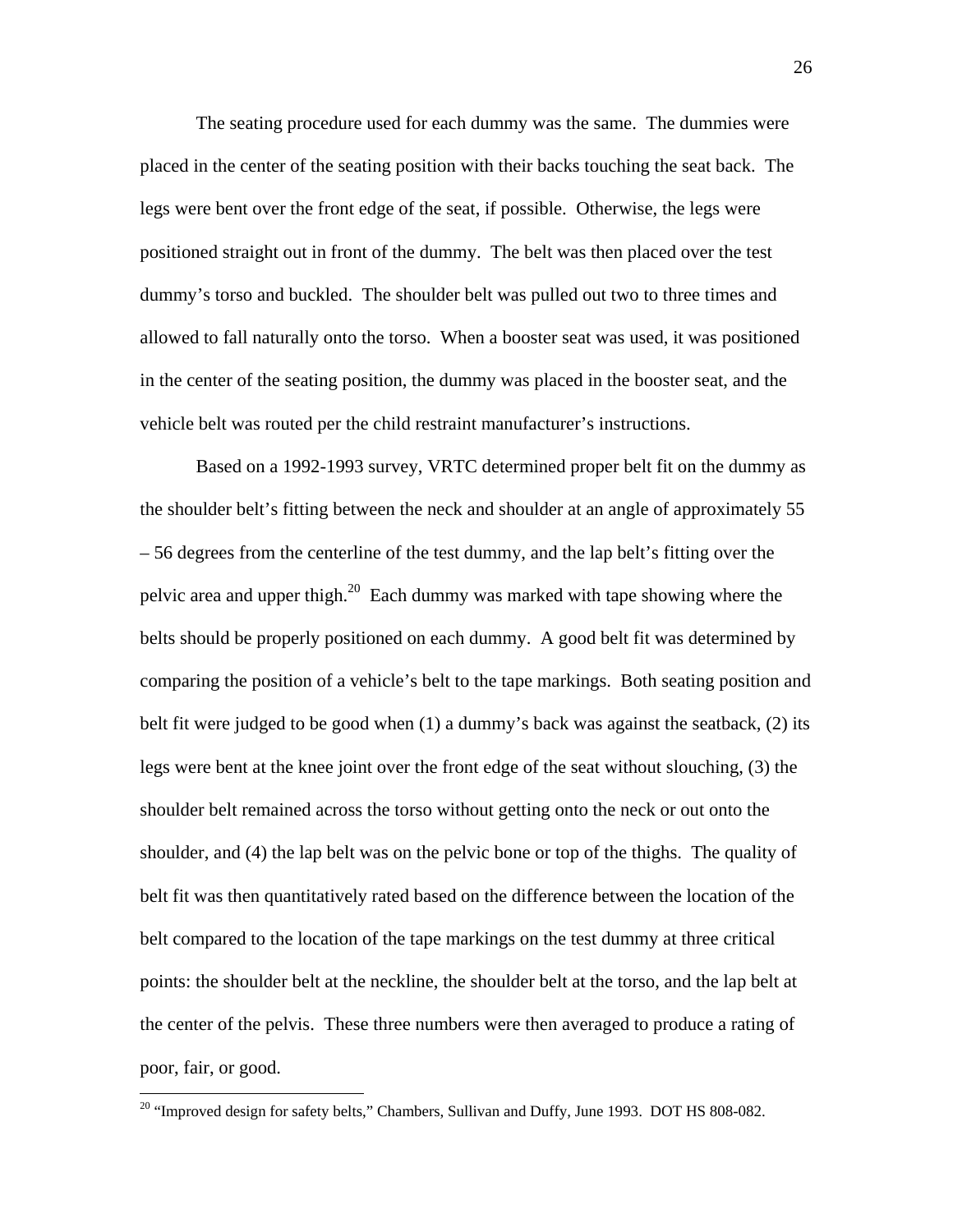**ii. Results**: The results of the survey demonstrated that generally, booster seats improved the rating for the child dummies. Adjustable upper anchorages in the rear seat also generally improved shoulder belt fit for all occupant sizes, particularly when used in conjunction with a booster seat. In virtually all of the vehicles surveyed, belt fit for the HIII-6C and HIII-10C test dummies in the outboard seating position improved when beltpositioning devices were used.

For the HIII-10C test dummy, use of a seat belt alone resulted in at least a fair rating 66 percent of the time. Use of the backless booster seat improved the seat belt fit from "fair" to "good" by 62 percent for the HIII-10C test dummy. For both child test dummies, the booster seats had the potential to reduce the incidence of slouching by permitting the dummy's legs to bend at the knees for comfort, which is not possible when seated directly on the vehicle seat in the belt only.

While use of booster seats generally improved the rating for the child test dummies, not all booster seats equally affected belt fit on the two child test dummies. Overall, the HIII-6C fit best in both a backless booster seat and a high back booster seat. However, in one vehicle, the use of the backless booster seat actually decreased the rating for the HIII-10C when compared to the belt only. In that test, the backless booster seat raised the test dummy up too high for a proper belt fit given the anchorage placement in that vehicle, resulting in a "poor" rating. This was because the placement of the shoulder belt was somewhat suspended in the rear window.

# 2. "**Static Evaluation of Belt Fit for Hybrid III 6- and 10-Year Olds**" [21](#page-26-0)

 $\overline{a}$ 

<span id="page-26-0"></span><sup>&</sup>lt;sup>21</sup> "Static Evaluation of Belt Fit for Hybrid III 6-Year-Old and 10-Year-Old," Louden, VRTC NHTSA, August 2003.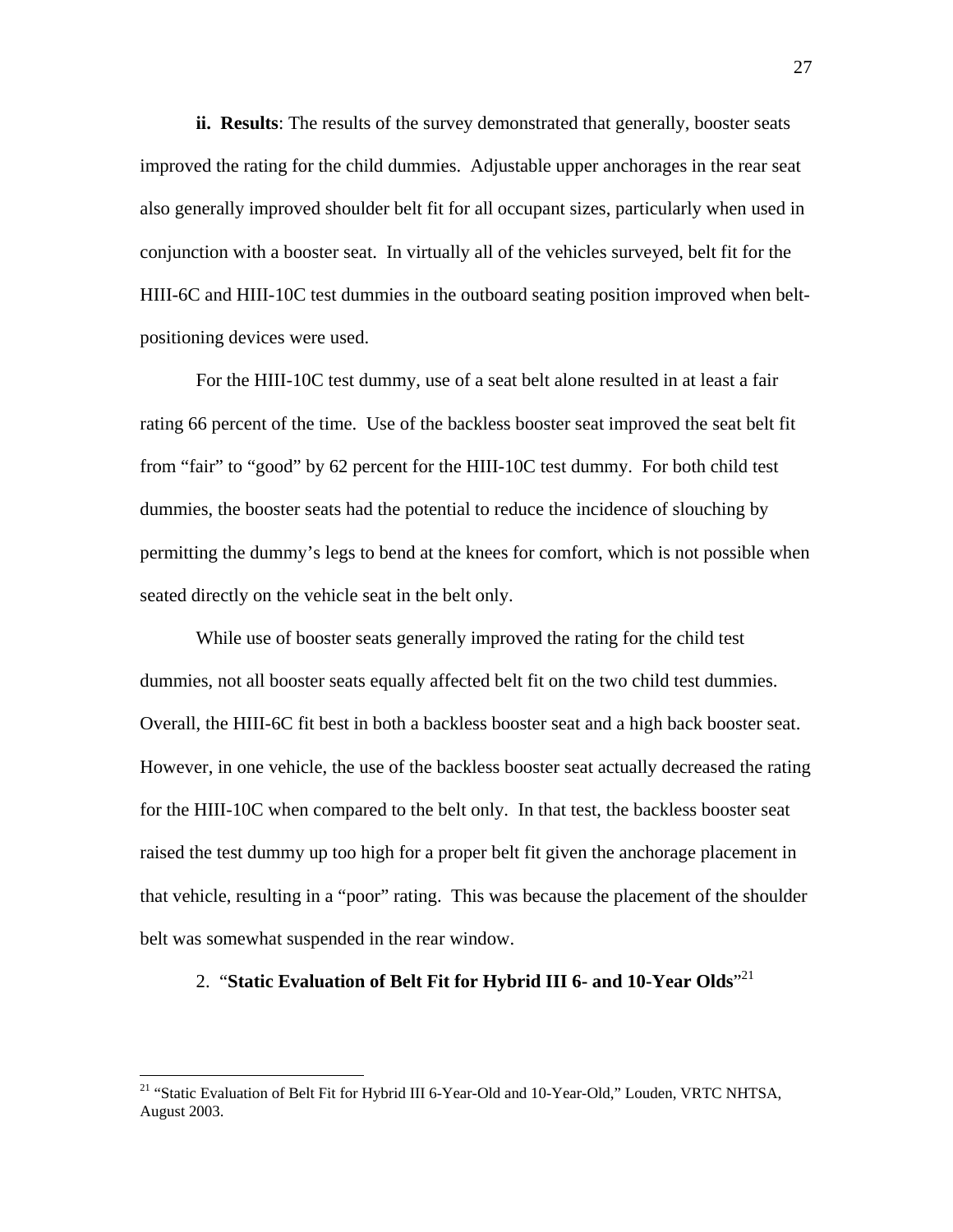i. **Survey approach**. The second study evaluated belt fit with and without booster seats and with aftermarket belt positioning devices in the center rear seating position for two different sized child dummies.

The procedure for this study was similar to that in the first study. VRTC evaluated the belt fit with three booster seats: a high back booster without lap belt guide, a high back booster with lap guide, and a backless booster seat. Also evaluated were three aftermarket belt positioning devices. Each belt positioning device was recommended by its manufacturer for occupants weighing more than 50 lb. Each manufacturer recommended that children under 50 lb be restrained in a convertible or booster seat. To provide for a vehicle sample population representative of the vehicle fleet, the surveyed vehicles ranged from MY 1999 to 2004 and consisted of three compact cars, three mid-sized cars, three large size cars, five SUVs, and three minivans. Each vehicle was equipped with a lap and shoulder belt in the center rear position. The study used the Hybrid III-6C and -10C test dummies. Dummy seating procedures and determination of belt fit were the same as in the first VRTC study.

**ii. Results**: The second survey also demonstrated that booster seats generally improved the belt fit rating for both the Hybrid III 6-year-old and 10-year-old test dummies. As in the first survey, belt fit for the 6-year-old test dummy was generally poor when restrained only with a vehicle's belt assembly. In approximately 76 percent of the vehicles tested, when the Hybrid III-6C was restrained using only the vehicle belt system, the shoulder belt interacted with the neck and/or the lap belt was above the pelvic area. In all of the vehicles used in this study, the Hybrid III-6C test dummy's legs could not bend at the seat edge.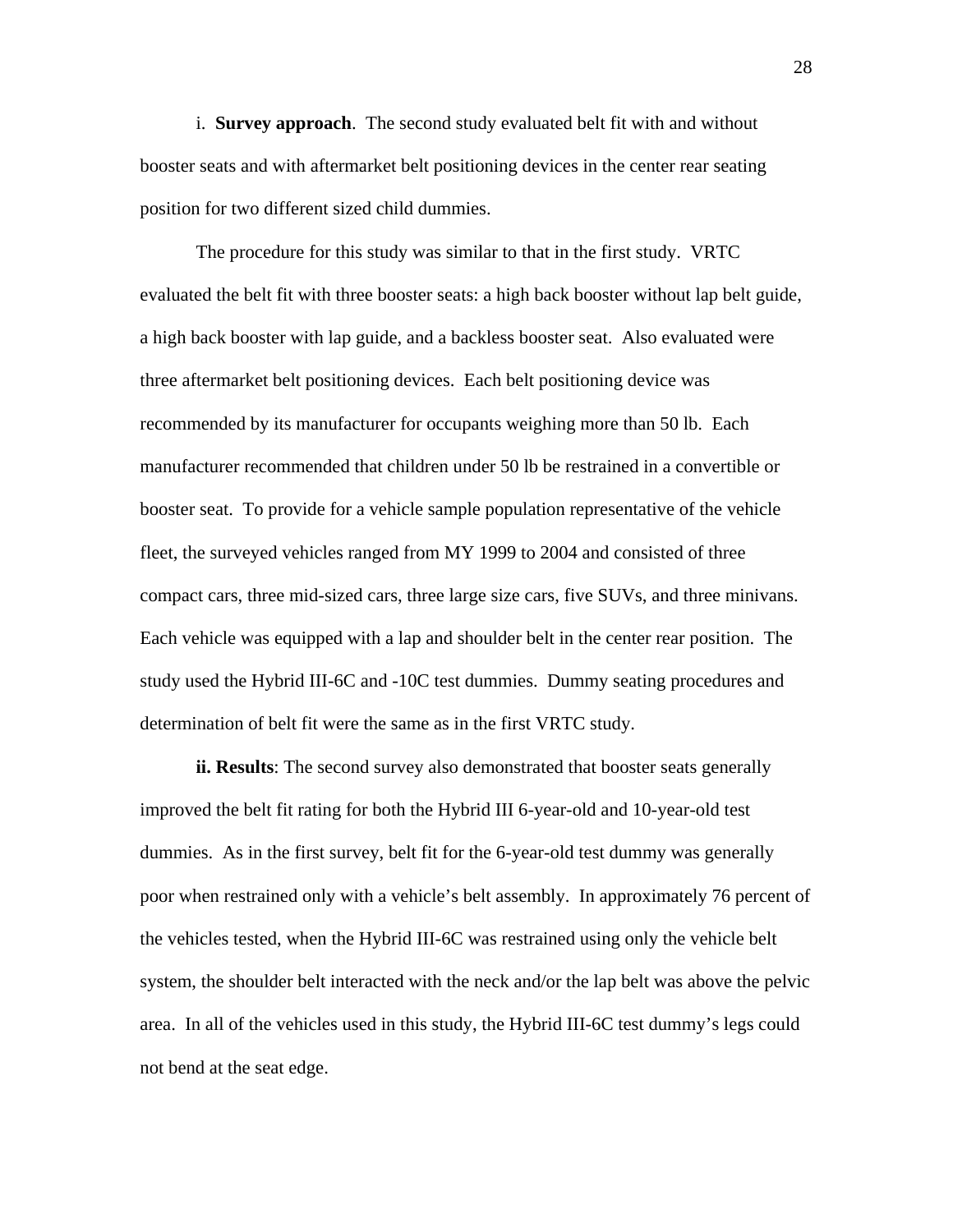Belt fit for the HIII-10C was also generally poor when restrained with the vehicle's belts only. Approximately 53 percent of the positions evaluated resulted in a "poor" rating for the HIII-10C test dummy and the dummy's legs could only be bent over the vehicle's seat edge in 40 percent of the positions.

With the HIII-6C test dummy, use of a booster seat resulted in approximately 82 percent of the positions being evaluated as having a "fair" to "good" fit. However, as in the first survey, the improvement was not uniform among the three booster seat models. The high back booster with lap belt guide resulted in 76 percent of the positions evaluated with the HIII-6C dummy being rated "good," the high back booster without a lap belt guide resulted in approximately 71 percent of the positions tested with the HIII-6C being rated "fair" to "good," and the backless booster seat resulted in 76 percent of the positions evaluated being rated "fair" to "good."

In some vehicles, positioning the HII-6C dummy in a booster seat resulted in problems. In one instance, use of the backless booster seat caused the shoulder belt to come across the neck of the dummy, resulting in a "poor" fit. The high back booster seat without guides had a head restraint that, in some vehicles, interacted with the shoulder belt, resulting in a "poor" rating.

For the HIII-10C test dummy, the use of a booster seat improved the belt fit from "poor" to "good" by 90 percent.

Overall, the belt positioning devices improved belt fit. However, it is not known how these devices would affect belt performance when tested dynamically. Additionally, there were several issues of concern with the devices. Some of the devices wrap the vehicle's shoulder belt around them, which can add up to several inches of slack to the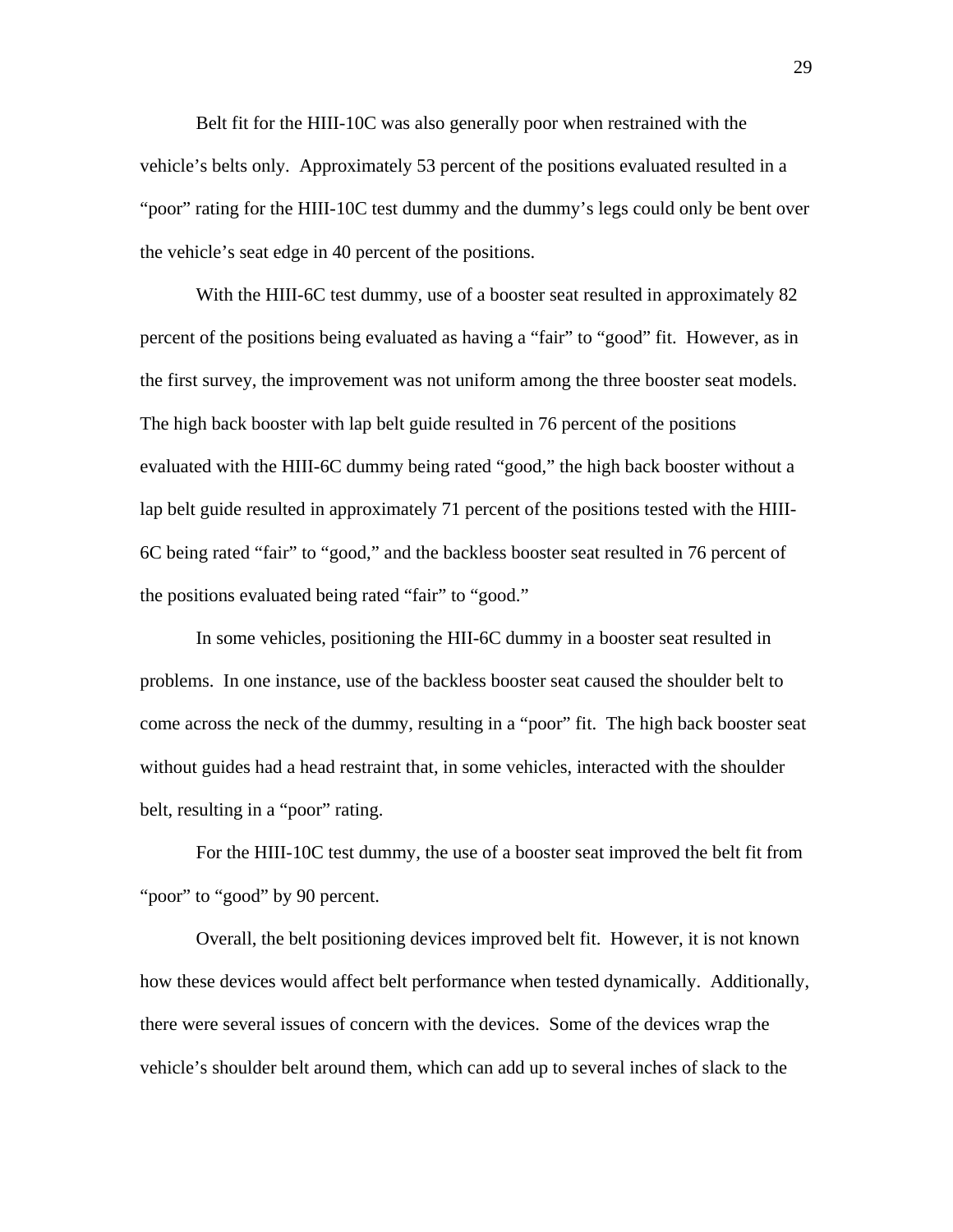belt if the device were to fail in a crash. Use of a device that was equipped with a hard metal clip with a plastic coating often resulted in the belt's becoming twisted near the retractor, the clip being positioned close to the center of the dummy (on an area of soft tissue), and the lap belt frequently being raised off of the pelvis.

# **c. Discussion of Static Belt Fit Studies**

The static belt fit surveys generally demonstrated that booster seats improve belt fit, but they also demonstrated variation in fit that was attributable to the interaction between restraints and vehicle designs. Both studies demonstrated that some vehiclebooster seat combinations were not as good as others. Some boosters made the belts fit the child dummy better in some vehicles than in others.

While these surveys identified potential for variation, it is unknown whether the small variations in belt fit between the restraint configurations evaluated in the studies would translate into variations in safety benefits in an actual vehicle crash. The point at which belt fit degrades the performance of the belts from the point of "acceptable" to "unacceptable" has not been determined. Although NHTSA believes that belts are better positioned over bony structure of the body than over soft tissue, how much variation from the optimal placement of the belt should be permitted by a performance standard for the fit to be considered "passing" is unknown.

Nor does the agency believe there is a need to make that known. The agency believes that the dynamic performance requirements for child restraint systems, including booster seats, provide for a better evaluation of injury potential than a static belt fit test. The standardized test seat assembly specified in FMVSS No. 213 has been developed to be representative of existing vehicle seat geometries; e.g., seat back and cushion angles,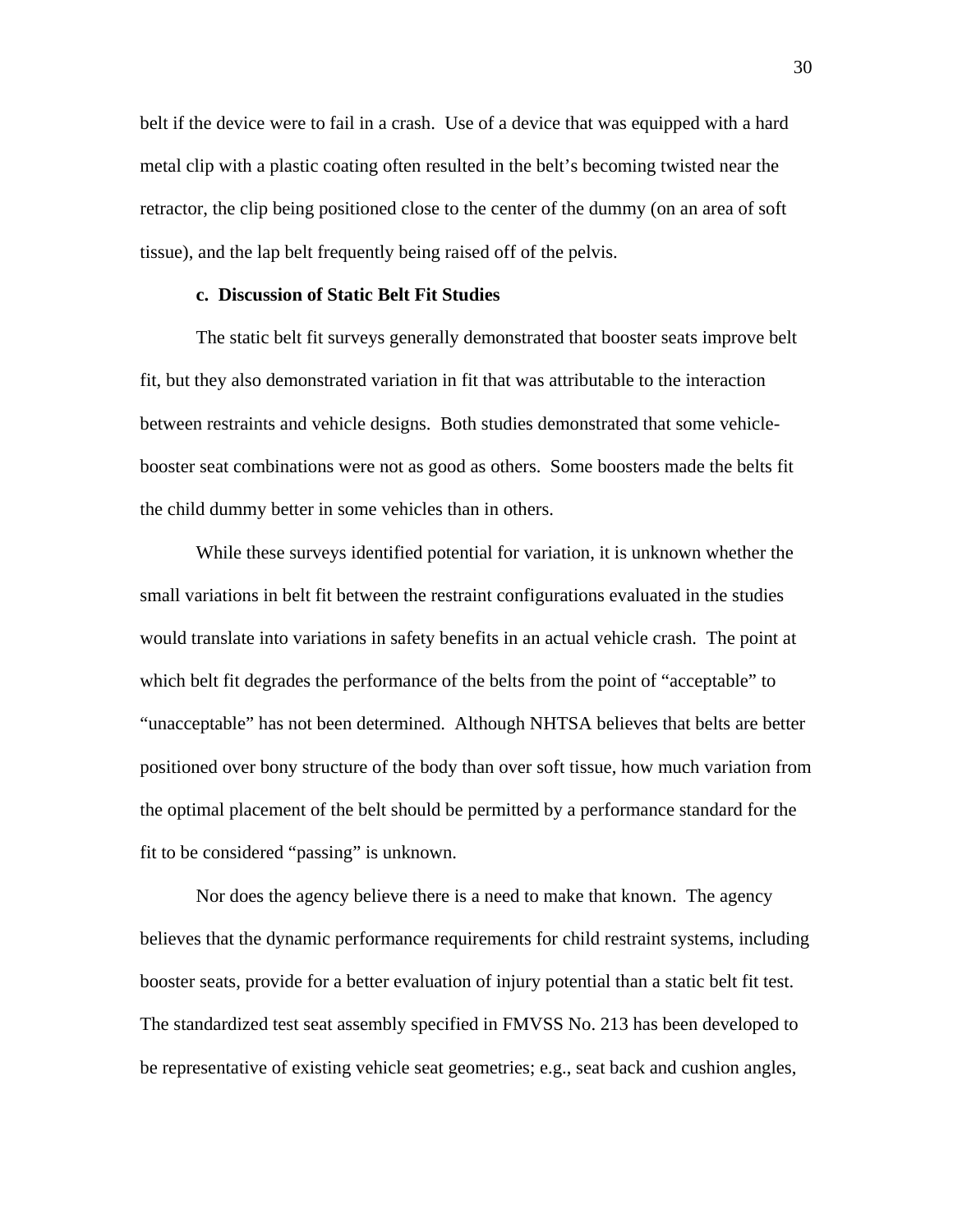safety belt anchorage location, and spacing, and cushion force/deflection characteristics. All child restraint systems must meet the injury performance criteria in a 30 mph simulated frontal crash on the test seat assembly. The seat assembly was updated in the TREAD Act rulemaking, supra, and will be used to test child restraints manufactured on or after August 1, 2005. We believe that as child restraint manufacturers optimize their restraint designs to meet the performance requirements of FMVSS No. 213 using the updated configuration of the standard test seat assembly, the fit of child restraints in realworld vehicles may improve. While NHTSA believes that "proper" belt fit, especially shoulder belt fit, is largely dependent on vehicle design characteristics, the agency also believes that this optimization of child restraint design to current vehicle seat designs may translate into improved belt fit for children in booster seats. In any event, NHTSA believes that FMVSS No. 213's dynamic testing requirements provide a true and thorough evaluation of the performance of the restraints. Accordingly, a static belt fit performance requirement would not provide an additional safety benefit commensurate with the burdens of such a rulemaking.

It should be noted that, as part of the agency's work in response to the TREAD Act, we evaluated child restraint performance in vehicles tested to the frontal crash program of the New Car Assessment Program (NCAP). NCAP placed child restraint systems in the rear seat of vehicles that undergo frontal barrier crash tests at 35 mph. Data generated to date by testing with the HIII-3C dummy placed in a forward-facing child restraint indicate that the performance of a child restraint is largely dependent on the vehicle crash parameters, such as the vehicle crash pulse, and less dependent on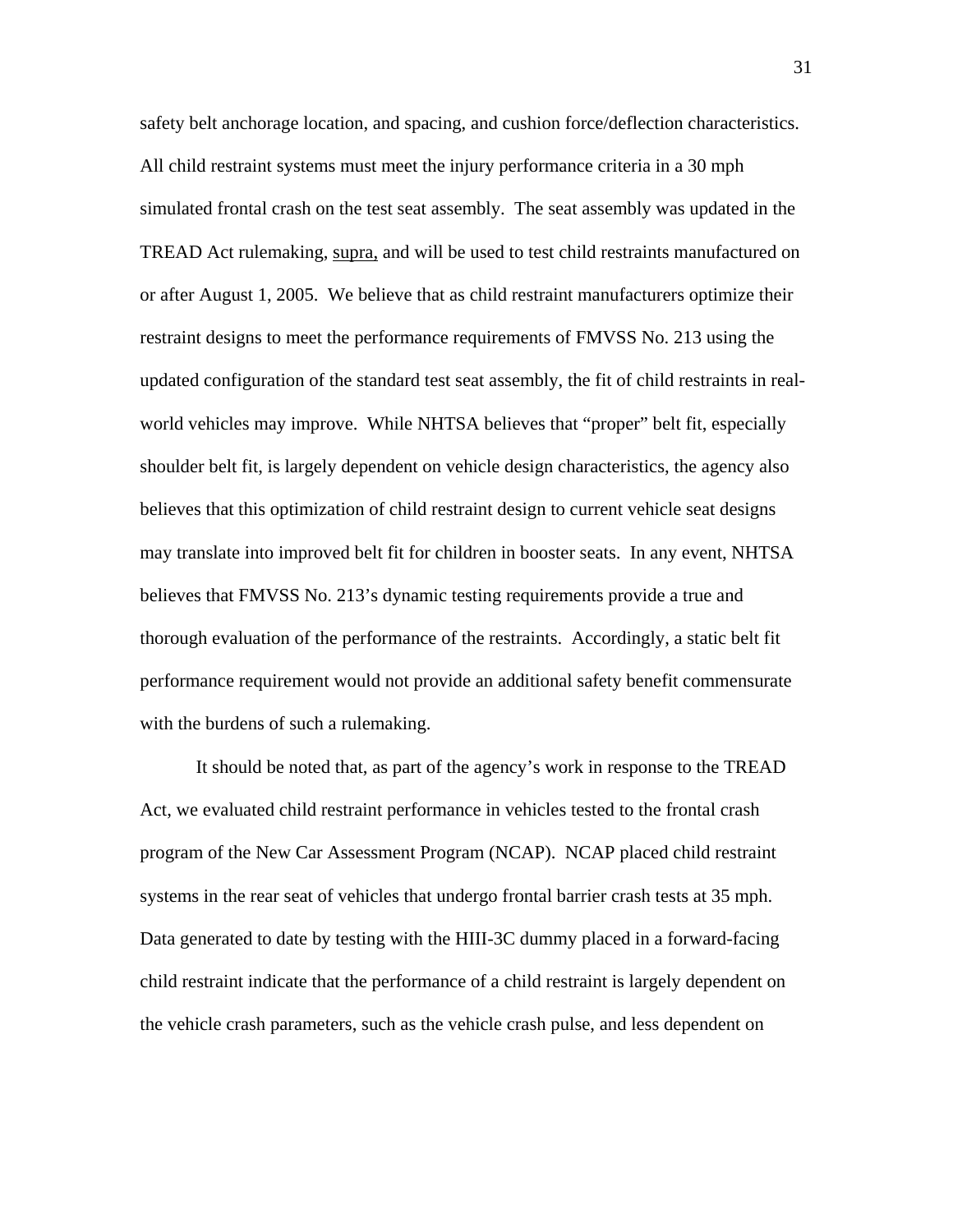differences in design between various restraints.<sup>22</sup> Accordingly, for the reasons stated above, the agency has decided that establishing performance requirements for seat belt fit is not warranted.

# **V. Benefits and Costs**

The agency cannot quantify the benefits of this rulemaking. However, the agency believes benefits will accrue by assuring child restraints can meet the FMVSS No. 213 requirements over the range of sizes of children for which they are recommended. Currently, booster seats are required to use only a dummy representative of a 3-year-old child at the lower end of the weight range and the weighted 6-year-old dummy at the upper weight limit per configuration. The weighted 6-year-old dummy is limited in representing heavier children that the booster seats are labeled to accommodate. Inclusion of a test dummy representative of a 10-year-old child would facilitate the testing of booster seats and other child restraints by causing each restraint to be tested with a test dummy better representative of children at the upper limit of a specified weight range.

 If adopted, this proposed rule would generally not increase the testing that NHTSA conducts of child restraints.<sup>23</sup> Currently, restraints recommended for children weighing up to 65 lb are tested with a weighted 6-year-old test dummy. The NPRM proposes to replace the weighted 6-year-old dummy with the HIII-10C, rather than add a test with the HIII-10C. Thus, the certification responsibilities of manufacturers would not generally be affected. The 2004 price of an uninstrumented 10-year-old dummy is about \$36,550. The specified instrumentation costs approximately \$59,297.

1

<span id="page-31-0"></span><sup>22</sup> Docket NHTSA-04-18682.

<span id="page-31-1"></span><sup>&</sup>lt;sup>23</sup> There are no child restraints that are made only for children weighing between 65 and 80 lb that arguable would be newly subject to FMVSS No. 213.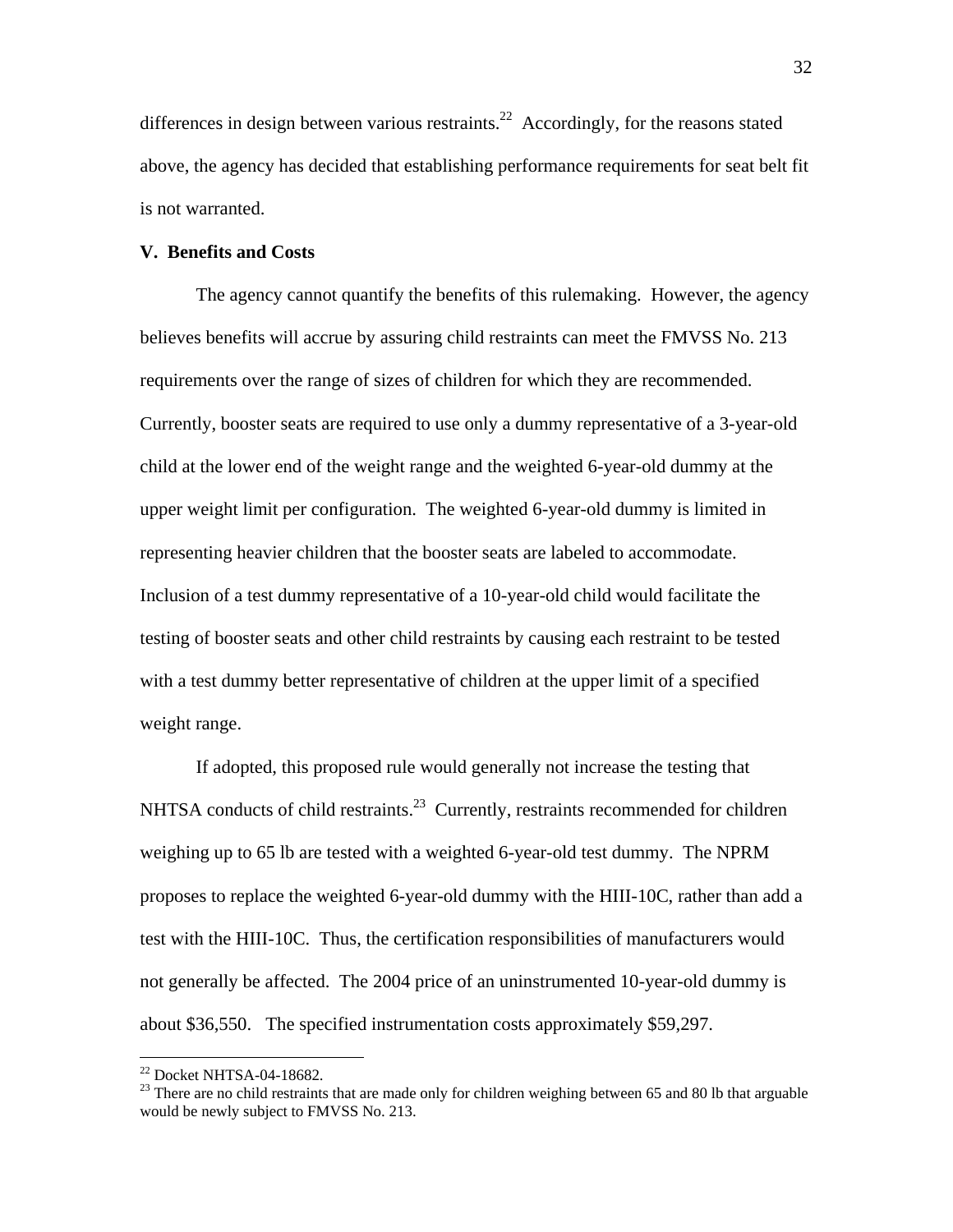Additionally, we do not believe that the proposed requirements would require extensive redesign of existing booster seat designs. We tentatively determined that any redesign required would be of minimal cost. For further discussion of the benefits and costs, please refer to the preliminary regulatory evaluation placed in the docket for this rulemaking.

# **VI. Submission Of Comments**

 $\overline{a}$ 

### **How do I prepare and submit comments?**

Your comments must be written and in English. To ensure that your comments are filed correctly in the Docket, please include the docket number of this document in your comments.

Your comments must not be more than 15 pages long. (49 CFR 553.21) NHTSA established this limit to encourage you to write your primary comments in a concise fashion. However, you may attach necessary additional documents to your comments. There is no limit on the length of the attachments.

Please submit two copies of your comments, including the attachments, to Docket Management at the address given above under ADDRESSES. You may also submit your comments to the docket electronically by logging onto the Docket Management System (DMS) website at http://dms.dot.gov. Click on "Help & Information" or "Help/Info" to obtain instructions for filing your comments electronically. Please note, if you are submitting comments electronically as a PDF (Adobe) file, we ask that the documents submitted be scanned using Optical Character Recognition (OCR) process, thus allowing the agency to search and copy certain portions of your submissions.<sup>[24](#page-32-0)</sup>

<span id="page-32-0"></span> $24$  Optical character recognition (OCR) is the process of converting an image of text, such as a scanned paper document or electronic fax file, into computer-editable text.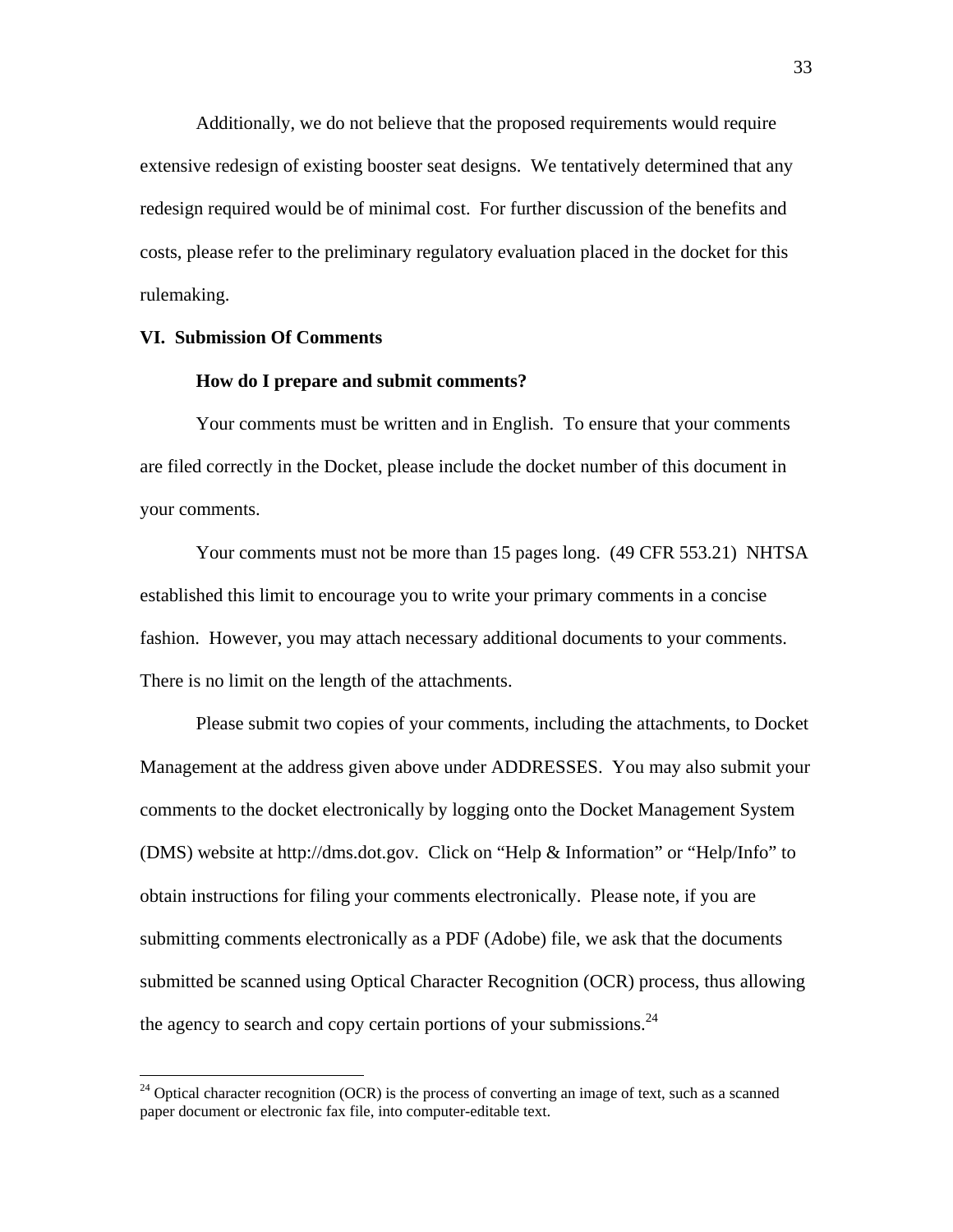#### **How can I be sure that my comments were received?**

If you wish Docket Management to notify you upon its receipt of your comments, enclose a self-addressed, stamped postcard in the envelope containing your comments. Upon receiving your comments, Docket Management will return the postcard by mail.

# **How do I submit confidential business information?**

If you wish to submit any information under a claim of confidentiality, you should submit three copies of your complete submission, including the information you claim to be confidential business information, to the Chief Counsel, NHTSA, at the address given above under FOR FURTHER INFORMATION CONTACT. In addition, you should submit two copies, from which you have deleted the claimed confidential business information, to Docket Management at the address given above under ADDRESSES. When you send a comment containing information claimed to be confidential business information, you should include a cover letter setting forth the information specified in NHTSA's confidential business information regulation (49 CFR Part 512).

# **Will the agency consider late comments?**

 $\overline{a}$ 

NHTSA will consider all comments that Docket Management receives before the close of business on the comment closing date indicated above under DATES. To the extent possible, the agency will also consider comments that Docket Management receives after that date. If Docket Management receives a comment too late for the agency to consider it in developing a final rule (assuming that one is issued), the agency will consider that comment as an informal suggestion for future rulemaking action.

# **How can I read the comments submitted by other people?**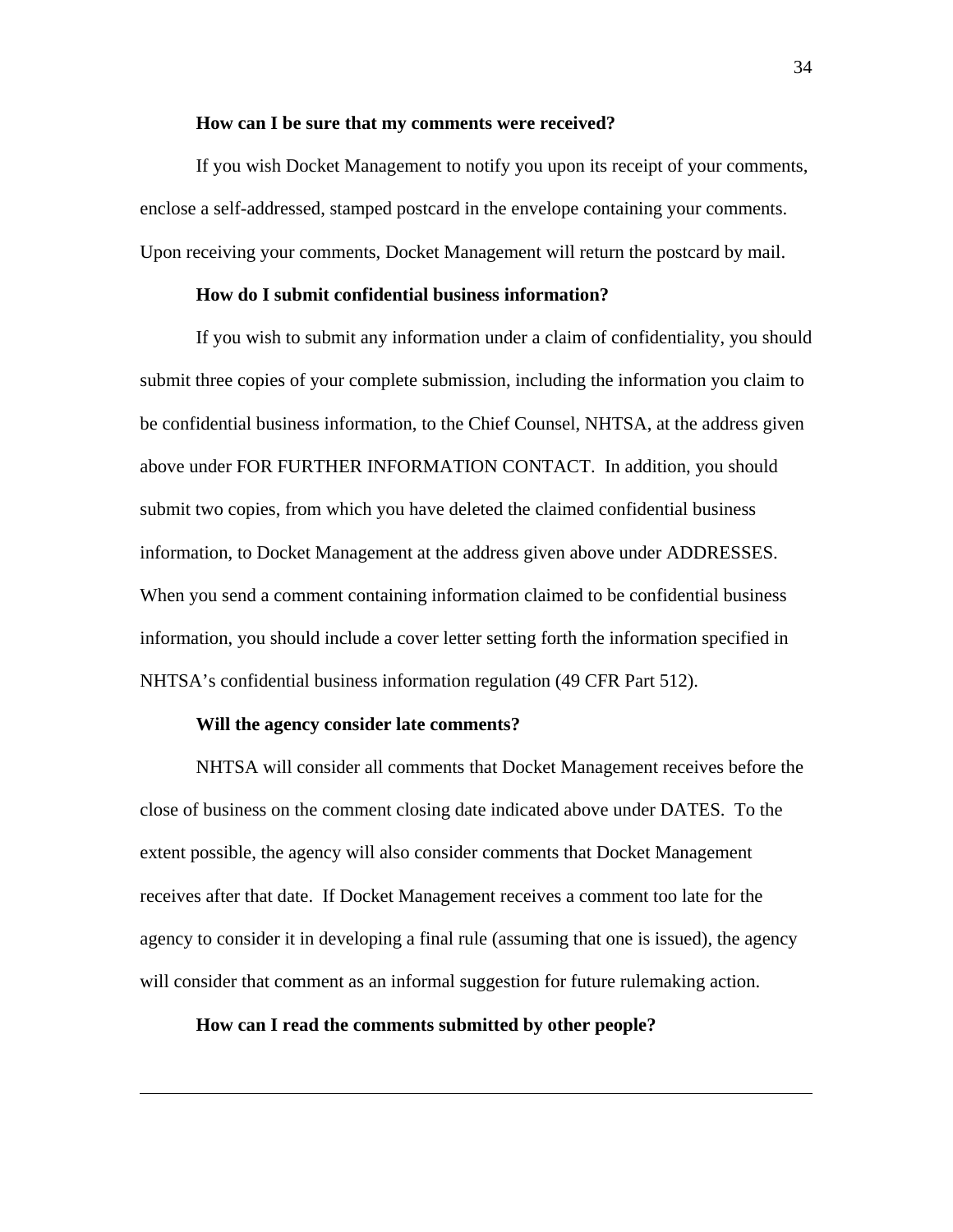You may read the comments received by Docket Management at the address given above under ADDRESSES. The hours of the Docket are indicated above in the same location.

You may also see the comments on the Internet. To read the comments on the Internet, take the following steps:

- 1. Go to the Docket Management System (DMS) Web page of the Department of Transportation ([http://dms.dot.gov\)](http://dms.dot.gov/).
- 2. On that page, click on "simple search."
- 3. On the next page (http://dms.dot.gov/search/searchFormSimple.cfm) type in the four-digit docket number shown at the beginning of this document. Example: If the docket number were "NHTSA-1998-1234," you would type "1234." After typing the docket number, click on "search."
- 4. On the next page, which contains docket summary information for the docket you selected, click on the desired comments. You may download the comments. Although the comments are imaged documents, instead of word processing documents, the "pdf" versions of the documents are word searchable.

 Please note that even after the comment closing date, NHTSA will continue to file relevant information in the Docket as it becomes available. Further, some people may submit late comments. Accordingly, the agency recommends that you periodically check the Docket for new material.

Anyone is able to search the electronic form of all comments received into any of our dockets by the name of the individual submitting the comment (or signing the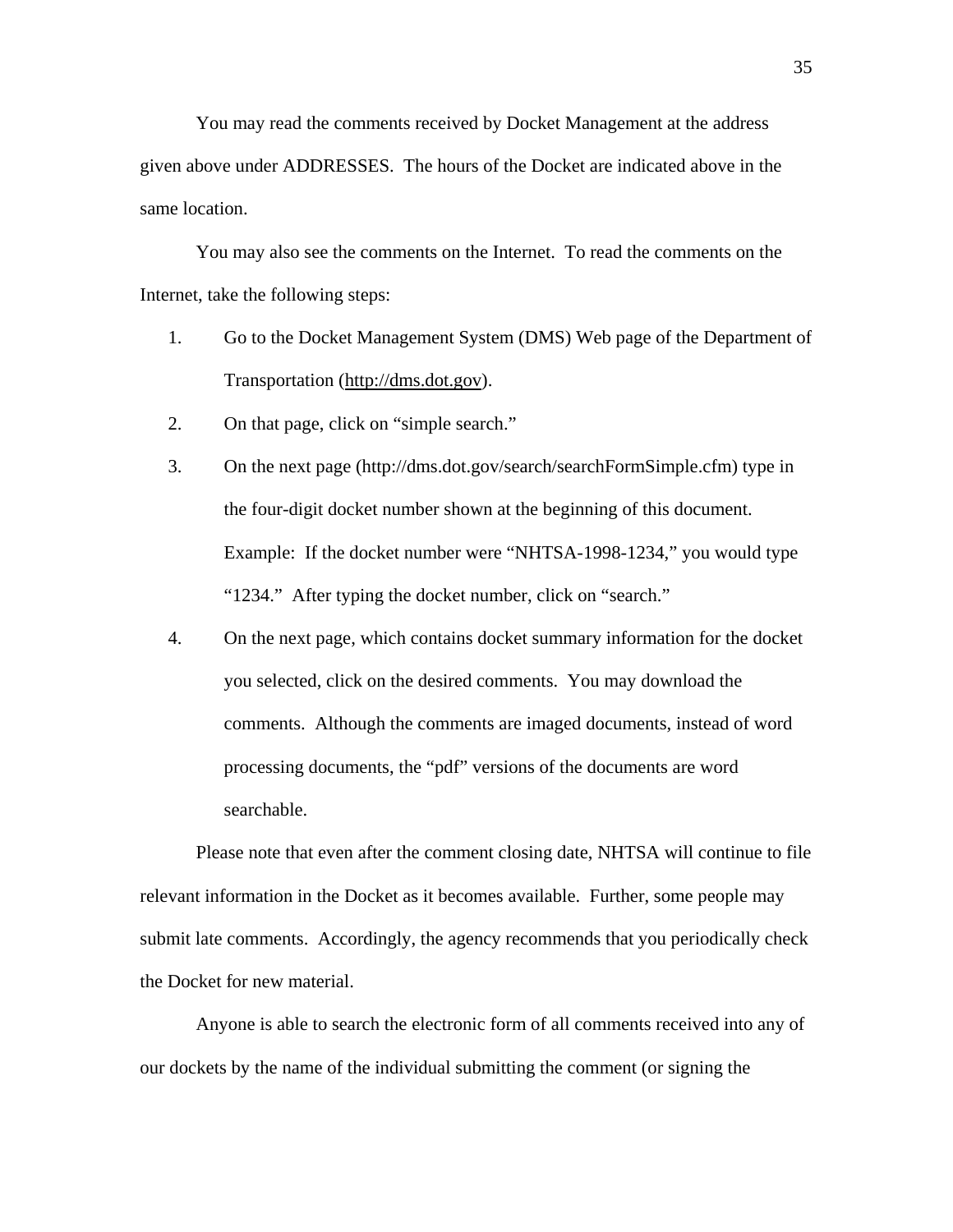comment, if submitted on behalf of an association, business, labor union, etc.). You may review DOT's complete Privacy Act Statement in the Federal Register published on April 11, 2000 (Volume 65, Number 70; Pages 19477-78) or you may visit http://dms.dot.gov.

# **VII. Rulemaking Analyses and Notices**

## **A. Vehicle Safety Act**

Under 49 U.S.C. Chapter 301, Motor Vehicle Safety (49 U.S.C. 30101 *et seq.*), the Secretary of Transportation is responsible for prescribing motor vehicle safety standards that are practicable, meet the need for motor vehicle safety, and are stated in objective terms. 49 U.S.C. 30111(a). As defined by statute, motor vehicle safety standards are to provide minimum standards for motor vehicle or motor vehicle equipment performance. 49 U.S.C. 30102(a)(9). When prescribing such standards, the Secretary must consider all relevant, available motor vehicle safety information. 49 U.S.C. 30111(b). The Secretary must also consider whether a proposed standard is reasonable, practicable, and appropriate for the type of motor vehicle or motor vehicle equipment for which it is prescribed and the extent to which the standard will further the statutory purpose of reducing traffic accidents and associated deaths. Id*.* Responsibility for promulgation of Federal motor vehicle safety standards was subsequently delegated to NHTSA. 49 U.S.C. 105 and 322; delegation of authority at 49 CFR 1.50.

The agency carefully considered these statutory requirements in proposing these amendments to FMVSS No. 213.

We believe that the proposed amendments to FMVSS No. 213 would be practicable. The proposed performance requirements are based on existing requirements.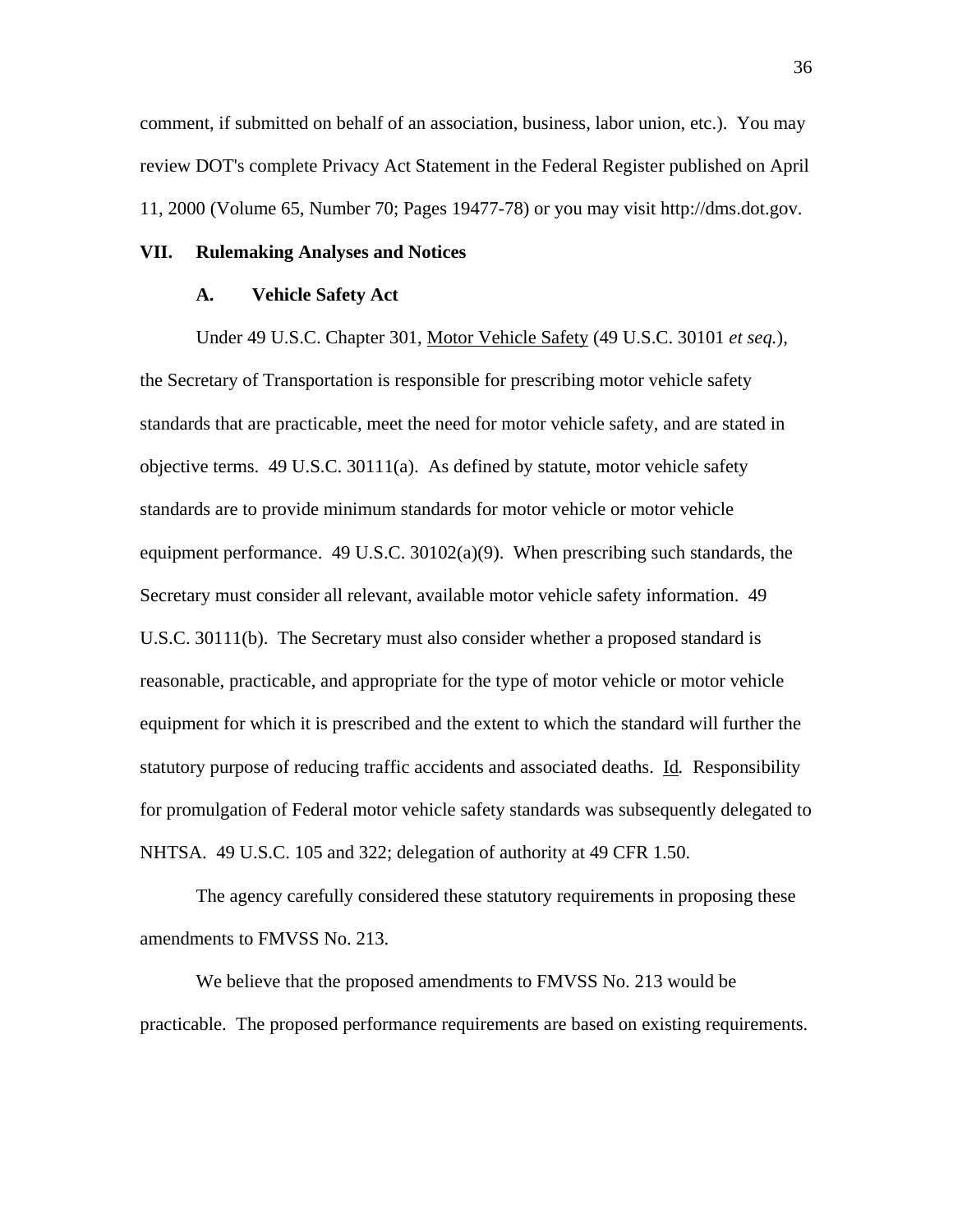Additionally, agency testing has demonstrated that child restraint systems currently on the market would be able to comply with the proposed requirements.

We believe that this proposed rule is appropriate for child restraints recommended for use by children weighing up to 80 lb. The establishment of performance criteria for these restraint systems would help ensure that they provide optimized safety benefits for their intended occupants, children weighing up to 80 lb. Accordingly, the NPRM would meet the need for motor vehicle safety.

Further, the agency has tentatively determined that the HIII-10C test dummy provides an objective tool for determining compliance of a child restraint with the proposed requirements. Agency evaluation has demonstrated the HIII-10C test dummy provides results that are valid, repeatable and reliable.

Further, as stated above, we are proposing to establish performance criteria for child restraint systems intended for children weighing up to 80 lb. If made final, the proposed rulemaking would extend current performance requirements to these child restraint systems intended for heavier children.

With regard to Anton's Law, we have discussed those statutory requirements above. As directed by Anton's Law, the agency has initiated and completed rulemaking that (1) considered whether to include injury performance criteria for child restraints, including booster seats and other products for use in passenger motor vehicles for the restraint of children weighing more than 50 pounds (see 68 FR 37620, supra), (2) considered whether to address situations where children weighing more than 50 pounds only have access to seating positions with lap belts, such as allowing tethered child restraints for such

37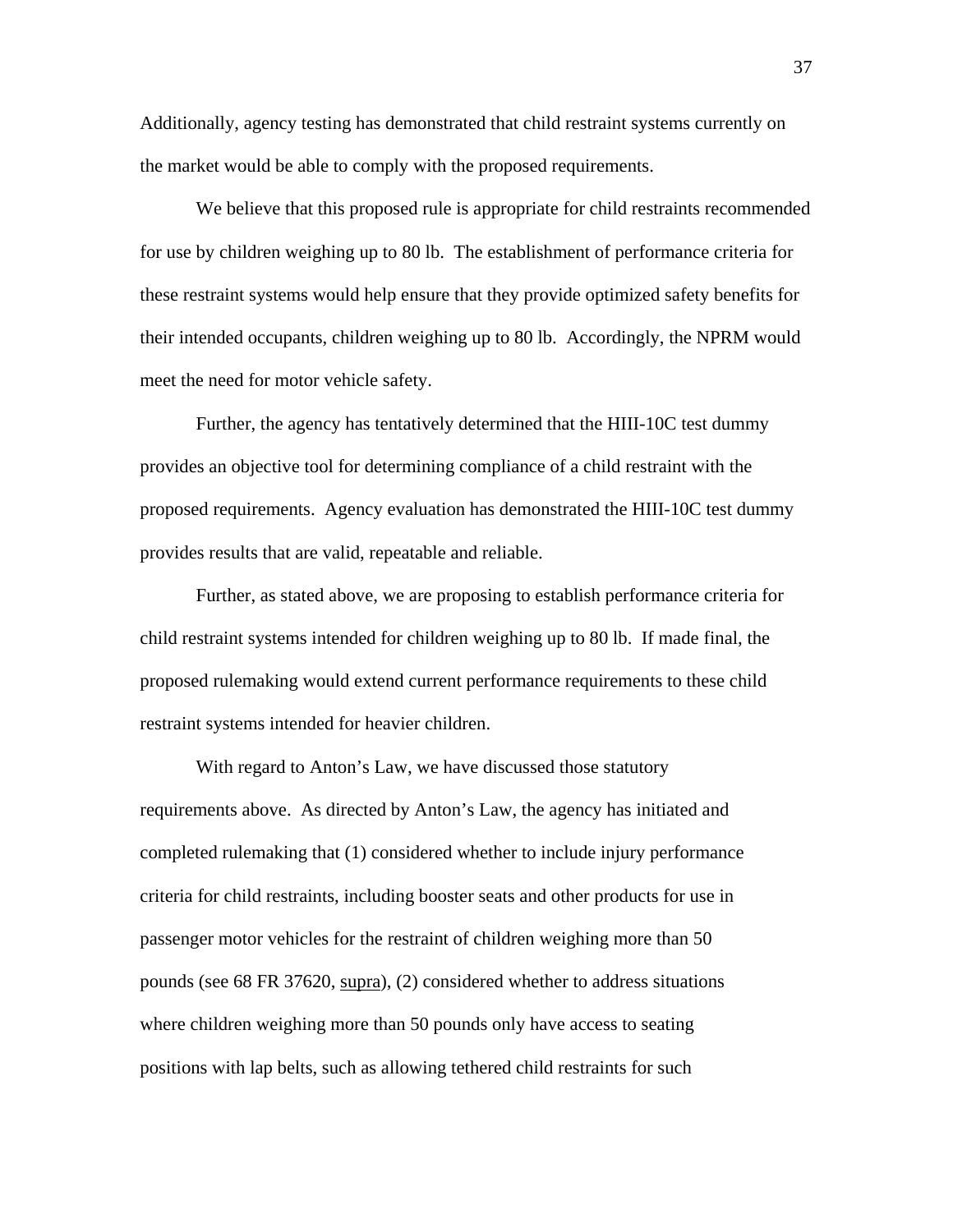children (see 69 FR 16202, supra), and (3) reviewed the definition of the term "booster seat" in the Federal motor vehicle safety standards to determine if it is sufficiently comprehensive (see 68 FR 37620, supra).

The outstanding element in §3 of Anton's Law directing the agency to consider whether to establish performance requirements for seat belt fit when used with booster seats and other belt guidance devices is addressed in this notice. The agency has considered performance requirements for seat belt fit for booster seats or for belt guidance devices in accordance with §3(b)(2) of Anton's Law and has decided against such rulemaking at this time. Currently, field data does not indicate a need for performance requirements for seat belt fit for booster seats or for belt guidance devices.

# **B. Executive Order 12866 and DOT Regulatory Policies and Procedures**

Executive Order 12866, "Regulatory Planning and Review" (58 FR 51735, October 4, 1993), provides for making determinations whether a regulatory action is "significant" and therefore subject to Office of Management and Budget (OMB) review and to the requirements of the Executive Order. The Order defines a "significant regulatory action" as one that is likely to result in a rule that may:

(1) Have an annual effect on the economy of \$100 million or more or adversely affect in a material way the economy, a sector of the economy, productivity, competition, jobs, the environment, public health or safety, or State, local, or Tribal governments or communities;

(2) Create a serious inconsistency or otherwise interfere with an action taken or planned by another agency;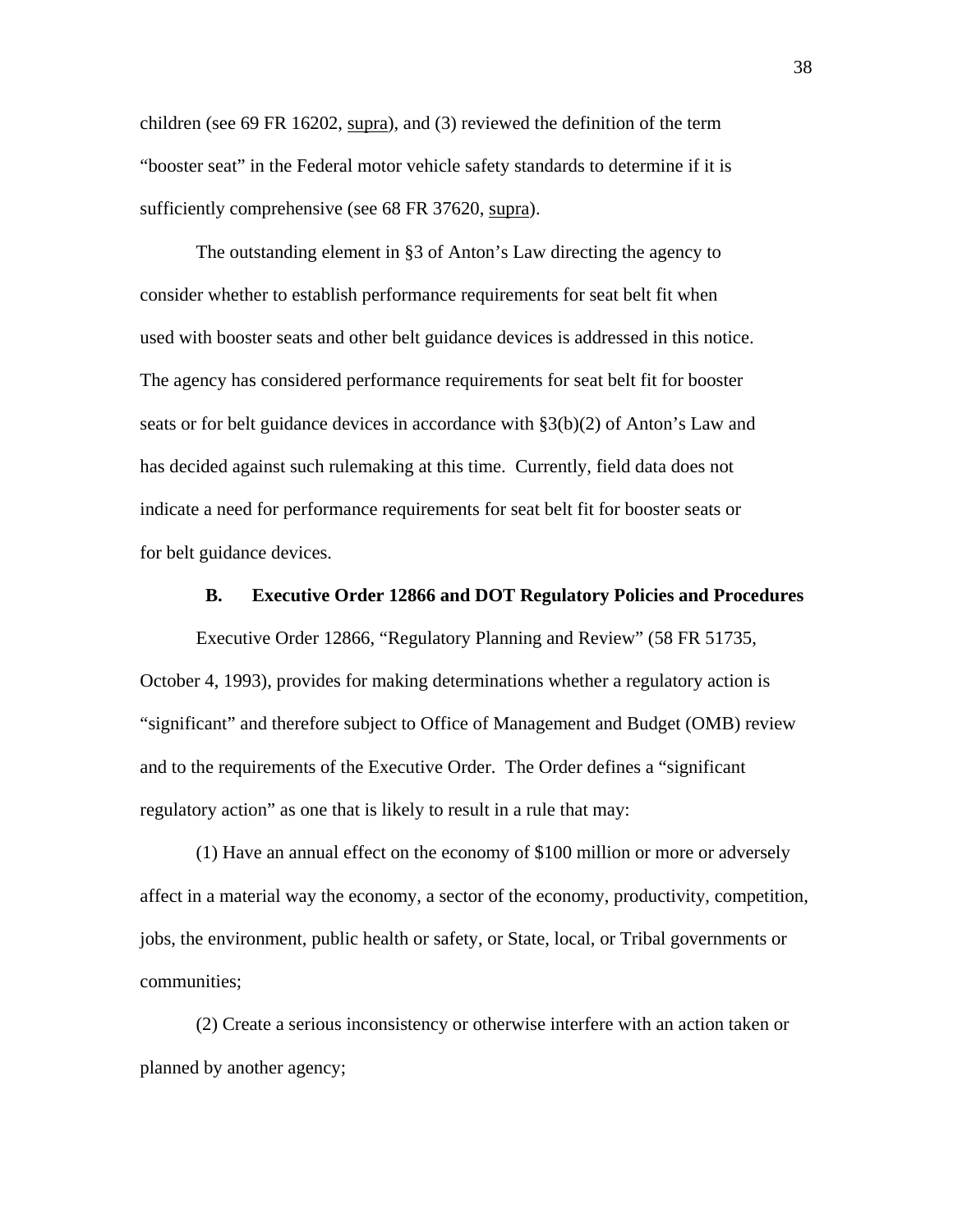(3) Materially alter the budgetary impact of entitlements, grants, user fees, or loan programs or the rights and obligations of recipients thereof; or

 (4) Raise novel legal or policy issues arising out of legal mandates, the President's priorities, or the principles set forth in the Executive Order.

NHTSA has considered the impact of this rulemaking action under Executive Order 12866 and the Department of Transportation's (DOT) regulatory policies and procedures (44 FR 11034, February 26, 1979). The Office of Management and Budget did not review this rulemaking document under Executive Order 12866.

We cannot quantify the benefits of this rulemaking. However, the agency believes this rulemaking would improve the safety of child restraint systems by providing for their more thorough compliance testing. The result of this rule would be to provide better assurance that each child restraint safely restrains the children for whom the restraint is recommended.

The costs associated with the proposed rulemaking are largely attributable to the expense of an instrumented HIII-10YO. The 2004 price of an uninstrumented 10-yearold dummy is about \$36,550. The specified instrumentation costs approximately \$59,297. This NPRM does not require manufacturers to use the test dummy in certifying their child restraints. Rather, this NPRM proposes changes to how NHTSA would conduct compliance testing under FMVSS No. 213. A complete discussion of the costs is provided in the preliminary regulatory evaluation that has been included in the docket for this rulemaking.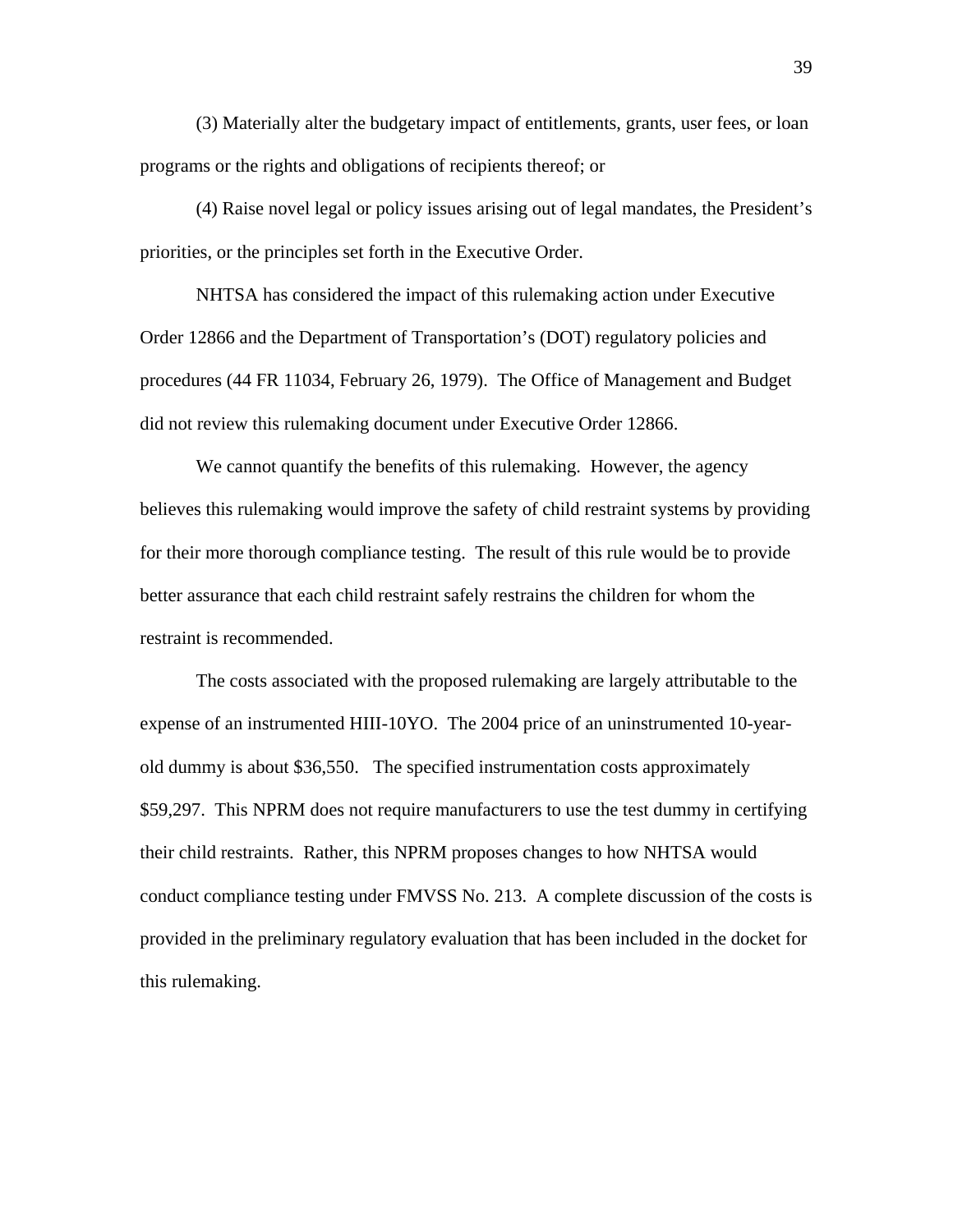# **C. Regulatory Flexibility Act**

 Pursuant to the Regulatory Flexibility Act (5 U.S.C. 601 et seq., as amended by the Small Business Regulatory Enforcement Fairness Act (SBREFA) of 1996) whenever an agency is required to publish a notice of rulemaking for any proposed or final rule, it must prepare and make available for public comment a regulatory flexibility analysis that describes the effect of the rule on small entities (i.e., small businesses, small organizations, and small governmental jurisdictions). The Small Business Administration's regulations at 13 CFR Part 121 define a small business, in part, as a business entity "which operates primarily within the United States." (13 CFR 121.105(a)). No regulatory flexibility analysis is required if the head of an agency certifies the rule will not have a significant economic impact on a substantial number of small entities. SBREFA amended the Regulatory Flexibility Act to require Federal agencies to provide a statement of the factual basis for certifying that a rule will not have a significant economic impact on a substantial number of small entities. NHTSA estimates there to be 13 manufacturers of child restraints, four or five of which could be small businesses.

If adopted, this proposed rule would generally not increase the testing that NHTSA conducts of child restraints. The proposal would replace testing performed on restraints recommend for children weighing up to 65 lb with a weighted 6-year-old test dummy with testing using the HIII-10C. Thus, the certification responsibilities of manufacturers would not generally be affected. I certify that this NPRM would not impose a significant economic impact on a substantial number of small entities, because these businesses currently must certify their products to the dynamic test of Standard No.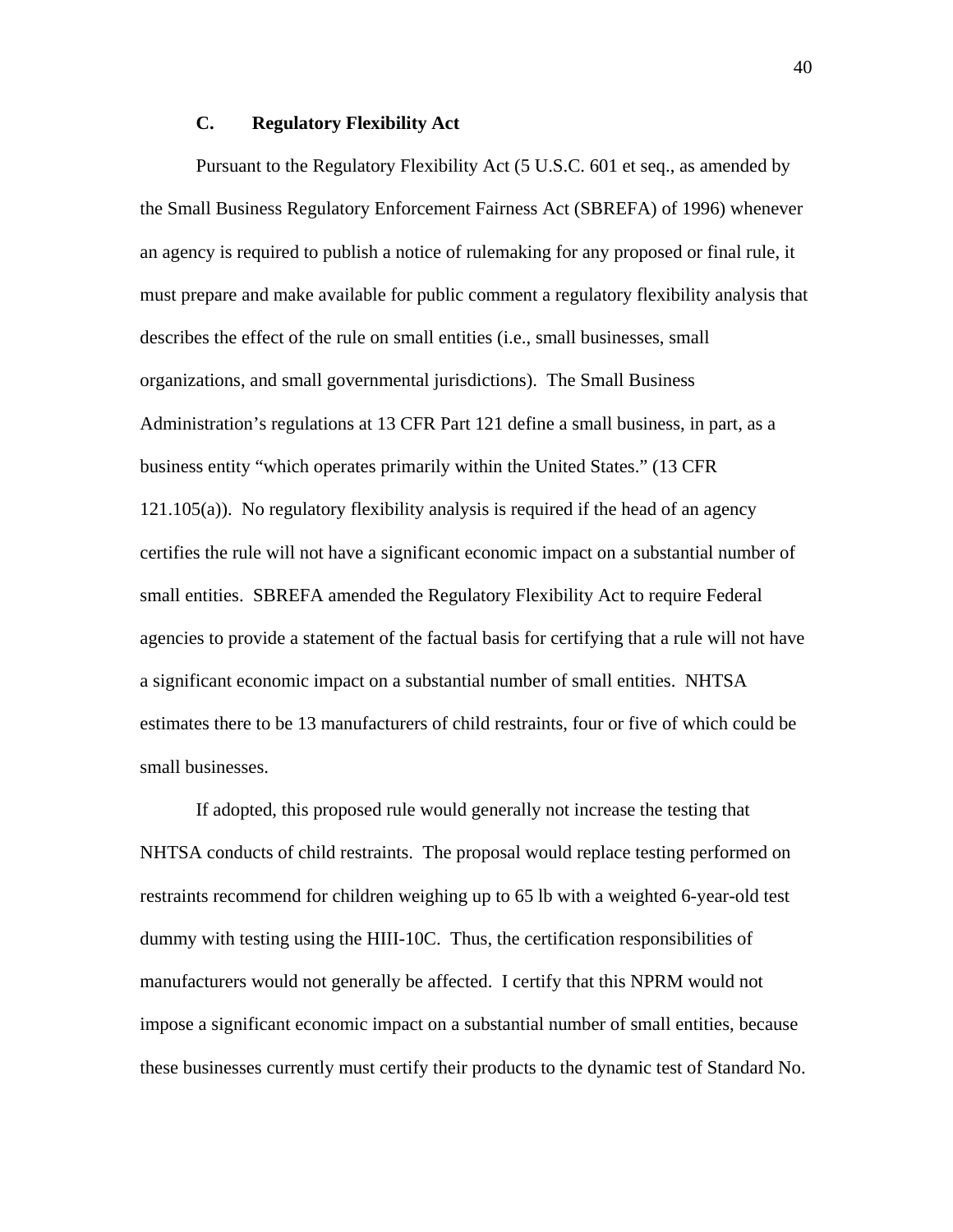213. They typically provide the basis for those certifications by dynamically testing their products using child test dummies. The effect of this NPRM on most child restraints would be to subject them to testing with a new dummy in place of an existing one. Testing child restraints on an updated seat assembly is not expected to affect the performance of the restraints significantly.

## **D. National Environmental Policy Act**

NHTSA has analyzed this proposed rule for the purposes of the National Environmental Policy Act and determined that it would not have any significant impact on the quality of the human environment.

# **E. Executive Order 13132 (Federalism)**

Executive Order 13132 requires NHTSA to develop an accountable process to ensure "meaningful and timely input by State and local officials in the development of regulatory policies that have federalism implications." "Policies that have federalism implications" is defined in the Executive Order to include regulations that have "substantial direct effects on the States, on the relationship between the national government and the States, or on the distribution of power and responsibilities among the various levels of government." Under Executive Order 13132, the agency may not issue a regulation with Federalism implications, that imposes substantial direct compliance costs, and that is not required by statute, unless the Federal government provides the funds necessary to pay the direct compliance costs incurred by State and local governments, the agency consults with State and local governments, or the agency consults with State and local officials early in the process of developing the proposed regulation. NHTSA also may not issue a regulation with Federalism implications and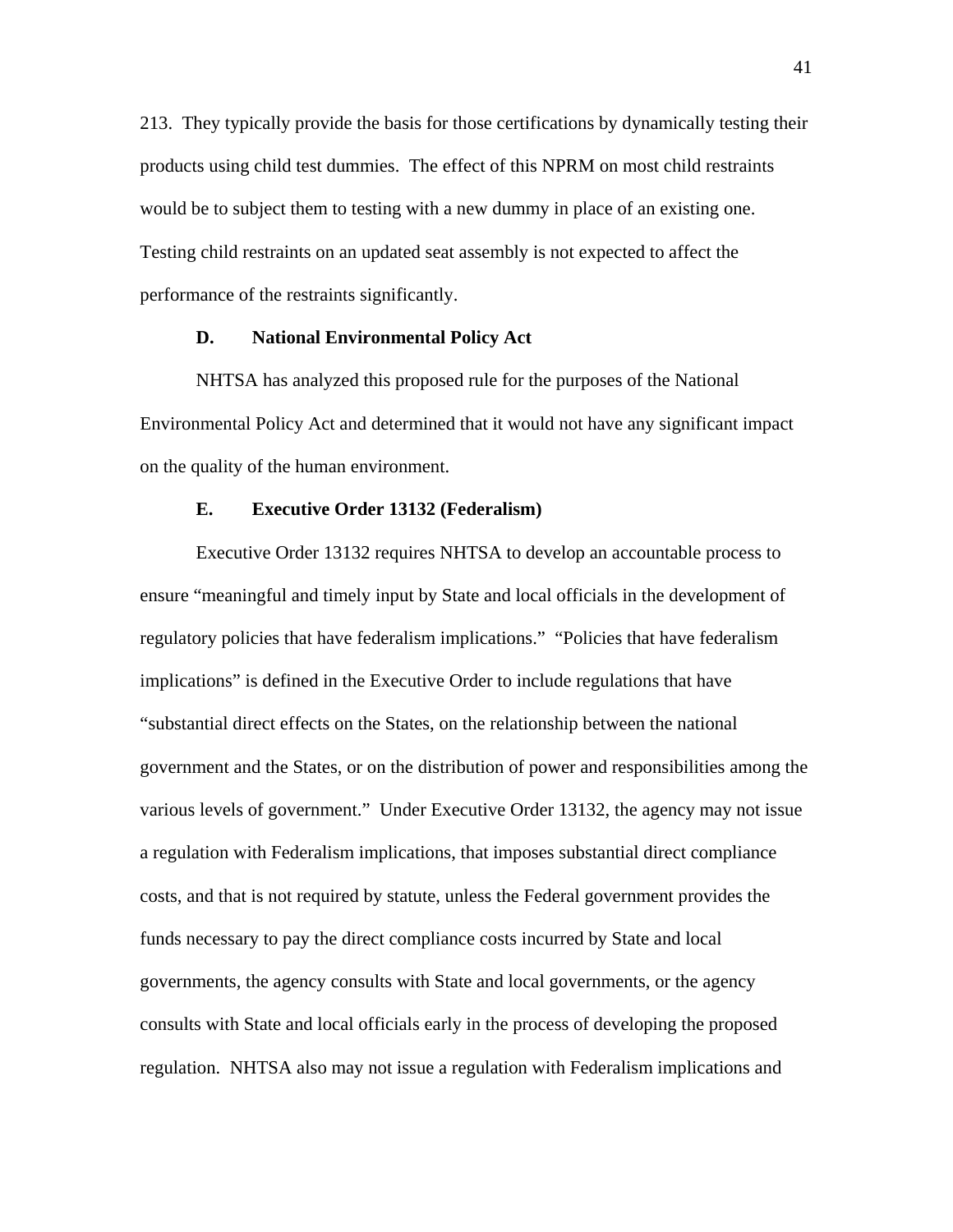that preempts State law unless the agency consults with State and local officials early in the process of developing the proposed regulation.

NHTSA has analyzed this NPRM in accordance with the principles and criteria set forth in Executive Order 13132. The agency has determined that this proposal would not have sufficient federalism implications to warrant consultation and the preparation of a Federalism Assessment.

### **F. Civil Justice Reform**

This NPRM would not have any retroactive effect. Under 49 U.S.C. 30103, whenever a Federal motor vehicle safety standard is in effect, a State may not adopt or maintain a safety standard applicable to the same aspect of performance which is not identical to the Federal standard, except to the extent that the state requirement imposes a higher level of performance and applies only to vehicles procured for the State's use. 49 U.S.C. 30161 sets forth a procedure for judicial review of final rules establishing, amending, or revoking Federal motor vehicle safety standards. That section does not require submission of a petition for reconsideration or other administrative proceedings before parties may file suit in court.

#### **G. Paperwork Reduction Act**

Under the Paperwork Reduction Act of 1995, a person is not required to respond to a collection of information by a Federal agency unless the collection displays a valid control number from the Office of Management and Budget (OMB). This proposed rule would not establish any requirements that are considered to be information collection requirements as defined by the OMB in 5 CFR Part 1320.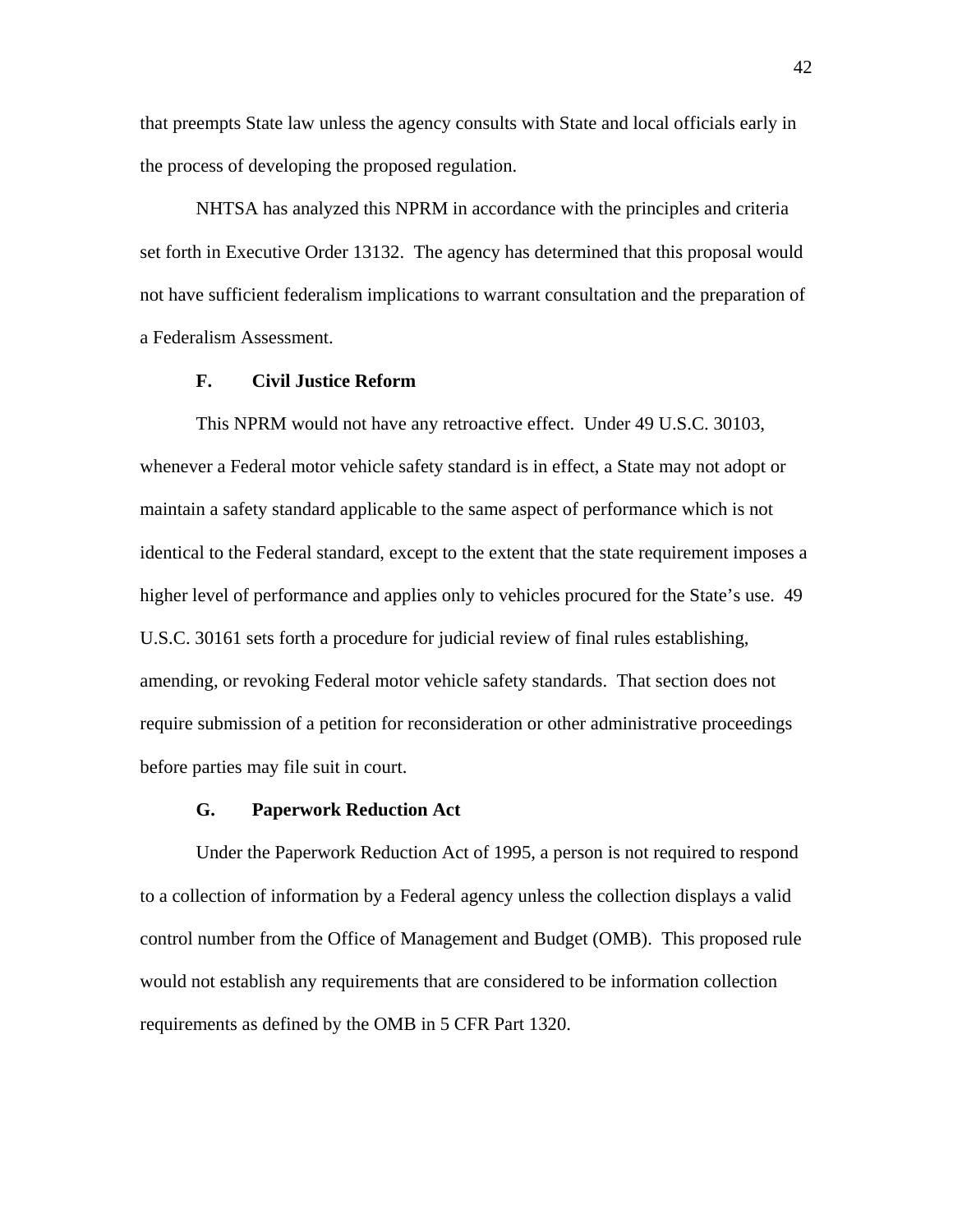#### **H. National Technology Transfer and Advancement Act**

Section 12(d) of the National Technology Transfer and Advancement Act of 1995  $(NTTAA)$ , Public Law 104-113, section 12(d) (15 U.S.C. 272) directs NHTSA to use voluntary consensus standards in its regulatory activities unless doing so would be inconsistent with applicable law or otherwise impractical. Voluntary consensus standards are technical standards (e.g., materials specifications, test methods, sampling procedures, and business practices) that are developed or adopted by voluntary consensus standards bodies, such as the Society of Automotive Engineers (SAE). The NTTAA directs NHTSA to provide Congress, through OMB, explanations when the agency decides not to use available and applicable voluntary consensus standards.

The agency searched for, but did not find, any voluntary consensus standards applicable to this proposed rulemaking.

# **I. Unfunded Mandates Reform Act**

Section 202 of the Unfunded Mandates Reform Act of 1995 (UMRA), Pub. L. 104-4, Federal requires agencies to prepare a written assessment of the costs, benefits, and other effects of proposed or final rules that include a Federal mandate likely to result in the expenditure by State, local, or tribal governments, in the aggregate, or by the private sector, of more than \$100 million annually (adjusted for inflation with base year of 1995). (Adjusting this amount by the implicit gross domestic product price deflator for the year 2000 increases it to \$109 million.) This NPRM would not result in a cost of \$109 million or more to either State, local, or tribal governments, in the aggregate, or the private sector. Thus, this NPRM is not subject to the requirements of sections 202 of the UMRA.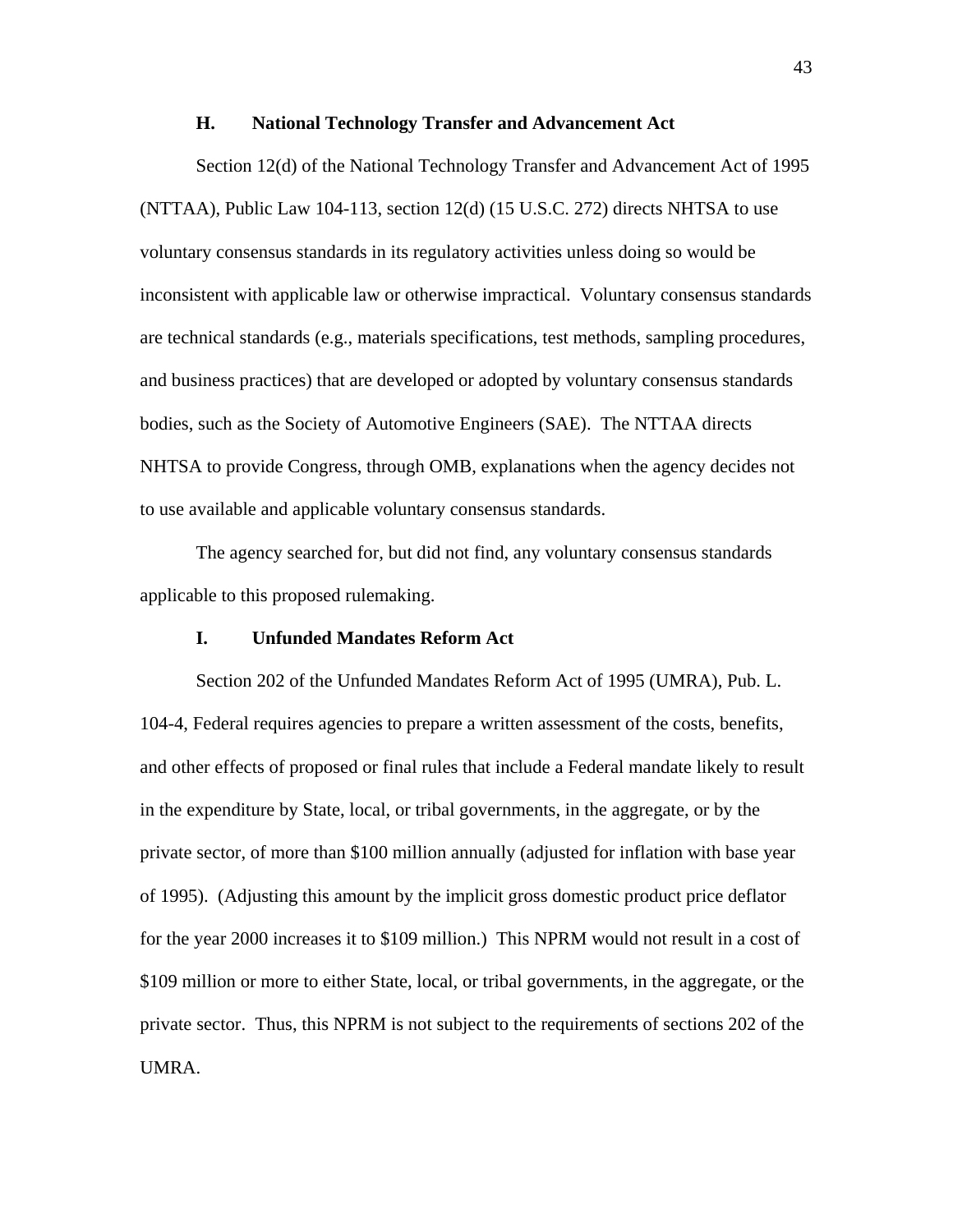## **J. Regulation Identifier Number**

The Department of Transportation assigns a regulation identifier number (RIN) to each regulatory action listed in the Unified Agenda of Federal Regulations. The Regulatory Information Service Center publishes the Unified Agenda in April and October of each year. You may use the RIN contained in the heading at the beginning of this document to find this action in the Unified Agenda.

# **List of Subjects**

#### 49 CFR Parts 571

Imports, Motor vehicle safety, Reporting and recordkeeping requirements.

# **PART 571 - [Amended] FEDERAL MOTOR VEHICLE SAFTEY STANDARDS**

In consideration of the foregoing, NHTSA proposes to amend 49 CFR Part 571 as follows:

1. The authority citation for Part 571 would continue to read as follows:

Authority: 49 U.S.C. 322, 30111, 30115, 30117 and 30166; delegation of authority at 49 CFR 1.50.

2. Section 571.213 would be amended by revising the definition of Child restraint system in S4, and revising S6.1.1(d), S6.2.3, S7.1.2(e), S7.1.2(f), S9.1(f), S9.3.2, and S10.2.2, to read as follows:

#### **§571.213 Standard No. 213; Child restraint systems.**

\* \* \* \* \*

S4. Definitions*.*

\* \* \* \* \*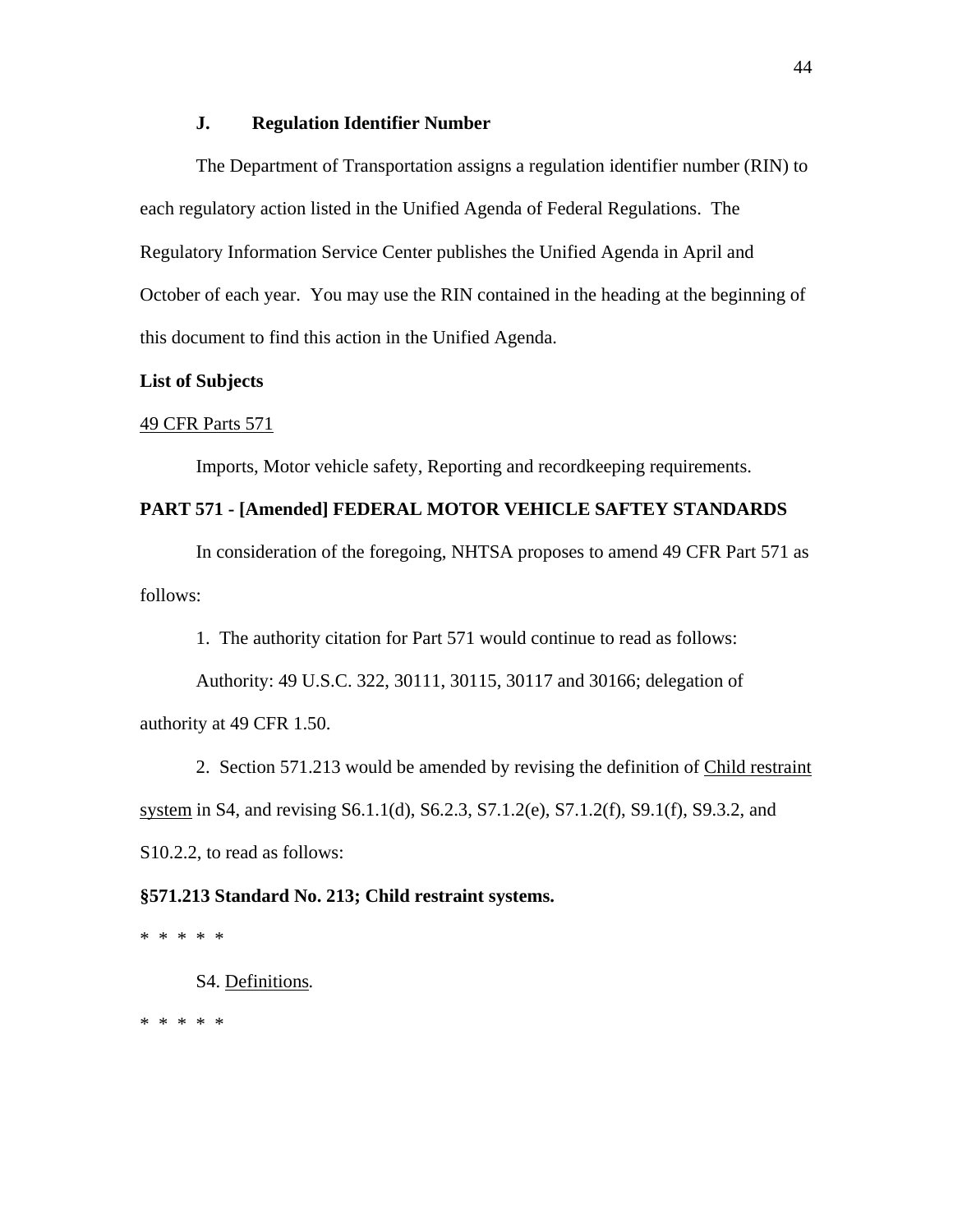Child restraint system means any device, except Type I or Type II seat belts, designed for use in a motor vehicle or aircraft to restrain, seat, or position children who weigh 36 kilograms (kg) or less.

\* \* \* \* \*

S6.1.1 Test conditions*.*

\* \* \* \* \*

 $(d)(1) * * * *$ 

(2) When using the test dummies specified in 49 CFR Part 572, subparts N, P, R, or T, performance tests under S6.1 are conducted at any ambient temperature from 20.6 $\degree$ C to 22.2 $\degree$ C and at any relative humidity from 10 percent to 70 percent. \* \* \* \* \*

S6.2.3 Pull the sling tied to the dummy restrained in the child restraint system and apply the following force: 50 N for a system tested with a newborn dummy; 90 N for a system tested with a 9-month-old dummy; 90 N for a system tested with a 12-month-old dummy; 200 N for a system tested with a 3-year-old dummy; 270 N for a system tested with a 6-year-old dummy; 350 N for a system tested with a weighted 6-year-old dummy; or 437 N for a system tested with a 10-year-old-dummy. The force is applied in the manner illustrated in Figure 4 and as follows:

(a) Add-on Child Restraints*.* For an add-on child restraint other than a car bed, apply the specified force by pulling the sling horizontally and parallel to the SORL of the standard seat assembly. For a car bed, apply the force by pulling the sling vertically.

(b) Built-in Child Restraints*.* For a built-in child restraint other than a car bed, apply the force by pulling the sling parallel to the longitudinal centerline of the specific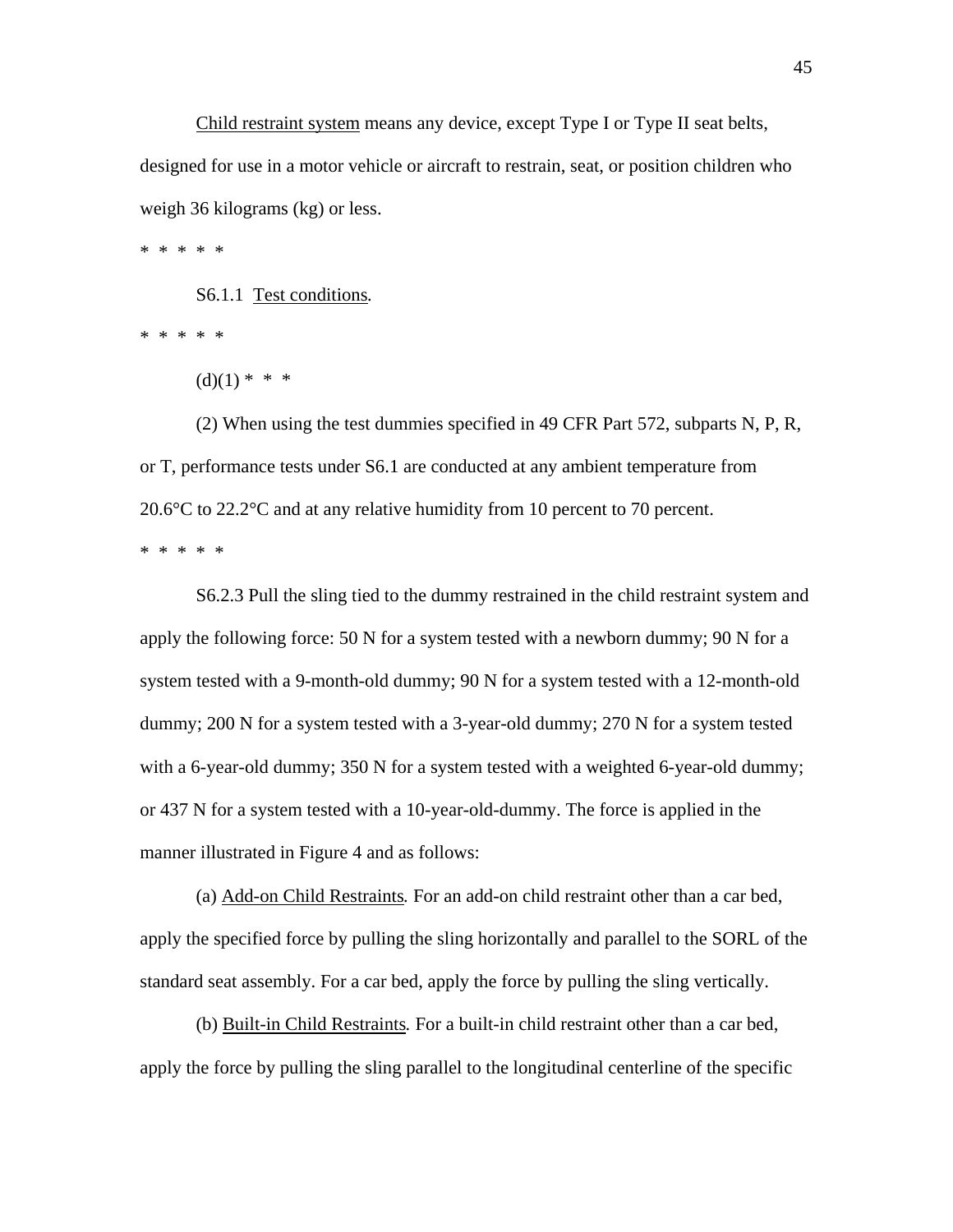vehicle shell or the specific vehicle. In the case of a car bed, apply the force by pulling the sling vertically.

 $S7.1.2$  \* \* \*  $(a) * * * *$ (b)  $* * * *$  $(c) * * * *$  $(d) * * * *$ 

(e) A child restraint that is manufactured on or after August 1, 2005 and before (two years after publication of a final rule; for illustration purposes, August 1, 2007), and that is recommended by its manufacturer in accordance with S5.5 for use either by children in a specified mass range that includes any children having a mass greater than 22.7 kg or by children in a specified height range that includes any children whose height is greater than 1100 mm is tested with a 49 CFR part 572, subpart S dummy.

(f) A child restraint that is manufactured after August 1, 2007, and that is recommended by its manufacturer in accordance with S5.5 for use either by children in a specified mass range that includes any children having a mass greater than 22.7 kg or by children in a specified height range that includes any children whose height is greater than 1100 mm is tested with a 10-year-old child dummy conforming to the applicable specifications in 49 CFR part 572, subpart T.

\* \* \* \* \*

- S9.1 Type of clothing*.*
- $(a) * * * *$
- (b) \* \* \*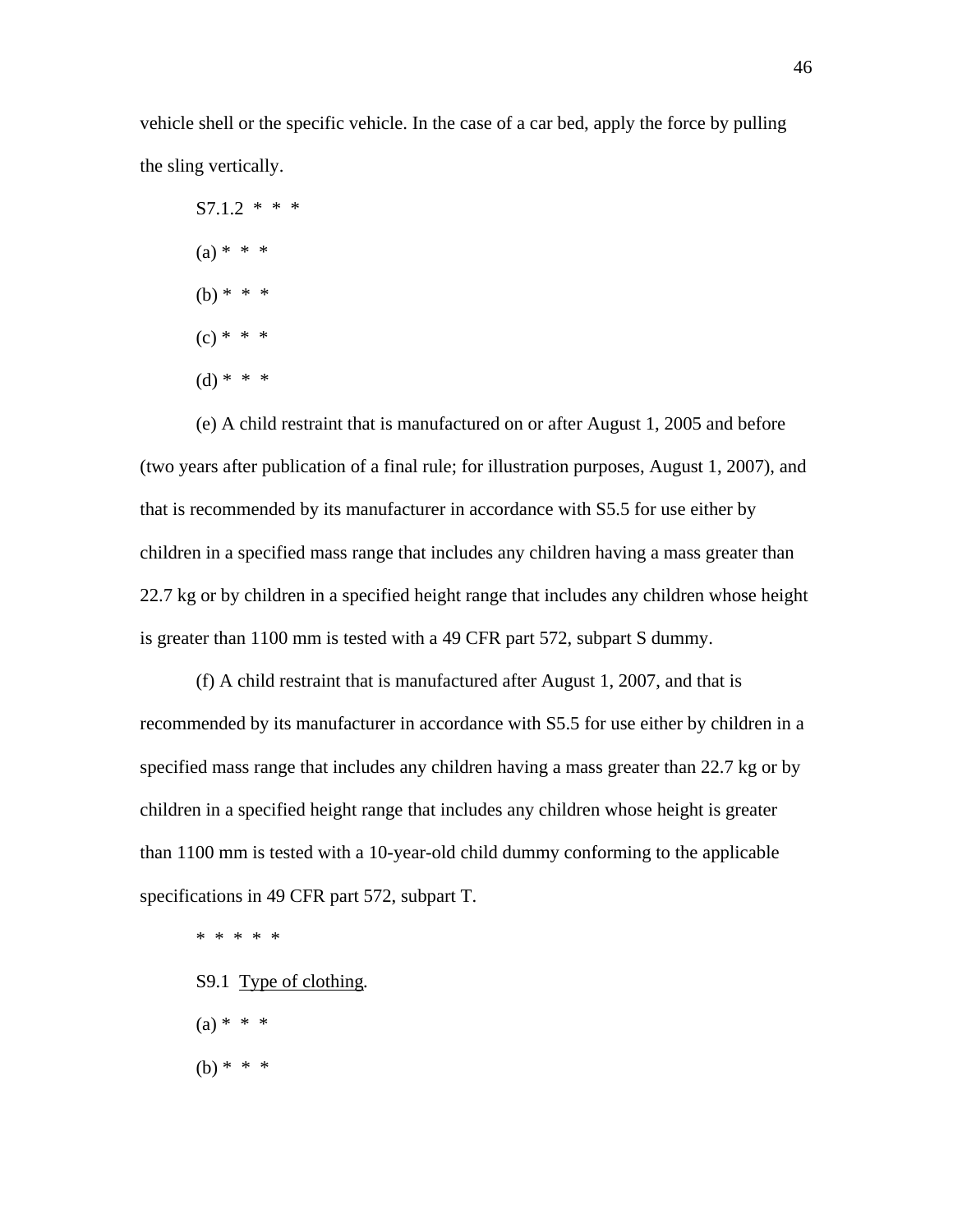$(c) * * * *$ 

- $(d) * * * *$
- $(e) * * * *$

(f) Hybrid III 6-year-old dummy (49 CFR Part 572, Subpart N), Hybrid III 6 year-old weighted dummy (49 CFR Part 572, Subpart S), and Hybrid III 10-year-old dummy (49 CFR Part 572, Subpart T). When used in testing under this standard, the dummy specified in 49 CFR part 572, subpart N, weighted and unweighted, is clothed in a light-weight cotton stretch short-sleeve shirt and above-the-knee pants, and size 12 1/2 M sneakers with rubber toe caps, uppers of dacron and cotton or nylon and a total mass of 0.453 kg.

\* \* \* \*

S9.3.2 When using the test dummies conforming to Part 572 Subparts N, P, R, S, or T (10-year-old dummy), prepare the dummies as specified in this paragraph. Before being used in testing under this standard, dummies must be conditioned at any ambient temperature from 20.6  $\degree$ C to 22.2  $\degree$ C and at any relative humidity from 10 percent to 70 percent, for at least 4 hours.

\* \* \* \* \*

S10.2.2 Three-year-old, six-year-old test and ten-year-old test dummy*.* Position the test dummy according to the instructions for child positioning that the restraint manufacturer provided with the system in accordance with S5.6.1 or S5.6.2, while conforming to the following:

 $(a) * * * *$ 

47

(b) \* \* \*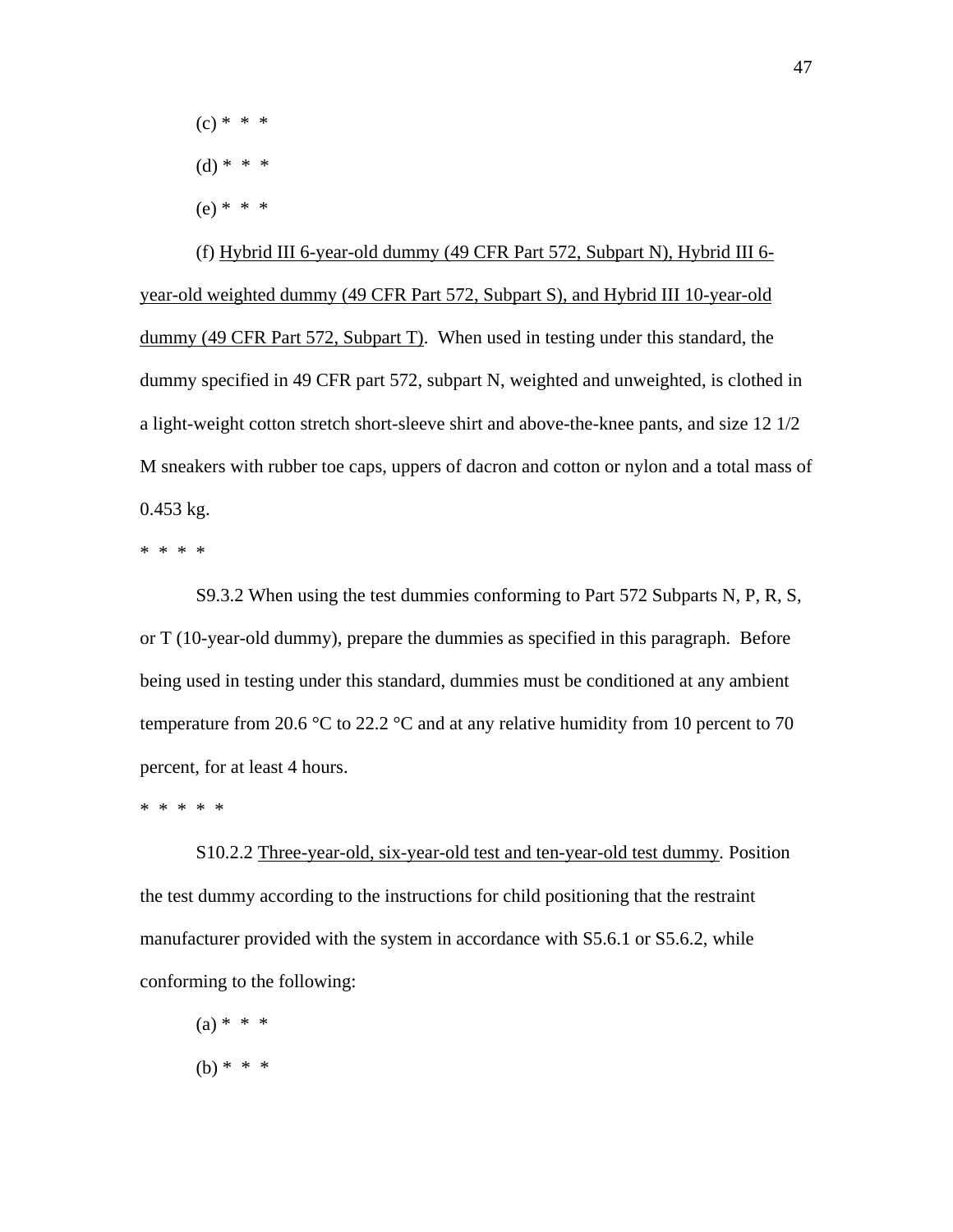$(c) * * *$ (d) \* \* \*

\* \* \* \* \*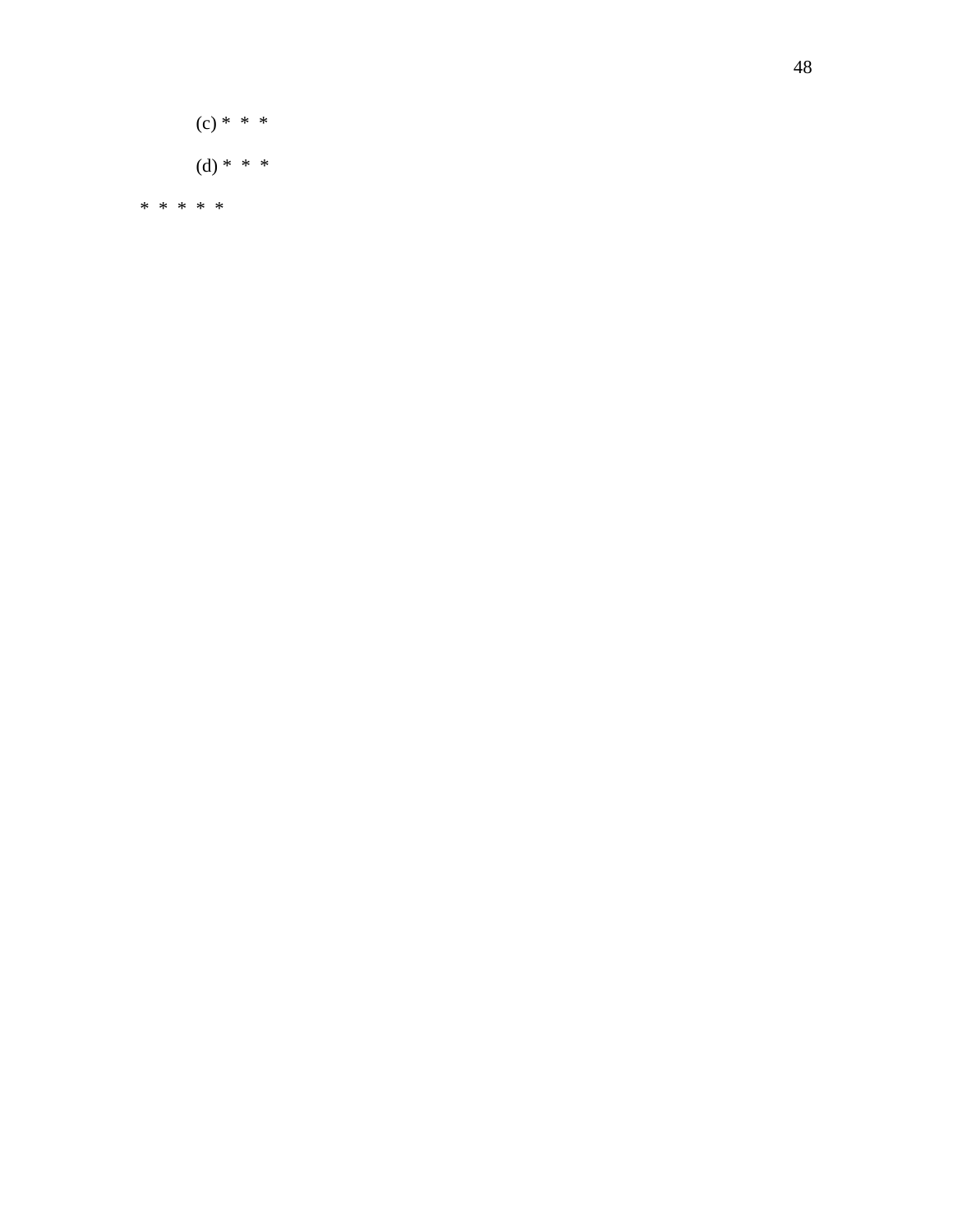## **APPENDIX A**

## **Extending FMVSS No. 213 to Belt-Positioning Devices**

 Over the years, the agency has considered whether to extend FMVSS No. 213 to belt-positioning devices. Belt positioning devices alter the position of a vehicle lap and shoulder belt and in some cases are marketed for the purpose of improving belt fit on children seated directly on a vehicle seat without the use of a child restraint system.

The agency first addressed this issue in the context of responding to a petition for rulemaking from the American Academy of Pediatrics (AAP). In 1996, the AAP requested that the agency regulate aftermarket belt positioning devices under FMVSS No. 213. The AAP stated that because such devices are generally marketed as child occupant protection devices, the products should be subject to the same testing and certification to which child restraints are subject. The AAP was concerned that some belt positioning devices "appear to interfere with proper lap and shoulder harness fit by positioning the lap belt too high across the abdomen, the shoulder harness too low across the shoulder, and by allowing too much slack in the shoulder harness."

On August 13, 1999, the agency granted the petition and published an NPRM that proposed to regulate belt positioning devices by way of a consumer information regulation (64 FR 44164). The NPRM proposed to require labeling of belt positioning devices with a statement warning against use of the device by children under the age of 6 (alternative, or additionally, under the height of 47.5 inches (1206 mm)).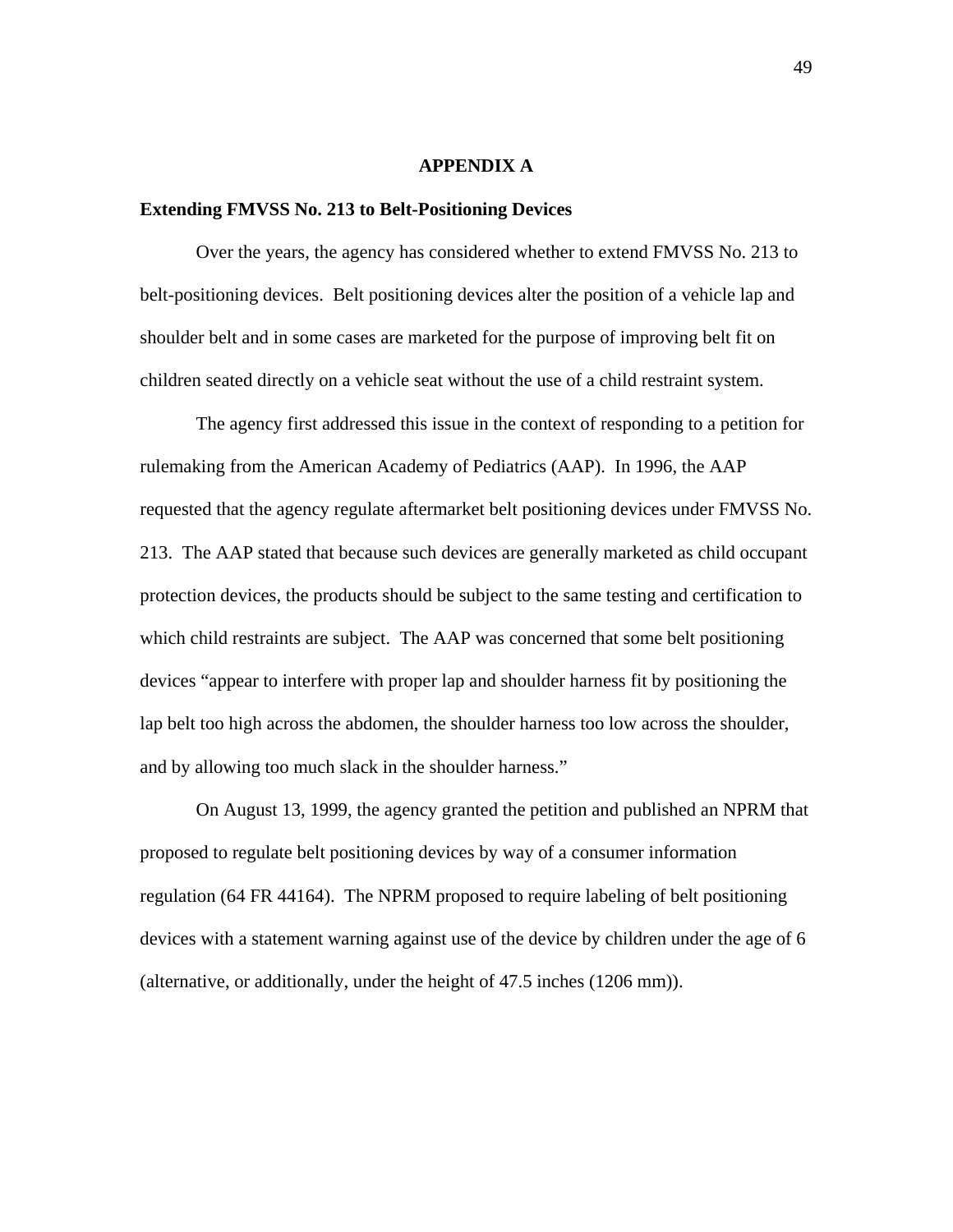In 1994, the agency released a report regarding tests that the agency had conducted on three belt positioning devices that were then on the market.<sup>25</sup> The agency dynamically tested the belt positioning devices under the conditions then specified for testing child restraints under FMVSS No. 213. Hybrid II 3-year-old and 6-year-old dummies were used (which, in 1994, were the state-of-the-art dummies used to test child restraints), and a Hybrid III 5th percentile female adult dummy. Dummies were restrained in lap/shoulder belts with, and without the devices. A comparison of the test results revealed that in many of the tests with the 3-year-old dummy, the belt positioning devices reduced belt performance and contributed toward high HIC measurements (HIC values greater than 1000). In one case, the measured chest acceleration exceeded the FMVSS No. 213 limit of 60 g's. The devices generally performed adequately with the 6 year-old dummy with respect to HIC, i.e., the performance criteria of FMVSS No. 213 were not exceeded. However, one device resulted in chest g measurements that exceeded the FMVSS No. 213 limit in both frontal and offset sled tests.

 Notwithstanding the results of the study, there was no evidence of a real-world problem. Only one case has been identified in which a child using a belt positioning device suffered injuries from the lap/shoulder belt.<sup>26</sup> Additionally, we were concerned that the proposed label might encourage parents to rely on a belt positioning device as opposed to a booster seat. Required labels could lead parents to believe that belt positioning devices are certified to the same performance criteria as child restraint systems.

<u>.</u>

<span id="page-49-0"></span><sup>&</sup>lt;sup>25</sup> "Evaluation of Devices to Improve Shoulder Belt Fit," DOT HS 808 383, Sullivan and Chambers, August 1994.

<span id="page-49-1"></span><sup>&</sup>lt;sup>26</sup> See "Performance and Use of Child Restraint Systems, Seatbelts, and Air Bags for Children in Passenger Vehicles, Volume 1," National Transportation Safety Board (1996). [\(http://www.ntsb.gov/Publictn/1996/SS9601.pdf](http://www.ntsb.gov/Publictn/1996/SS9601.pdf))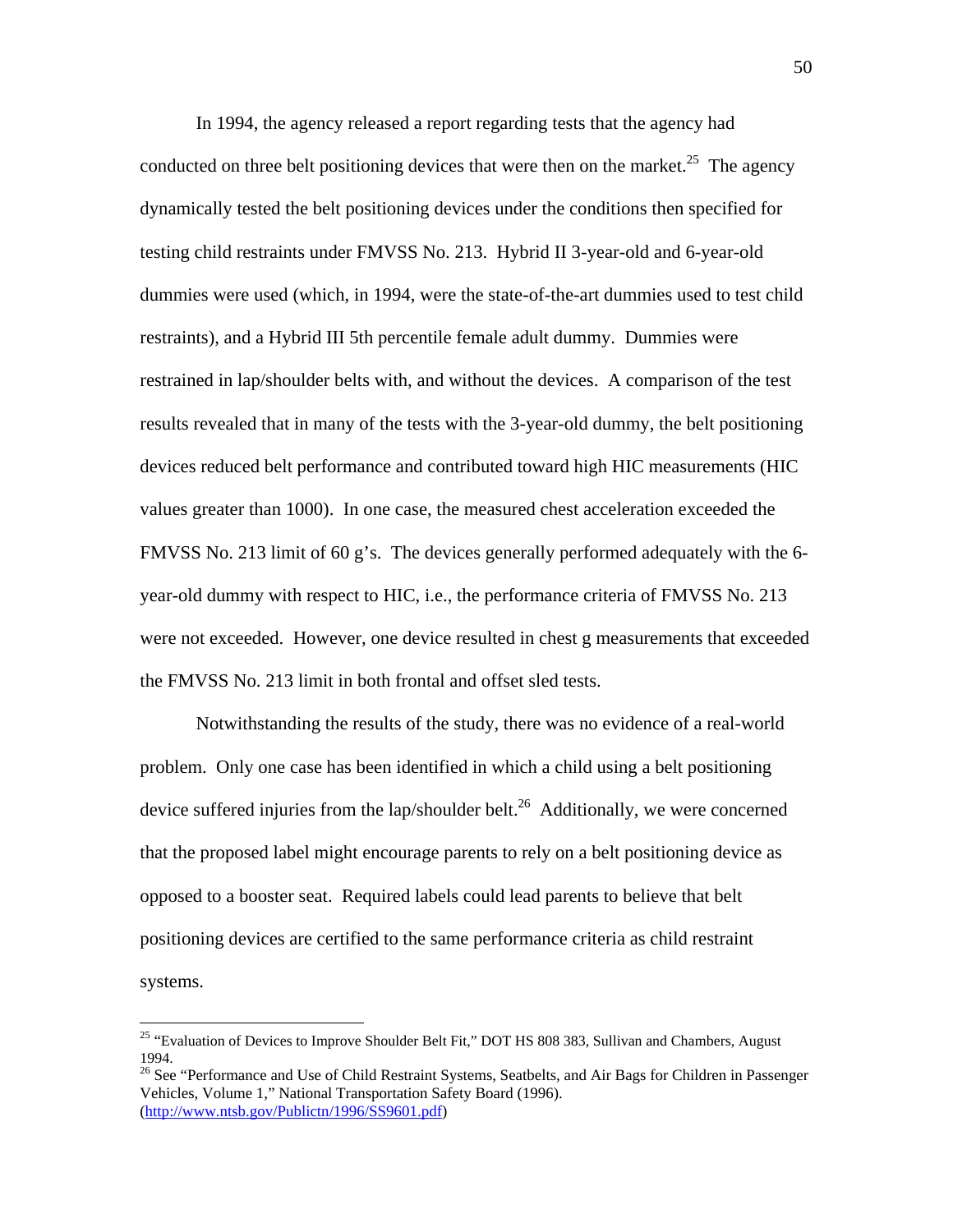In the absence of real-world data and given the concerns of improper restraint choice, we terminated the rulemaking regarding belt positioning devices (69 FR 13503; March 23, 2004; Docket No. NHTSA-99-5100). However, while we are not pursuing rulemaking, we have initiated a testing program to allow us to use the most advanced test procedures and equipment to gain up-to-date research on current belt positioning devices. We are particularly interested in the potential use of the HIII-10C test dummy in evaluating forces that such devices could redirect to a child's abdominal and lumbar areas in a crash. The anterior superior iliac spine load cell attachment locations on the test dummy provide an opportunity to evaluate belt loading of the abdomen. Further, because the HIII-10C can be positioned in a slouched or upright posture, the dummy can be used to assess performance of the belts and belt positioning devices with slouching children. We believe that the research program will provide useful data that will enhance our ability to determine what regulatory approach, if any, would be most appropriate to address belt positioning devices.

For these reasons, the agency has decided not to regulate belt positioning devices under FMVSS No. 213 in this NPRM.